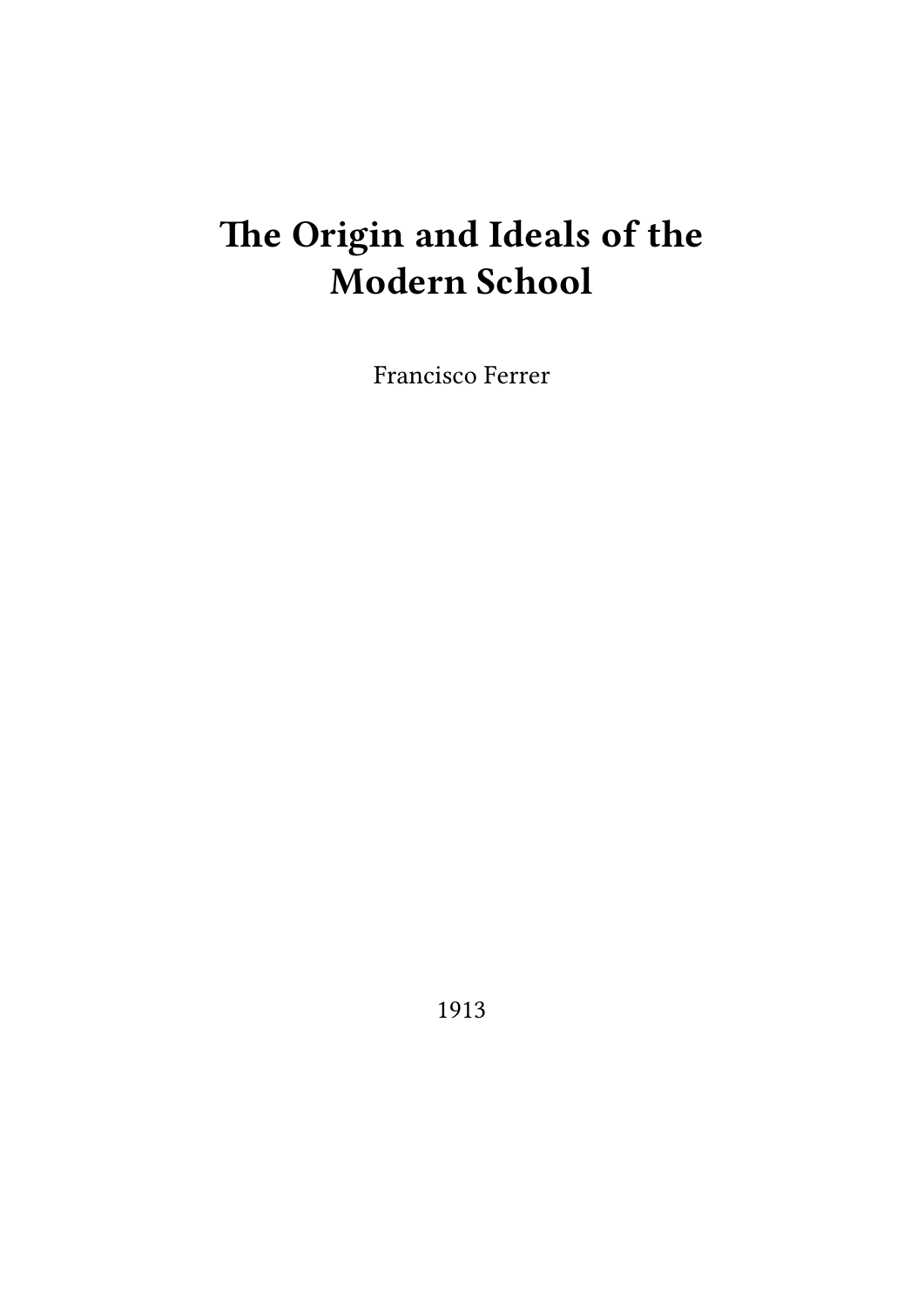## **Contents**

| Introduction                                                                                                              | 4                    |
|---------------------------------------------------------------------------------------------------------------------------|----------------------|
| <b>Chapter I. The Birth of My Ideals</b>                                                                                  | 8                    |
| <b>Chapter II. Mlle. Meunier</b>                                                                                          | 11                   |
| <b>Chapter III. I Accept The Responsibility</b>                                                                           | 14                   |
| <b>Chapter IV. The Early Programme</b>                                                                                    | 18                   |
| <b>Chapter V. The Co-education of the Sexes</b>                                                                           | 22                   |
| <b>Chapter VI. Co-education of the Social Classes</b>                                                                     | 26                   |
| Chapter VII. School Hygiene                                                                                               | 30                   |
| <b>Chapter VIII. The Teachers</b>                                                                                         | 32                   |
| <b>Chapter IX. The Reform of the School</b>                                                                               | 34                   |
| <b>Chapter X. No Reward or Punishment</b>                                                                                 | 40                   |
| Chapter XI. The General Public and the Library                                                                            | 43                   |
| <b>Chapter XII. Sunday Lectures</b>                                                                                       | 50                   |
| <b>Chapter XIII. The Results</b>                                                                                          | 52                   |
| <b>Chapter XIV. A Defensive Chapter</b><br>List of the pupils in the modern school during the first three years. $\ldots$ | 56<br>58<br>58<br>61 |
| Chapter XV. The Ingenuousness of the Child                                                                                | 62                   |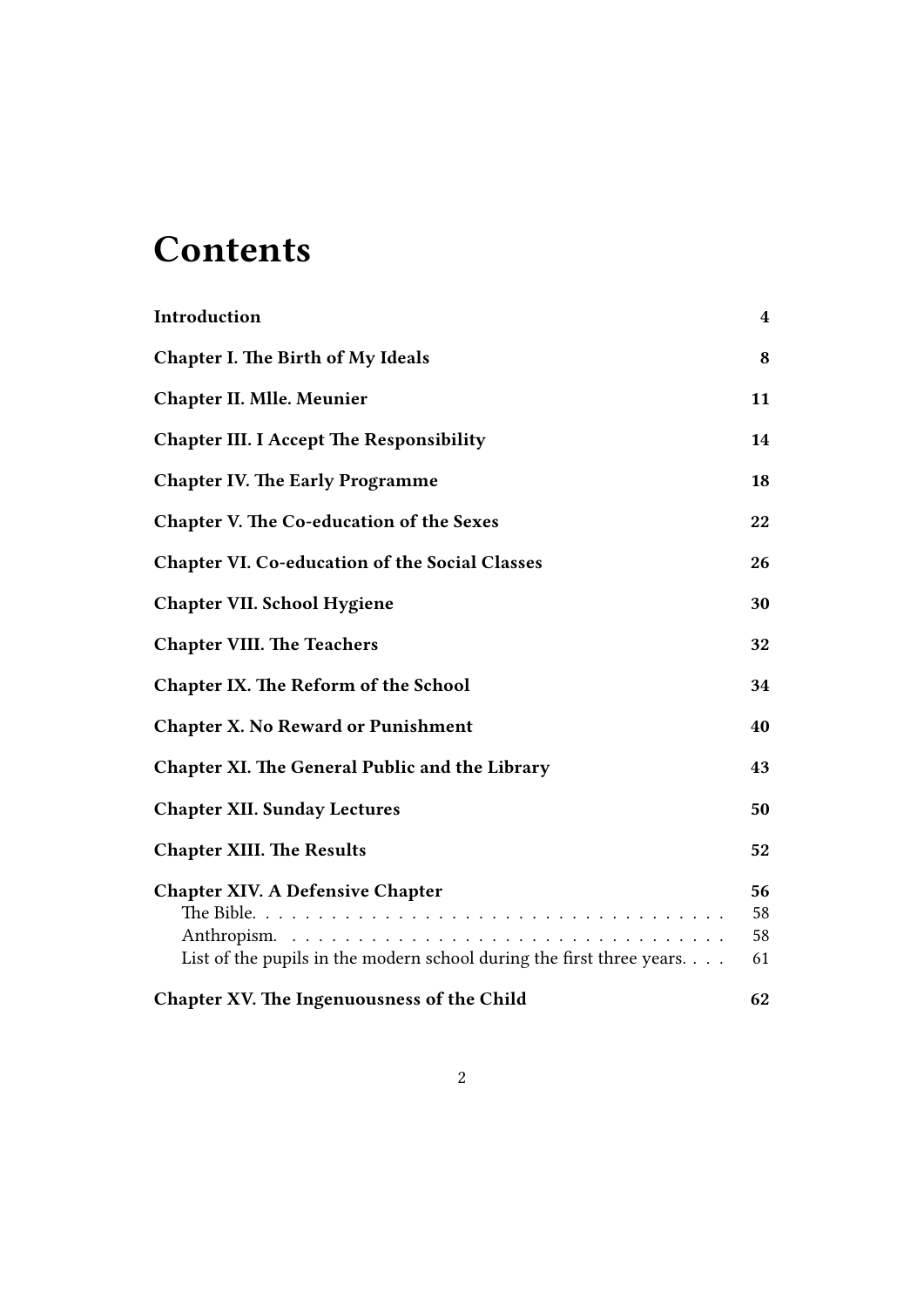| <b>Chapter XVI. The Bulletin</b>                      | 67 |
|-------------------------------------------------------|----|
| <b>Chapter XVII. The Closing of the Modern School</b> | 71 |
| Epilogue by J. M.                                     | 74 |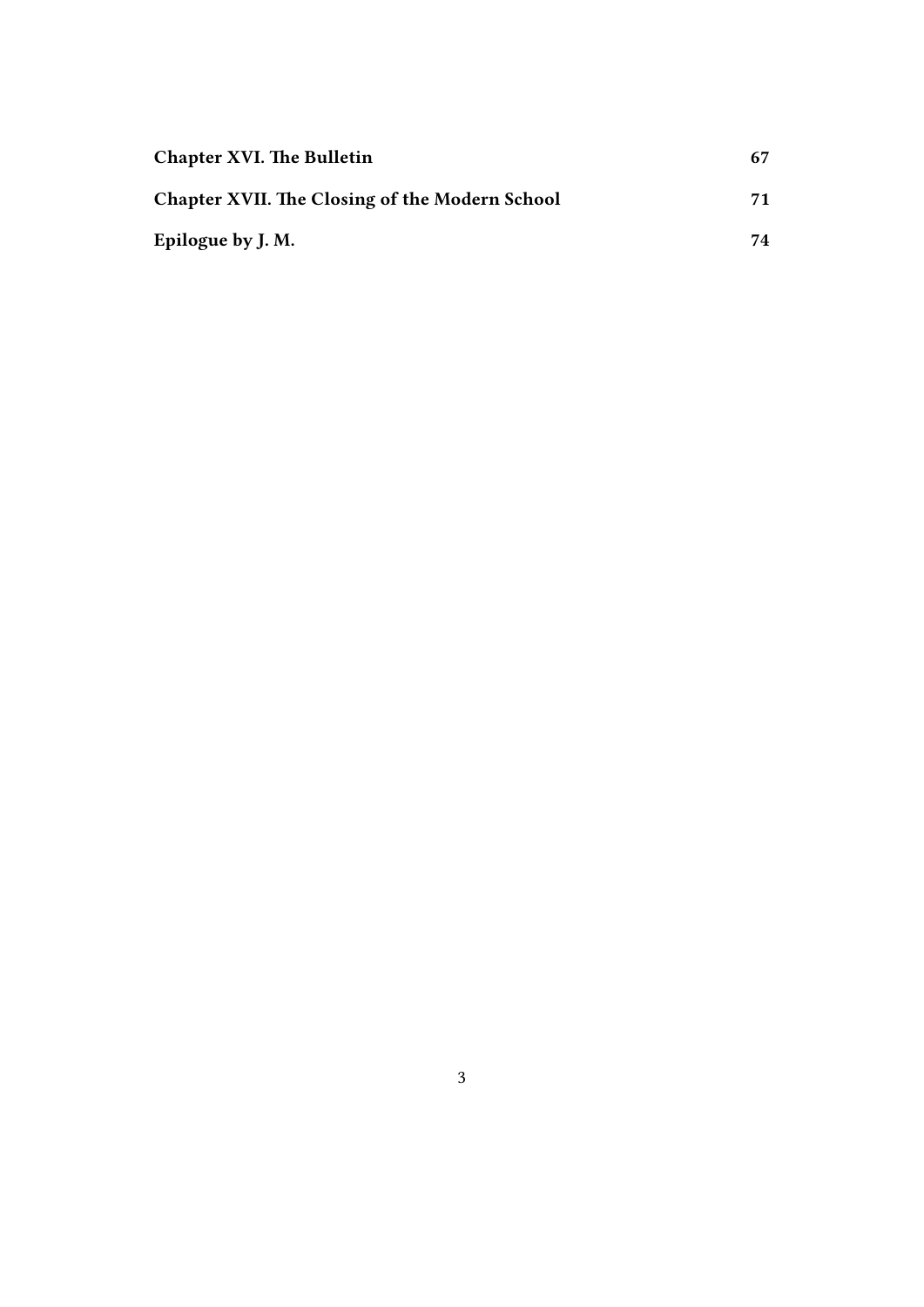#### <span id="page-3-0"></span>**Introduction**

October 12, 1909, Francisco Ferrer y Guardia was shot in the trenches of the Montjuich Fortress at Barcelona. A Military Council had found him guilty of being "head of the insurrection" which had, a few months before, lit the flame of civil war in the city and province. The clergy had openly petitioned the Spanish Premier, when Ferrer was arrested, to look to the Modern School and its founder for the source of the revolutionary feeling; and the Premier had, instead of rebuking them, promised to do so. When Ferrer was arrested the prosecution spent many weeks in collecting evidence against him, and granted a free pardon to several men who were implicated in the riot, for testifying against him. These three or four men were the only witnesses out of fifty who would have been heard patiently in a civil court of justice, and even their testimony would at once have crumbled under cross-examination. But there was no cross-examination, and no witnesses were brought before the court. Five weeks were occupied in compiling an enormously lengthy indictment of Ferrer; then twenty-four hours were given to an inexperienced officer, chosen at random, to analyse it and prepare a defence. Evidence sent in Ferrer's favour was confiscated by the police; the witnesses who could have disproved the case against him were kept in custody miles away from Barcelona; and documents which would have tended to show his innocense were refused to the defending officer against the brutal injustice of the proceedings, the military judges found Ferrer guilty, and he was shot.

Within a month of the judicial murder of Ferrer I put the whole abominable story before the British public. I showed the deep corruption of Church and politics in Spain, and proved that clergy and politicians had conspired to use the gross and pliable machinery of "military justice" to remove a man whose sole aim was to open the eyes of the Spanish people. A prolonged and passionate controversy followed. That controversy has not altered a line of my book. Mr. William Archer, in a cold and impartial study of the matter, has fully supported my indictment of the prosecution of Ferrer; and Professor Simarro, of Madrid University, has, in a voluminous study of the trial ( *El Proceso Ferrer* - two large volumes), quoted whole chapters of my little work. When, in 1912, the Supreme Military Council of Spain was forced to declare that no single act of violence could be directly or indirectly traced to Ferrer (whereas the chief witness for the prosecution had sworn that he saw Ferrer leading a troop of rioters), and ordered the restoration of his property,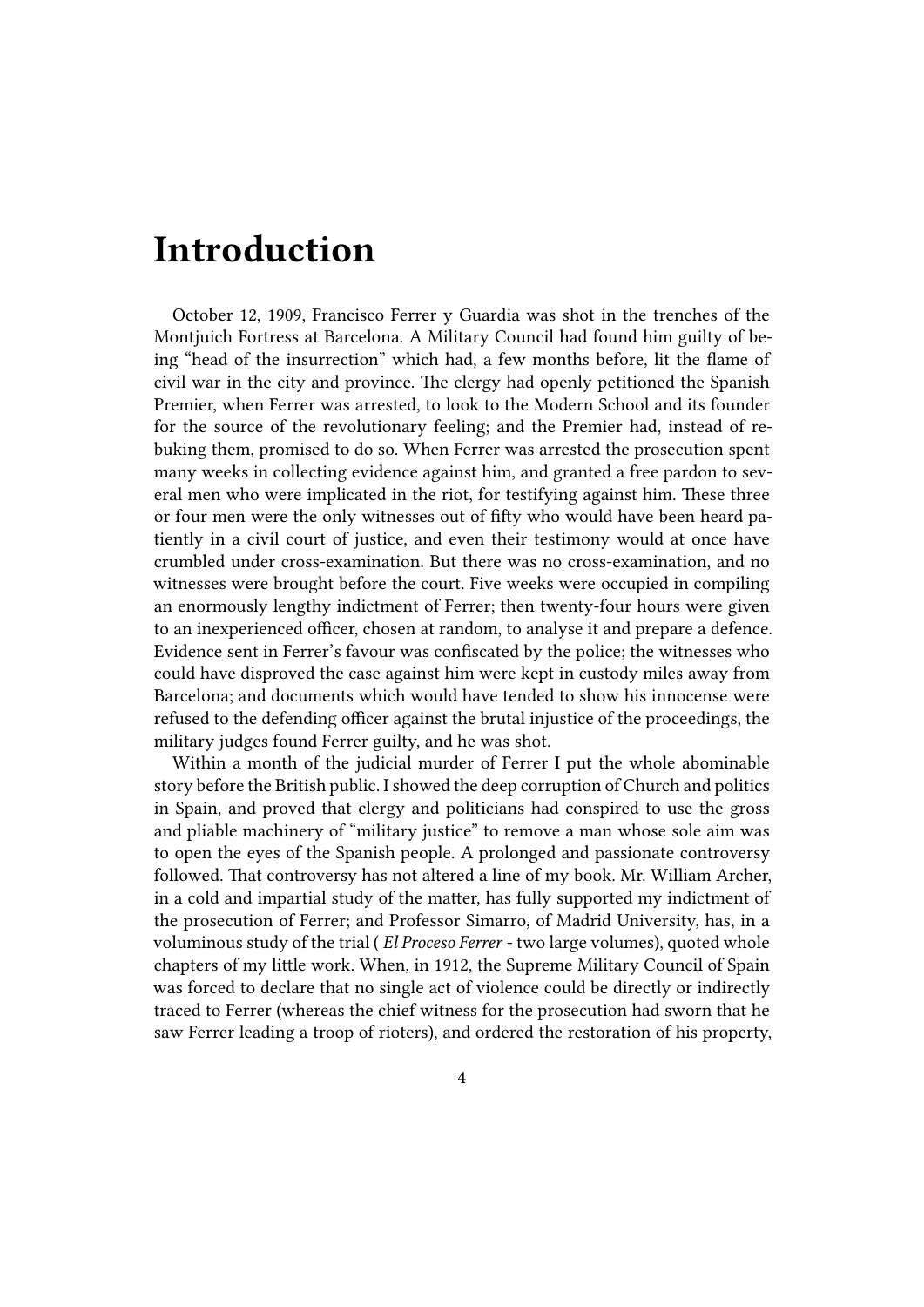the case for his innocence was closed. It remains only for Spain to wipe the foul stain from its annals by removing the bones of the martyred teacher from the trenches of Montjuich, and to declare, with real Spanish pride, that a grave injustice had been done.

Meantime, the restoration of Ferrer's property has enabled his trustees to resume his work. Among his papers they found a manuscript account, from his own pen, of the origin and ideals of the Modern School, and their first act is to give it to the world. In 1906 Ferrer had been arrested on the charge of complicity in the attempt of Morral to assassinate the King. He was kept in jail for a year, and the most scandalous efforts were made, in the court and the country, to secure a judicial murder; but it was a civil (or civilised) trial, and the charge was contemptuously rejected. Going to the Pyrenees in the early Summer of 1908 to recuperate, Ferrer determined to write the simple story of his school, and it is this I now offer to English readers.

In this work Ferrer depicts himself more truly and vividly than any friend of his has ever done. For my part, I had never seen Ferrer, and never seen Spain; but I was acquainted with Spanish life and letters, and knew that there had been committed in the twentieth century one of those old-world crimes by which the children of darkness seek to arrest the advance of man. I interpreted Ferrer from his work, his letters, a few journalistic articles he had written — he had never published a book — and the impressions of his friends and pupils. In this book the man portrays himself, and describes his aims with a candour that all will appreciate. The less foolish of his enemies have ceased to assert that he organised or led the riot at Barcelona in 1909. It was, they say, the tendency, the subtle aim, of his work which made him responsible. It may be remembered that the Saturday Review and other journals published the most unblushingly mendacious letters, from anonymous correspondents, saying that they had seen posters on the walls of Ferrer's schools inciting children to violence. As the very zealous police did not at the trial even mention Ferrer's schools, or the text-books used in them, these lies need no further exposure. But many persist in thinking, since there is now nothing further to think to the disadvantage of Ferrer, that his schools were really hot-beds of rebellion and were very naturally suppressed.

Here is the full story of the Modern School, told in transparently simple language. Here is the whole man, with all his ideals, aims, and resentments. It shows, as we well knew, and could have proved with overwhelming force at his trial had we been permitted, that he was absolutely opposed to violence ever since, in his youth, he had taken part in an abortive revolution. It tells how he came to distrust violence and those who used it; how he concluded that the moral and intellectual training of children was to be the sole work of his career; how, when he obtained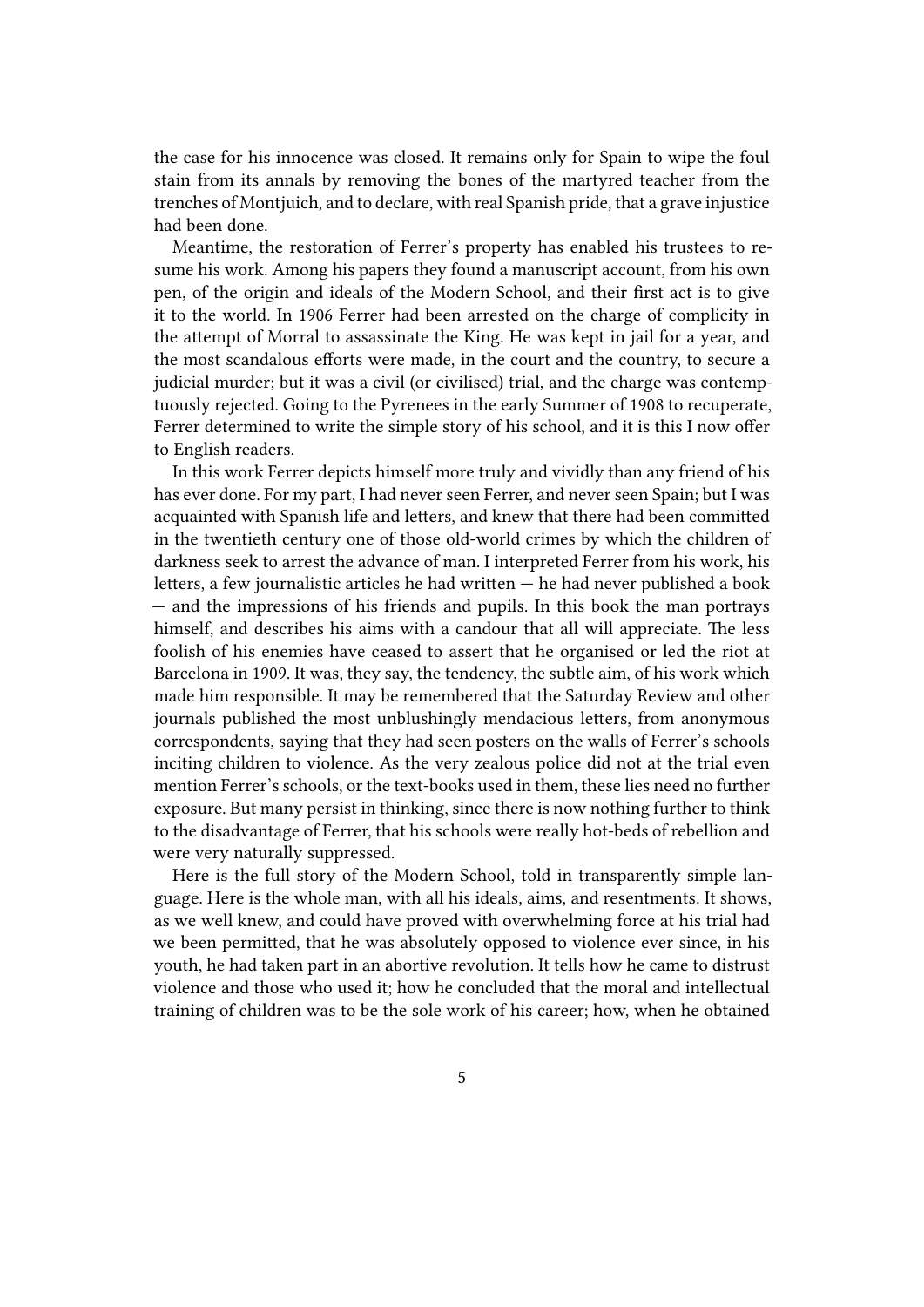the funds, he turned completely from politics, and devoted himself to educating children in knowledge of science and in sentiments of peace and brotherhood.

It tells also, with the same transparent plainness, why his noble minded work incurred such violent enmity. He naively boasts that the education in the Modern School was free from dogmas. It was not, and cannot be in any school, free from dogmas, for dogma means "teaching," and he gave teaching of a very definite character. Mr. Belloc's indictment of his schools is, like Mr. Belloc's indictment of his character and guilt, evidently based on complete ignorance of the facts and a very extensive knowledge of the recklessly mendacious literature of his opponents. Even Mr. Archer's account of his school is grossly misleading. The Modern School was "avowedly a nursery of rebellious citizens" only in the same sense as is any Socialist Sunday-school in England or Germany; and the Spanish Government has never claimed, and could not claim for a moment the right to close it, except in so far as it falsely charged the founder with crime and confiscated his property.

Ferrer's school was thoroughly rationalistic, and this embittered the clergy-for his system was spreading rapidly through Spain-without in the least infringing Spanish law. Further, Ferrer's school explicitly taught children that militarism was a crime, that the unequal distribution of wealth was a thing to be abhorred, that the capitalist system was bad for the workers, and that political government is an evil. He had a perfect right under Spanish law to found a school to teach his ideas; as any man has under English or German law. The prohibited and damnable thing would be even to hint to children that, when they grew up, they might look forward to altering the industrial and political system by violence. This Ferrer not only did not teach, but strenuously opposed. We have overwhelming proof of this at every step of his later career. But he was a child of the workers, and he had a passionate and noble resentment of the ignorance, poverty, and squalor of the lives of so large a proportion of the workers. He was also an Anarchist, in the sense of Tolstoi; he believed that liberty was essential to the development of man, and central government an evil. But, as rigorously as Tolstoi, he relied on persuasion and abhorred violence. I would call attention to Chapter VI of this book, in which he pleads for "the co-education of the rich and poor"; and there were children of middle-class parents, even of university-professors, in his school. Most decidedly he preached no class-hatred or violence. I do not share his academic and innocent Anarchist ideal — which is far nearer to Conservatism than to Socialism — but I share to the full that intense and passionate longing for the uplifting and brightening of the poor, and for the destruction of superstition, which was the supreme ideal of his life and of his work. For that he was shot.

Finally, the reader must strictly bear in mind the Spanish atmosphere of this tragedy. When Ferrer describes "existing schools" he means the schools of Spain, which are, for the most part, a mockery and a shame. When he talks of "ruling pow-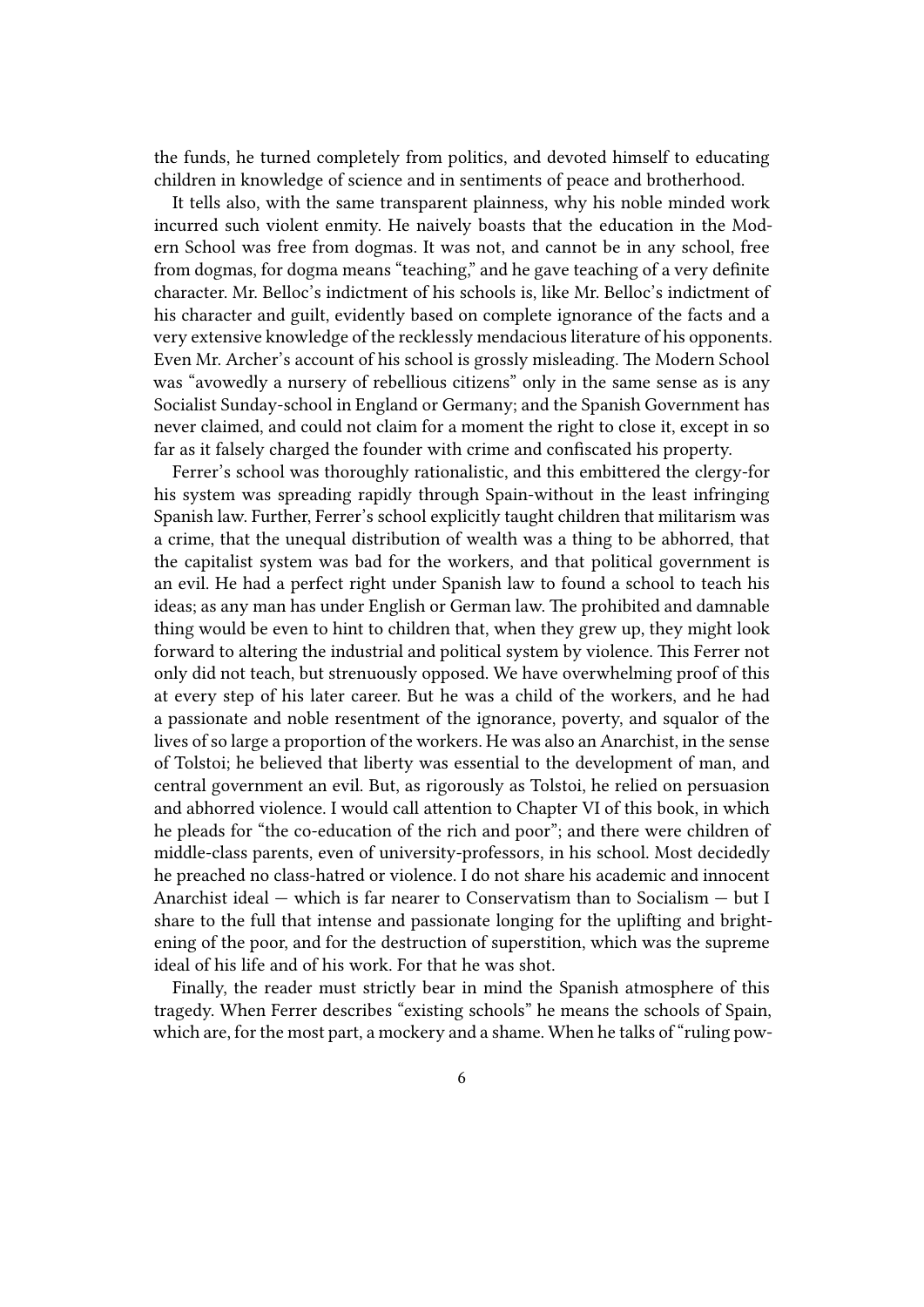ers" he has in mind the politicians of Spain, my indictment of whom, in their own language, has never been questioned. When he talks of "superstition" he means primarily Spanish superstition; he refers to a priesthood that still makes millions every year by the sale of indulgences. If you remember these things, you will, however you dissent from his teaching in parts, appreciate the burning and unselfish idealism of the man, and understand why some of us see the brand of Cain on the fair brow of Spain for extinguishing that idealism in blood.

J.M.

February, 1913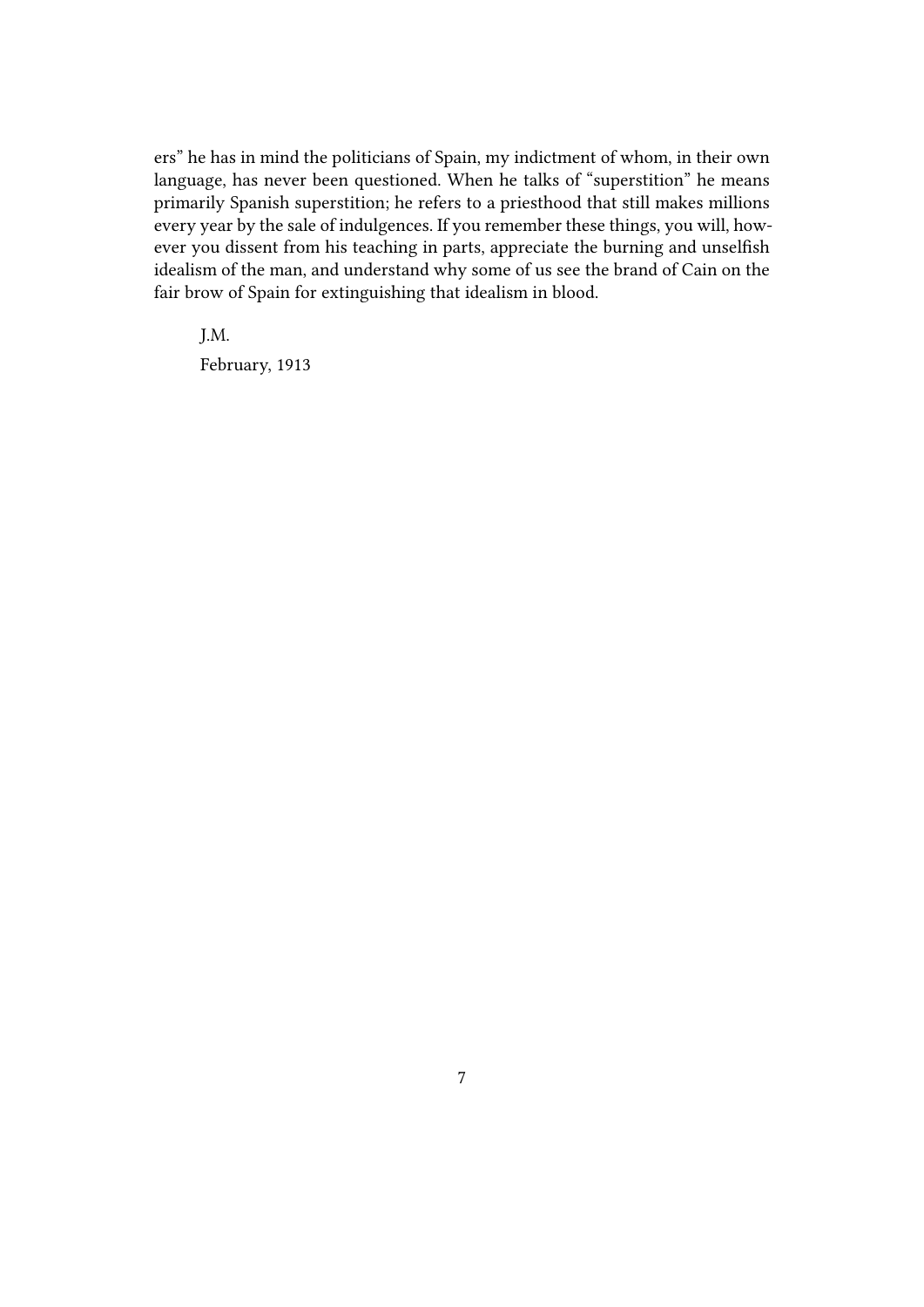## <span id="page-7-0"></span>**Chapter I. The Birth of My Ideals**

The share which I had in the political struggles of the last part of the nineteenth century put my early convictions to a severe test. I was a revolutionary in the cause of justice; I was convinced that liberty, equality, and fraternity were the legitimate fruit to be expected of a republic. Seeing, therefore, no other way to attain this ideal but a political agitation for a change of the form of government, I devoted myself entirely to the republican propaganda.<sup>1</sup>

My relations with D. Manuel Ruiz Zorrilla, who was one of the leading figures in the revolutionary movement, brought me into contact with a number of the Spanish revolutionaries and some prominent French agitators, and my intercourse with them led to a sharp disillusion. I detected in many of them an egoism which they sought hypocritically to conceal, while the ideals of others, who were more sincere, seemed to me inadequate. In none of them did I perceive a design to bring about a radical improvement  $-$  a reform which should go to the roots of disorder and afford some security of a perfect social regeneration.

The experience I acquired during my fifteen years' residence at Paris, in which I witnessed the crises of Boulangism, Dreyfusism, and Nationalism, and the menace they offered to the Republic, convinced me that the problem of popular education was not solved; and, if it were not solved in France, there was little hope of Spanish republicanism settling it, especially as the party had always betrayed a lamentable inappreciation of the need of a system of general education.

Consider what the condition of the present generation would be if the Spanish republican party had, after the banishment of Ruiz Zorrilla [1885], devoted itself to the establishment of Rationalist schools in connection with each committee, each group of Freethinkers, or each Masonic lodge; if, instead of the presidents, secretaries, and members of the committees thinking only of the office they were to hold in the future republic, they had entered upon a vigorous campaign for the instruction of the people. In the thirty years that have elapsed considerable progress would have been made in founding day-schools for children and nightschools for adults.

 $1$  This was in the early eighties, when Ferrer, then in his early twenties, was secretary to the republican leader Ruiz Zorrilla. To this phase of his career, which he rapidly out grew, belongs the revolutionary document which was malignantly and dis-used against him twenty-five years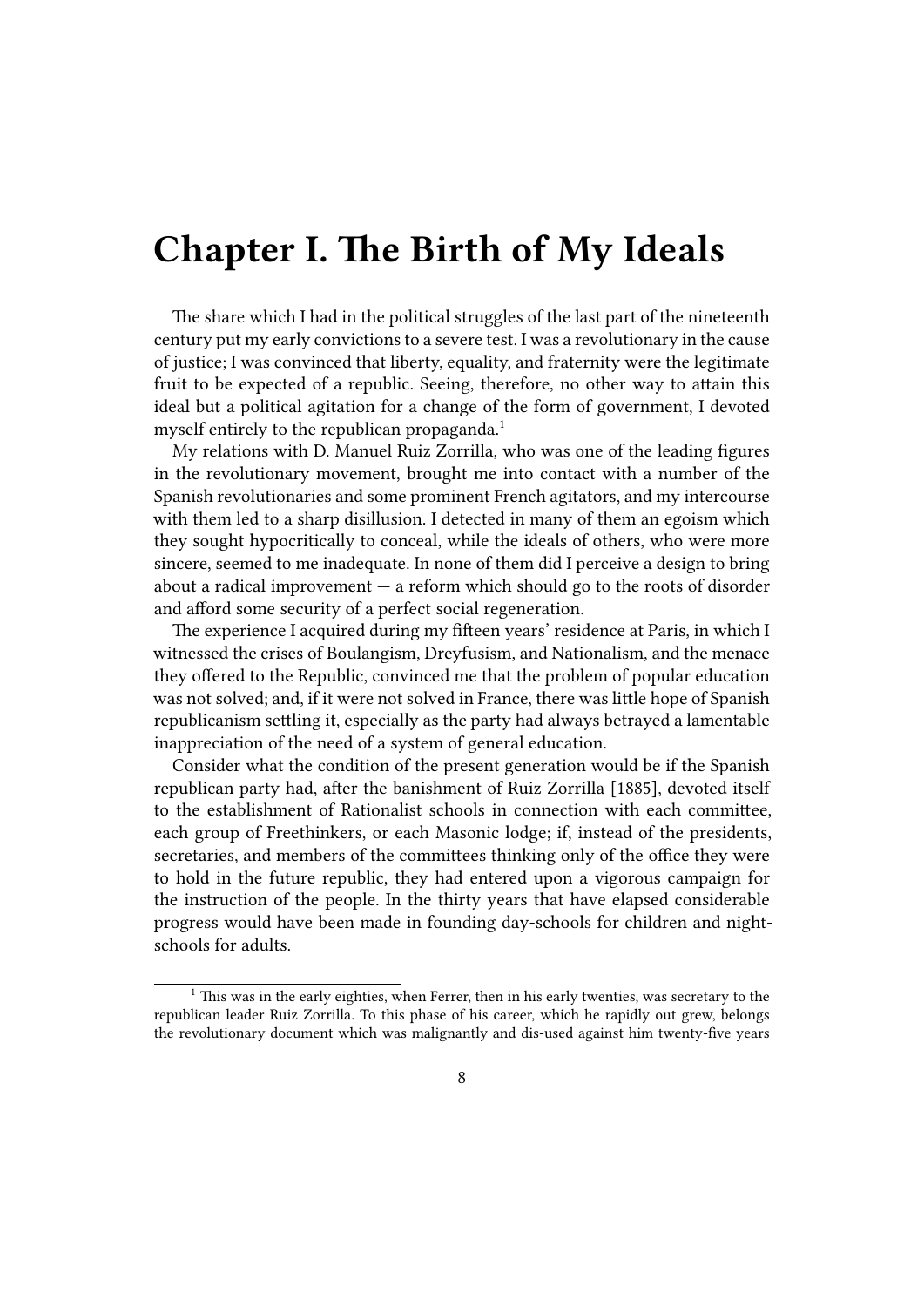Would the general public, educated in this way, be content to send members to Parliament who would accept an Associations Law presented by the monarchists? Would the people confine itself to holding meetings to demand a reduction of the price of bread, instead of resenting the privations imposed Oil the worker by the superfluous luxuries of the wealthy? Would they waste their time in futile indignation meetings, instead of organising their forces for the removal of all unjust privileges?

My position as professor of Spanish at the Philotechnic Association and in the Grand Orient of France brought me into touch with people of every class, both in regard to character and social position; and, when I considered them from the point of view of their possible influence on the race, I found that they were all bent upon making the best they could of life in a purely individualist sense. Some studied Spanish with a view to advancing in their profession, others in order to master Spanish literature and promote their careers, and others for the purpose of obtaining further pleasure by travelling in countries where Spanish was spoken.

No one felt the absurdity of the contradictions between belief and knowledge; hardly one cared to give a just and rational form to human society, in order that all the members of each generation might have a proportionate share in the advantages created by earlier generations. Progress was conceived as a kind of fatalism, independent of the knowledge and the goodwill of men, subject to vacillations and accidents in which the conscience and energy of man had no part. The individual, reared in a family circle, with its inveterate atavism and its traditional illusions maintained by ignorant mothers, and in the school with something worse than error — the sacramental untruth imposed by men who spoke in the name of a divine revelation — was deformed and degenerate at his entrance into society; and, if there is any logical relation between cause and effect, nothing could be expected of him but irrational and pernicious results.

I spoke constantly to those whom I met with a view to proselytism, seeking to ascertain the use of each of them for the purpose of my ideal, and soon realised that nothing was to be expected of the politicians who surrounded Ruiz Zorrilla; they were, in my opinion, with a few honourable exceptions, impenitent adventurers. This gave rise to a certain expression which the judicial authorities sought to use to my disadvantage in circumstances of great gravity and peril. Zorrilla, a man of lofty views and not sufficiently on his guard against human malice, used to call me an "anarchist" when lie heard me put forward a logical solution of a problem; at all times he regarded me as a deep radical, opposed to the opportunist views and tile showy radicalism of the Spanish revolutionaries who surrounded and even exploited him, as well as the French republicans, who held a policy of middle-class

afterwards. — J. M.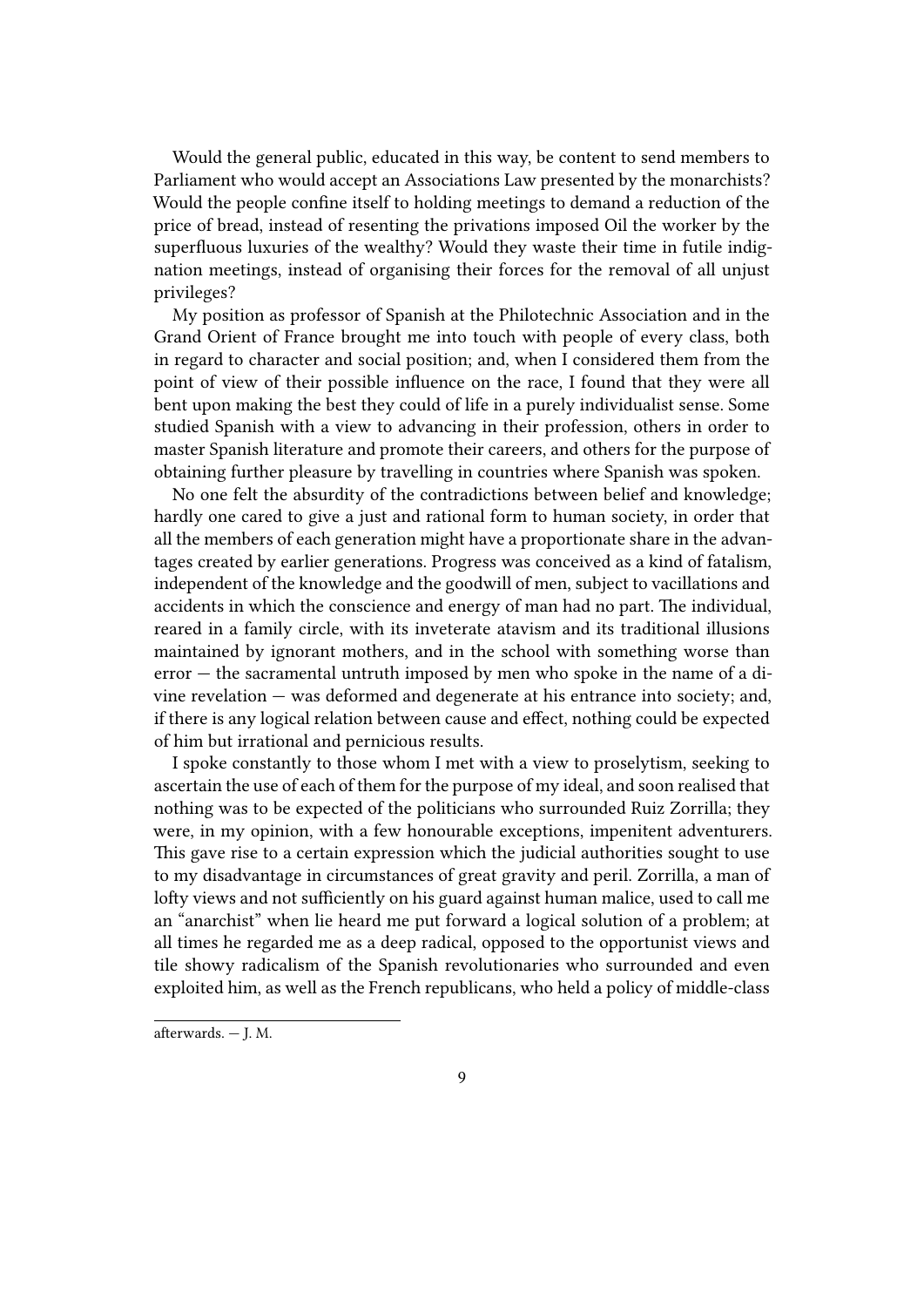government and avoided what might benefit the disinherited proletariate, on the pretext of distrusting utopias.

In a word, during the early years of the restoration there were men conspiring with Ruiz Zorrilla who have since declared themselves convinced monarchists and conservatives; and that worthy man, who protested earnestly against the *coup d'Etat* of January 3, 1874, confided in his false friends, with the result, not uncommon in the political world, that most of them abandoned the republican party for the sake of some office. In the end he could count only on the support of those who were too honourable to sell themselves, though they lacked the logic, to develop his ideas and the energy to carry out his work.

In consequence of this I restricted myself to my pupils, and selected for my purposes those whom, I thought more appropriate and better disposed. Having now a clear idea of the aim which I proposed to myself and a certain prestige from my position as teacher and my expansive character, I discussed various subjects with my pupils when the lessons were over; sometimes we spoke of Spanish customs, sometimes of politics, religion, art, or philosophy. I sought always to correct the exaggerations of their judgments, and to show clearly how mischievous it is to subordinate one's own judgment to the dogma of a sect, school, or party, as is so frequently done. In this way I succeeded in bringing about a certain agreement among men who differed in their creeds and views, and induced them to master the beliefs which they had hitherto held unquestioningly by faith, obedience, or slicer indolence. My friends and pupils found themselves happy in thus abandoning some ancient error and opening their minds to truths which uplifted and ennobled them.

A rigorous logic, applied with discretion, removed fanatical bitterness, established intellectual harmony, and gave, to some extent at least, a progressive disposition to their wills. Freethinkers who opposed the Church and rejected the legends of Genesis, the imperfect morality of the gospels, and the ecclesiastical ceremonies; more or less opportunist republicans or radicals who were content with the futile equality conferred by the title of citizen, without in the least affecting class distinctions; philosophers who fancied they had discovered the first cause of things In their metaphysical labyrinths and established truth in their empty phrases — all were enabled to see the errors of others as well as their own, and they leaned more and more to the side of common sense.

When the further course of my life, separated me from these friends and brought on me an unmerited imprisonment, I received many expressions of confidence and friendship from them. From all of them I anticipate useful work in the cause of progress, and I congratulate myself that I had some share in the direction. of their thoughts and endeavours.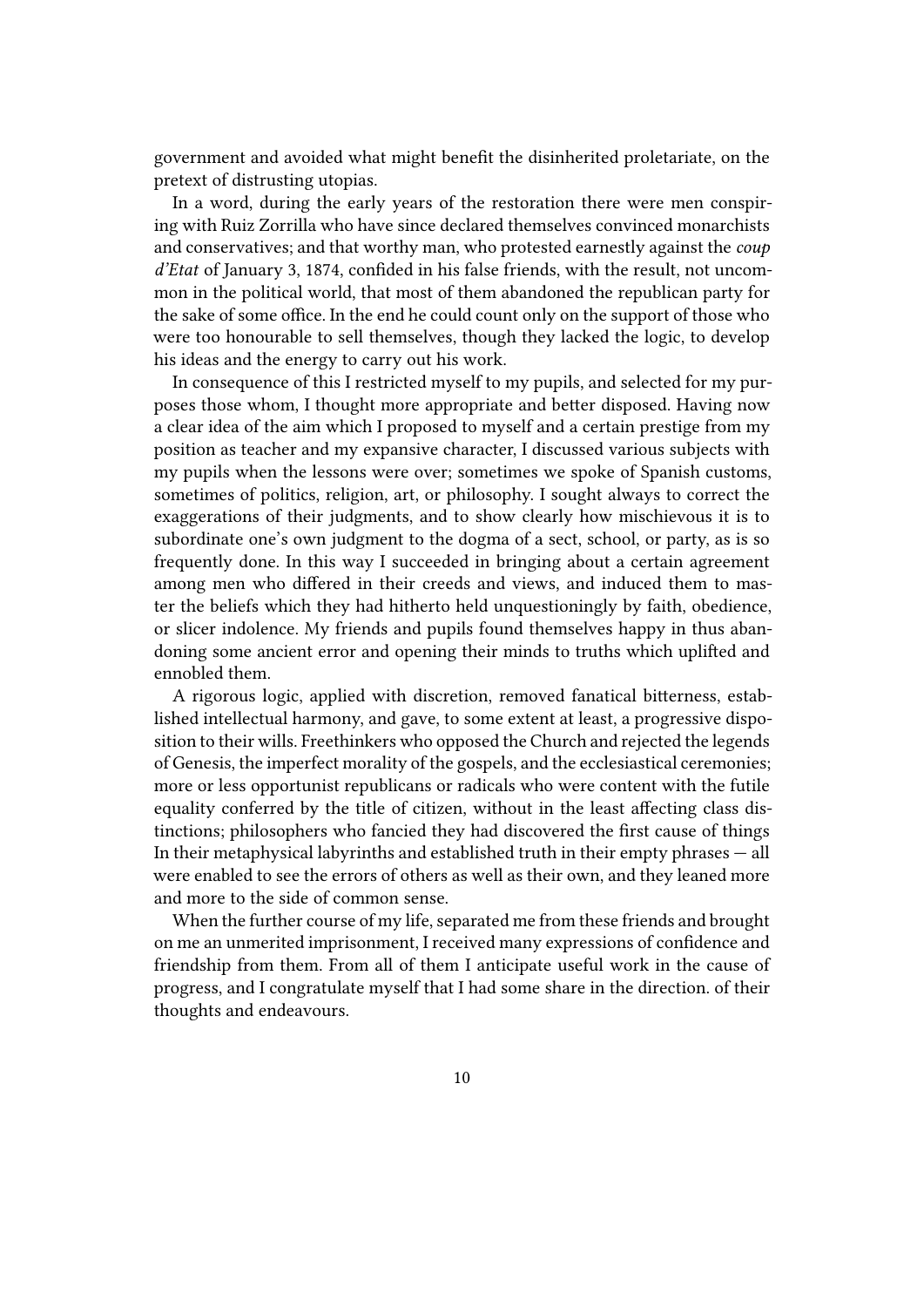## <span id="page-10-0"></span>**Chapter II. Mlle. Meunier**

Among my pupils was a certain Mlle. Meunier, a wealthy old lady with no dependents, who was fond of travel, and studied Spanish with the object of visiting my country. She was a convinced Catholic and a very scrupulous observer of the rules of her Church. To her, religion and morality were the same thing, and unbelief or "impiety," as the faithful say — was an evident sign of vice and crime.

She detested revolutionaries, and she regarded with impulsive and undiscriminating aversion every display of popular ignorance. This was due, not only to her education and social position, but to the circumstance that during the period of the Commune she had been insulted by children in the streets of Paris as she went to church with her mother. Ingenuous and sympathetic, without regard to antecedents, accessories, or consequences, she always expressed her dogmatic convictions without reserve, and I had many opportunities to open her eyes to the inaccuracy of her opinions.

In our many conversations I refrained from taking any definite side; so that she did not recognise me as a partisan of any particular belief, but as a careful reasoner with whom it was a pleasure to confer. She formed so flattering an opinion of me, and was so solitary, that she gave me her full confidence and and invited me to accompany her on her travels. I accepted the offer, and we travelled in various countries. My conduct and our constant Conversation compelled her to recognise the error of thinking that every unbeliever was perverse and every atheist a hardened criminal, since, I, a convinced atheist, manifested symptoms very different from those which her religious prejudice had led her to expect.

She, thought, however, that my conduct was exceptional, and reminded me that the exception proves the rule. In the end the persistency and logic of my arguments forced her to yield to the evidence, and, when her prejudice was removed, she was convinced that a rational and scientific education would preserve children from error, inspire men with a love of good conduct, and reorganise society in accord with the demands of justice. She was deeply impressed by the reflection that she might have been on a level with the children who had insulted her if, at their age, she had been reared In the same conditions as they. When she had given up her belief in innate ideas, she was greatly preoccupied with the, following problem: If a child were educated without hearing anything about religion, what idea of the Deity would it have on reaching the age of reason?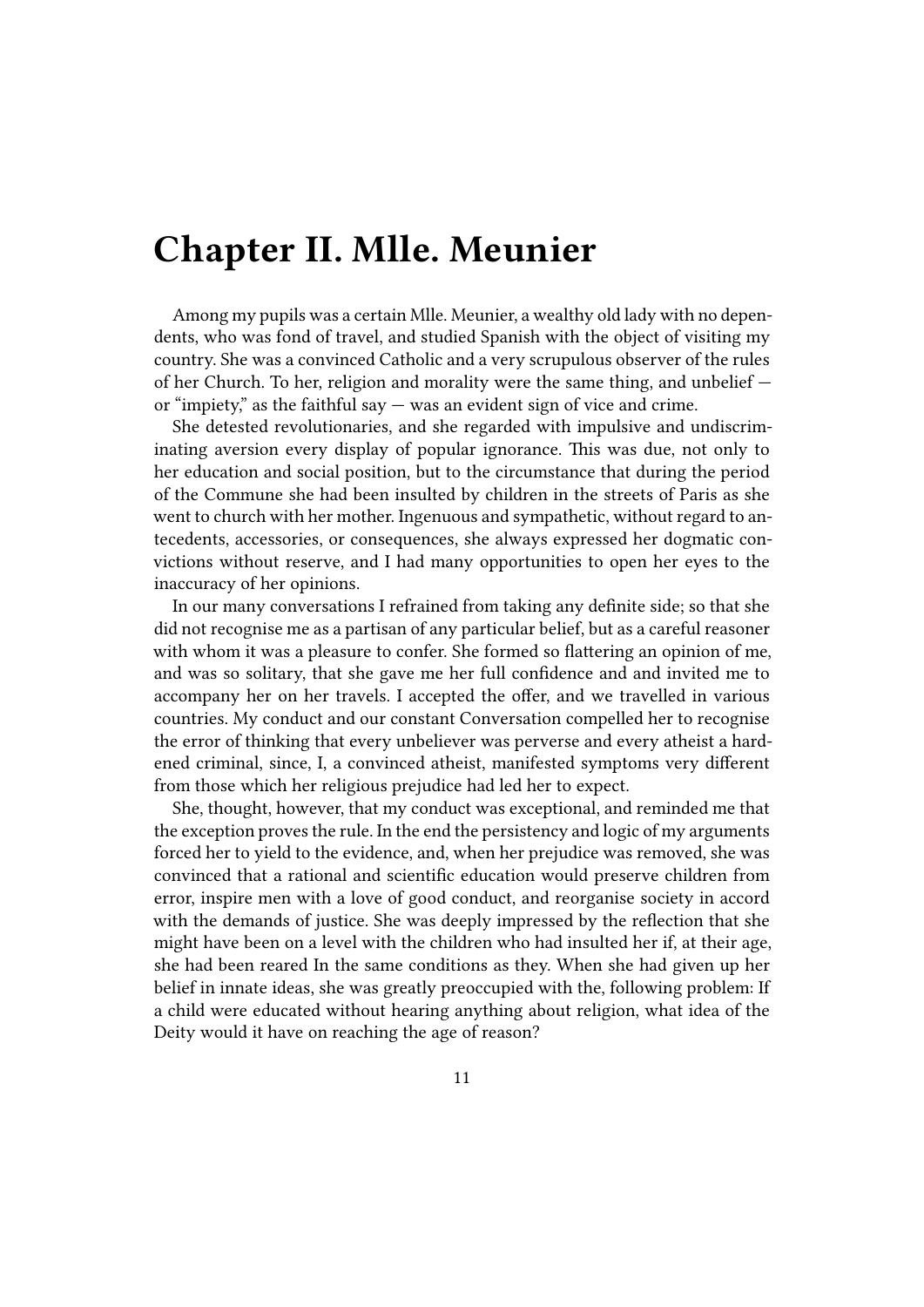After a while, it seemed to me that we were wasting time if we were. not prepared to go on from words to deeds. To be in possession of an important privilege through the imperfect organisation of society and by the accident of birth, to conceive ideas of reform, and to remain inactive or indifferent amid a life of pleasure, seemed to me to incur a responsibility similar to that of a man who refused to lend a hand to a person whom he could save from danger. One day, therefore, I said to Mlle. Meunier:

"Mlle., we have reached a point at which it is necessary to reconsider our position. The world appeals to us for our assistance, and we cannot honestly refuse it. It seems to me that to expend entirely on comforts and pleasures resources which form part of the general patrimony, and which would suffice to establish a useful institution, is to commit a fraud; and that would he sanctioned neither by a believer nor an unbeliever. I must warn you, therefore, that you must not count on my company in your further travels. I owe myself to my ideas and to humanity, and I think that you ought to have the same feeling now that you have exchanged your former faith for rational principles."

She was surprised, but recognised the justice of my decision, and, without other stimulus than her own good nature and fine feeling, she gave me the funds for the establishment of an institute of rational education. The Modern School, which already existed in my mind, was thus ensured of realisation by this generous act.

All the malicious statement  $-$  that have been made in regard to this matter  $$ for instance, that I had to submit to a judicial interrogation  $-$  are sheer calumnies. It has been said that I used a power of suggestion over Mlle. Meunier for my own purposes. This statement, which is as offensive to me as it is insulting to the memory of that worthy and excellent lady, is absolutely false. I do not need to justify myself; I leave my vindication to my acts, my life, and the impartial judgment of my contemporaries. But Mlle. Meunier is entitled to the respect of all men of right feeling, of all those who have been delivered from the despotism of sect and dogma, who have broken all connection with error, who no longer submit the light of reason to the darkness of faith nor the dignity of freedom to the yoke of obedience.

She believed with honest faith. She had been taught that between the Creator and the creature there is a hierarchy of intermediaries whom one must obey, and that one must bow to a series of mysteries contained in the dogmas imposed by a divinely instituted Church. In that belief she remained perfectly tranquil. The remarks I made and advice I offered her were not spontaneous commentaries on her belief, but natural replies to her efforts to convert me; and, from her want of logic, her feeble reasoning broke down under the strength of my arguments, instead of her persuading me to put faith before reason. She could not regard me as a tempting spirit, since it was always she who attacked my convictions; and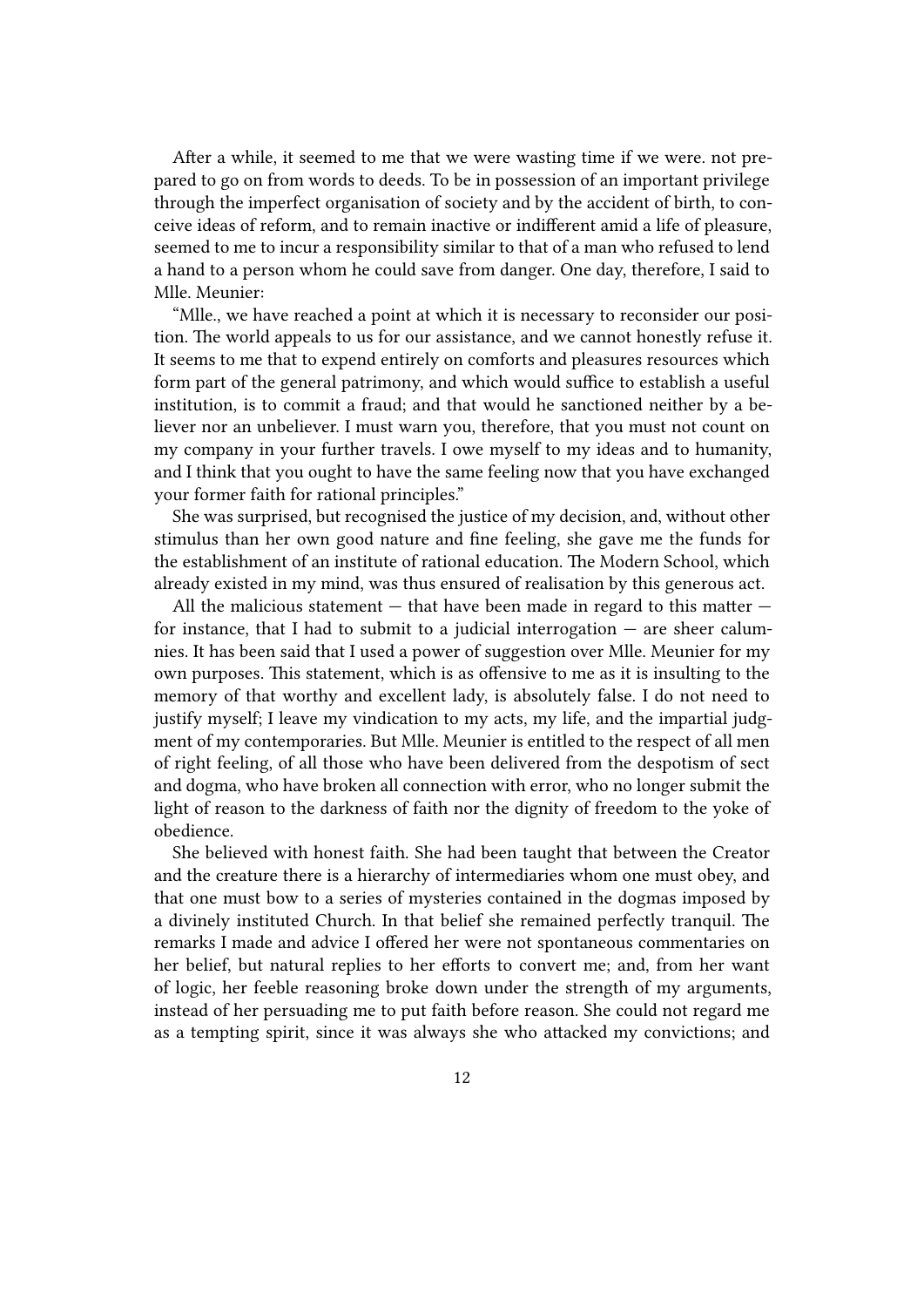she was in the end vanquished by the struggle of her faith and her own reason, which was aroused by her indiscretion in assailing the faith of one who, opposed her beliefs.

She now ingenuously sought to exonerate the Communist boys as poor and uneducated wretches, the offspring of crime, disturbers of the social order on account of the injustice which, in face of such a disgrace, permits others, equal disturbers of the social order, to live unproductive lives, enjoy great wealth, exploit ignorance and misery, and trust that they will continue throughout eternity to enjoy their pleasures on account of their compliance with the rites of the Church and their works of charity. 'The idea of a reward of easy virtue and punishment of unavoidable sin shocked her conscience and moderated her religious feeling, and, seeking to break the atavistic chain which so much hampers any attempt at reform, she decided to contribute to the founding of a useful work which would educate the young in a natural way and in conditions which would help them to use to the full the treasures of knowledge which humanity has acquired by labour, study, observation, and the methodical arrangement of its general conclusions.

In this way, she thought, with the aid of a supreme intelligence which veils itself in mystery from, the mind of man, or by the knowledge which humanity has gained by suffering, contradiction, and doubt, the future will be realised; and she found an inner contentment and vindication of her conscience in the idea of contributing, by the bestowal of her property, to a work of transcendent importance.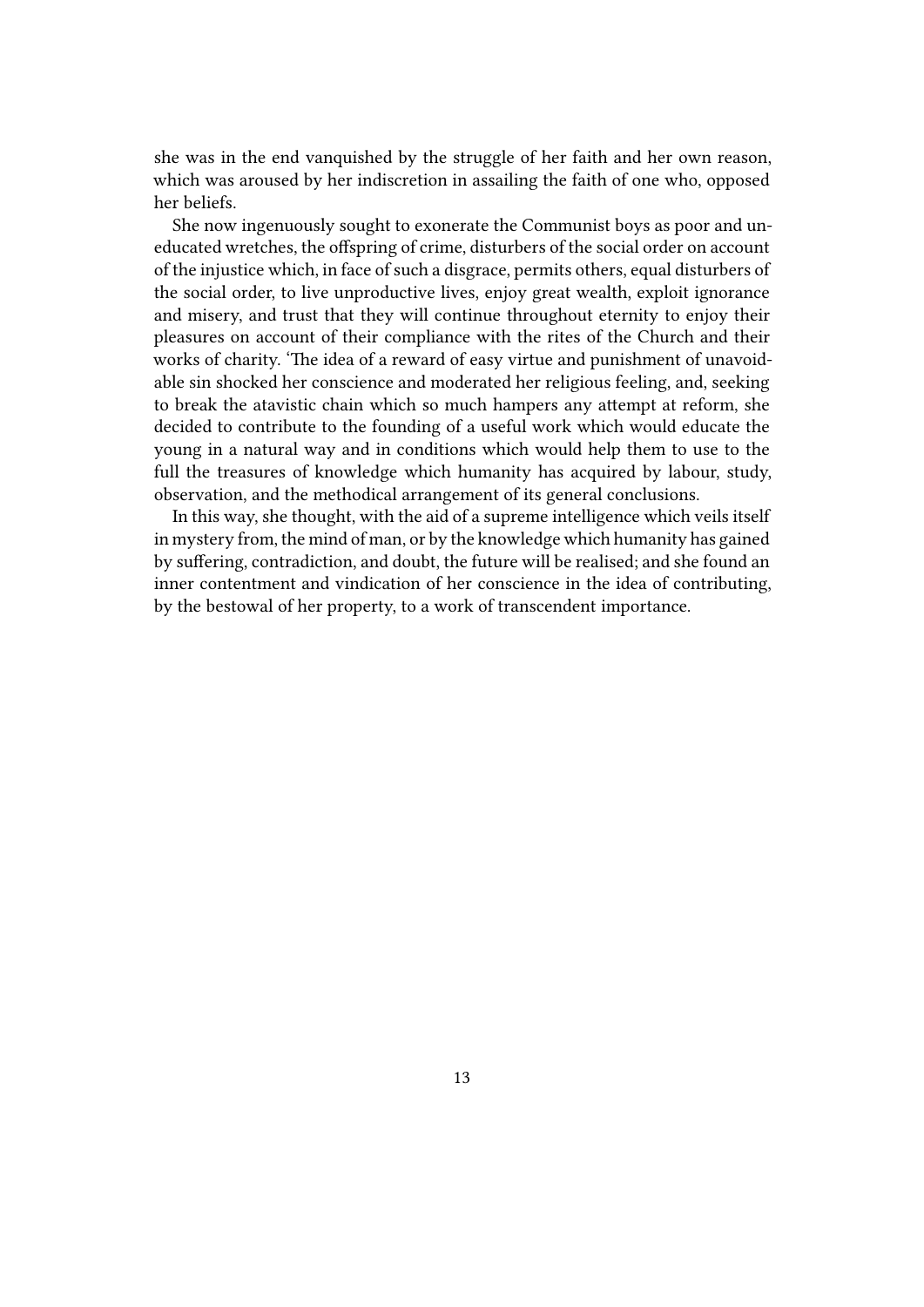# <span id="page-13-0"></span>**Chapter III. I Accept The Responsibility**

Once I was in possession of the means of attaining my object, I determined to put my hand to the task without delay. It was now time to give a precise shape to the vague aspiration that had long haunted my imagination; and to that end, conscious of my imperfect knowledge of the art of pædagogy, I sought the counsel of others. I had not a great confidence in the official pædagogists, as they seemed to me to be largely hampered by prejudices in regard to their subject or other matters, and I looked out for some competent person whose views and conduct would accord with my ideals. With his assistance I would formulate the programme of the Modern School which I had already conceived. In my opinion it was to be, not the perfect type of the future school of a rational state of society, but a precursor of it, the best possible adaptation of our means; that is to say, an emphatic rejection of the ancient type of school which still survives, and a careful experiment in the direction of imbuing the children of the future with the substantial truths of science. I was convinced that the child comes into the world without innate ideas, and that during the course of his life he gathers the ideas of those nearest to him, modifying them according to his own observation and reading. If this is so, it is clear that the child should receive positive and truthful ideas of all things, and be taught that, to avoid error, it is essential to admit nothing on faith, but only after experience or rational demonstration With such a training the child will become a careful observer, and will be prepared for all kinds of studies.

When I had found a competent person, and while the first lines were being traced of the plan we were to follow, the necessary steps were taken in Barcelona for the founding of the establishment; the building was chosen and prepared, and the furniture, staff, advertisements, prospectuses, leaflets, etc., were secured. In less than a year all was ready, though I was put to great loss through the betrayal of my confidence by a certain person. It was clear that we should at once have to contend with many difficulties, not only on the part of those who were hostile to rational education, but partly on account of a certain class of theorists, who urged on me, as the outcome of their knowledge and experience, advice which I could only regard as the fruit of their prejudices. One man, for instance, who was afflicted with a zeal for local patriotism, insisted that the lessons should be given in Catalan [the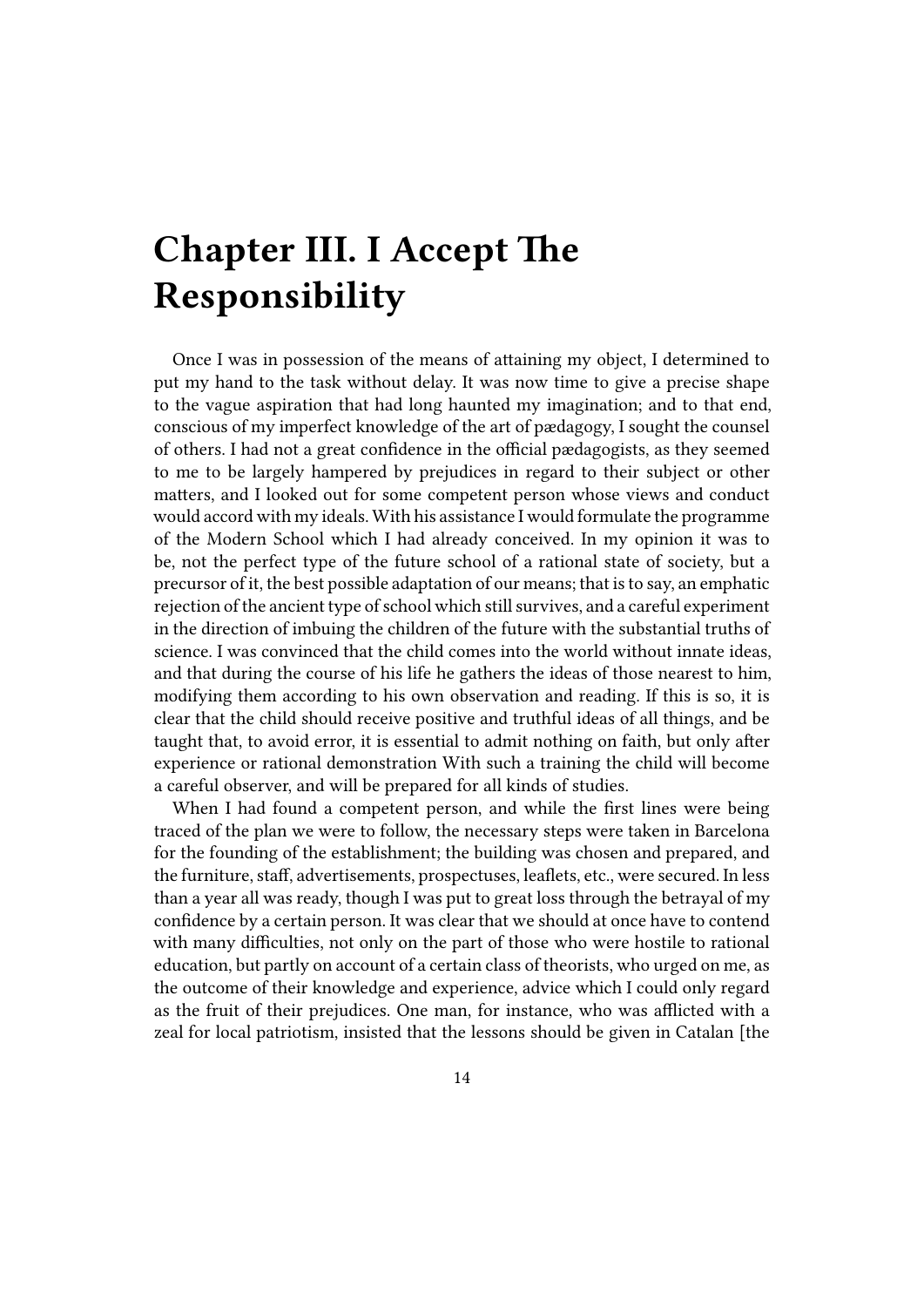dialect of the province of Barcelona], and would thus confine humanity and the world within the narrow limits of the region between the Ebro and the Pyrenees. I would not, I told the enthusiast, even adopt Spanish as the language of the school if a universal language had already advanced sufficiently to be of practical use. I would a hundred times rather use Esperanto than Catalan.

The incident Confirmed me in my resolution not to submit the settlement of my plan to the authority of distinguished men who, with all their repute, do not take a single voluntary step in the direction of reform. I felt the burden of the responsibility I had accepted, and I endeavoured to discharge it as my conscience directed. Resenting the marked social inequalities of the existing order as I did, I could not be content to deplore their effects; I must attack them in their causes, and appeal to the principle of justice-to that ideal equality which inspires all sound revolutionary feeling.

If matter is one, uncreated, and eternal  $-$  if we live on a relatively small body in space, a mere speck in comparison with the innumerable globes about us, as is taught in the universities, and may be learned by the privileged few who share the monopoly of science — we have no right to teach, and no excuse for teaching, in the primary schools to which the people go when they have the opportunity, that God made the world out of nothing in six days, and all the other absurdities of the ancient legends. Truth is universal, and we owe it to everybody. To put a price on it, to make it the monopoly of a privileged few, to detain the lowly in systematic ignorance, and — what is worse — impose on them. a dogmatic and official doctrine in contradiction with the teaching of science, in order that they may accept with docility their low and deplorable condition, is to me an intolerable indignity. For my part, I consider that the most effective protest and the most promising form of revolutionary action consist in giving the oppressed, the disinherited, and all who are conscious of a demand for justice, as much truth as they can receive, trusting that it will direct their energies in the great work of the regeneration of society.

Hence the terms of the first announcement of the Modern School that was issued to the public. It ran as follows:

#### PROGRAMME.

The mission of the Modern School is to secure that the boys and girls who are entrusted to it shall become well-instructed, truthful, just, and free from all prejudice.

To that end the rational method of the natural sciences will be substituted for the old dogmatic teaching. It will stimulate, develop, and direct the natural ability of each pupil, so that he or she will not only become a useful member of society, with his individual value fully developed, but will contribute, as a necessary consequence, to the uplifting of the whole community.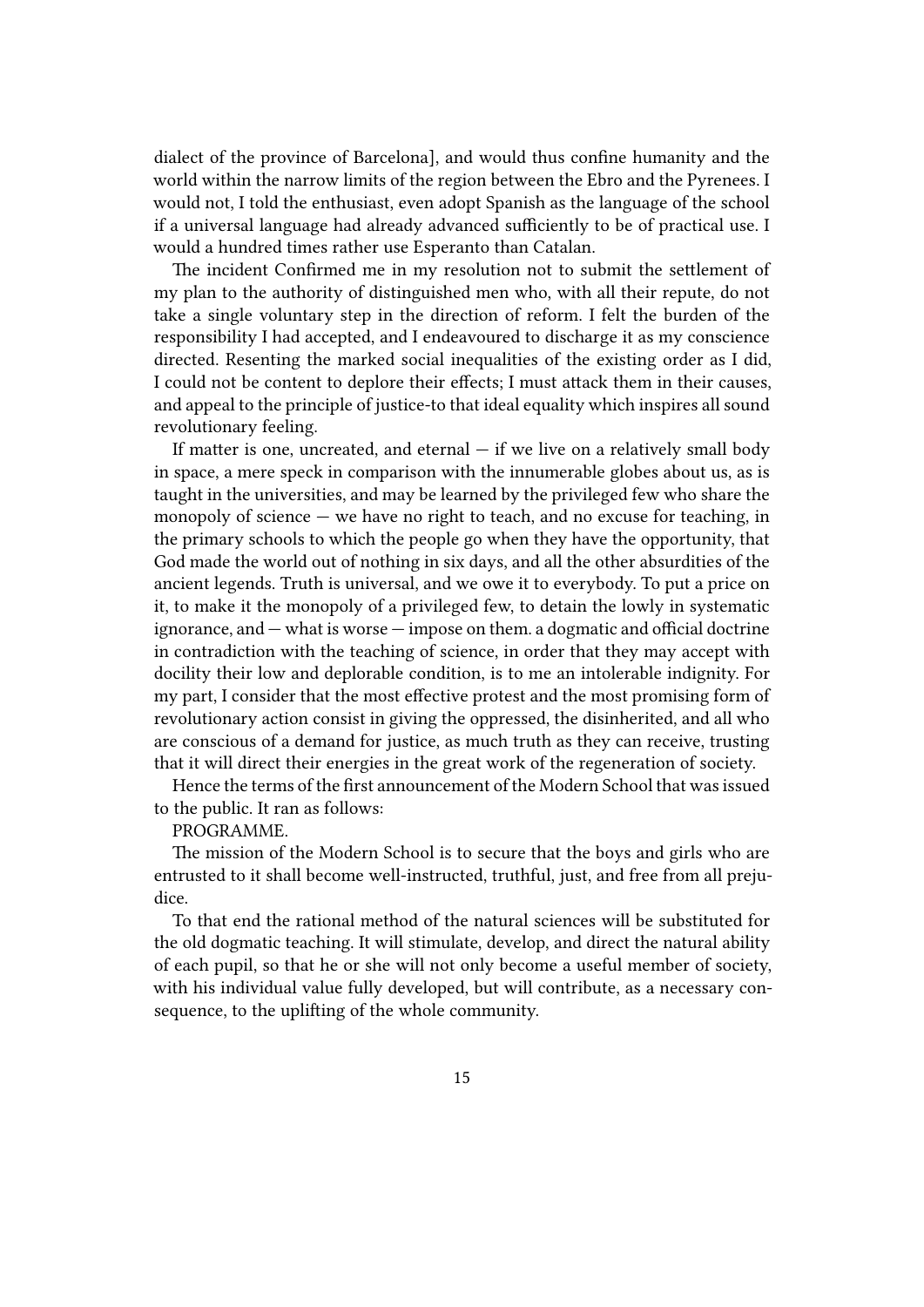It will instruct the young in sound social duties, in conformity with the just principle that "there are no duties without rights, and no rights without duties."

In view of the good results that have been obtained abroad by mixed education, and especially in order to realise the great aim of the Modern School-the formation of an entirely fraternal body of men and women, without distinction of sex or class — children of both sexes, from the age of five upward, will be received.

For the further development of its work, the Modern School will be opened on Sunday mornings when there will be classes on the sufferings of mankind throughout the Course of history, and on the men and women who have distinguished themselves in science, art, or the light for progress. The parents of the children may attend these classes.

In the hope that the intellectual work of the Modern School will be fruitful, we have, besides securing hygienic conditions In the institution and its dependencies, arranged to have a medical inspection of children at their entrance into the school. The result of this will be communicated to the parents if it is deemed necessary; and others will be held periodically, in order to prevent the spread of contagious diseases during tile school hours.

During the week which preceded the opening of the Modern School I invited the representatives of the press to visit the institution and make it known, and some of the journals inserted appreciative notices of the work. It may be of historical interest to quote a few paragraphs from El Diluvio: The future is budding in the school. To build on any other foundation is to build on sand. Unhappily, the school may serve either the purposes of tyranny or the cause of liberty, and may thus serve either barbarism or civilisation.

We are therefore pleased to see certain patriots and humanitarians, who grasp the transcendent importance of this social function, which our Govern ment systematically overlooks, hasten to meet this pressing need by founding a Modern School; a school which will not seek to promote the interests of sect and to move in the old ruts, as has been done hitherto, but will create an intellectual environment in which the new generation will absorb the ideas and the impulses which the stream of progress unceasingly brings.

This end can only be attained by private enterprise. Our existing institutions, tainted with all the vices of the past and weakened by all the trivialities of the present, cannot discharge this useful function. It is reserved for men of noble mind and unselfish feeling to open up the new path by which succeeding generations will rise to higher destinies.

This has been done, or will be done, by the founders of the modest Modern School which we have visited at the courteous invitation of its directors and those who are in its development. This school is not a commercial enterprise, like most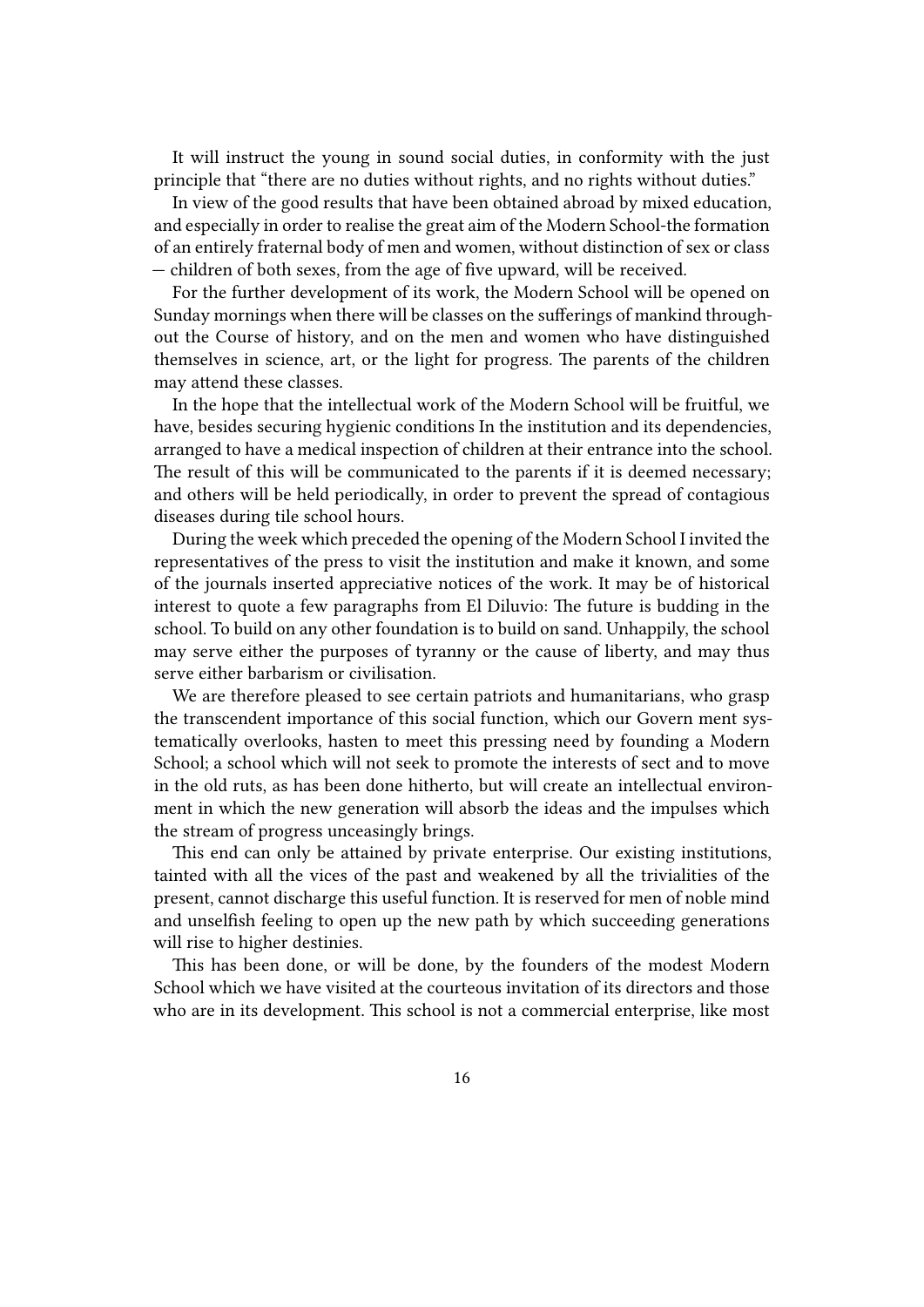scholastic institutions, but a pædagogical experiment of which only one other specimen exists in Spain (the Free Institution of Education at Madrid).

Sr. Salas Anton brilliantly expounded the programme of the school to the small audience of journalists and others who attended the modest opening-festival, and descanted on the design of educating children in the whole truth and nothing but the truth, or what is proved to be such. If is chief theme was that the founders do not propose to add one more to the number of what are known as "Lay Schools," with their impassioned dogmatism, but a serene observatory, open to the four winds of heaven, with no cloud darkening the horizon and interposing between the light and the mind of man.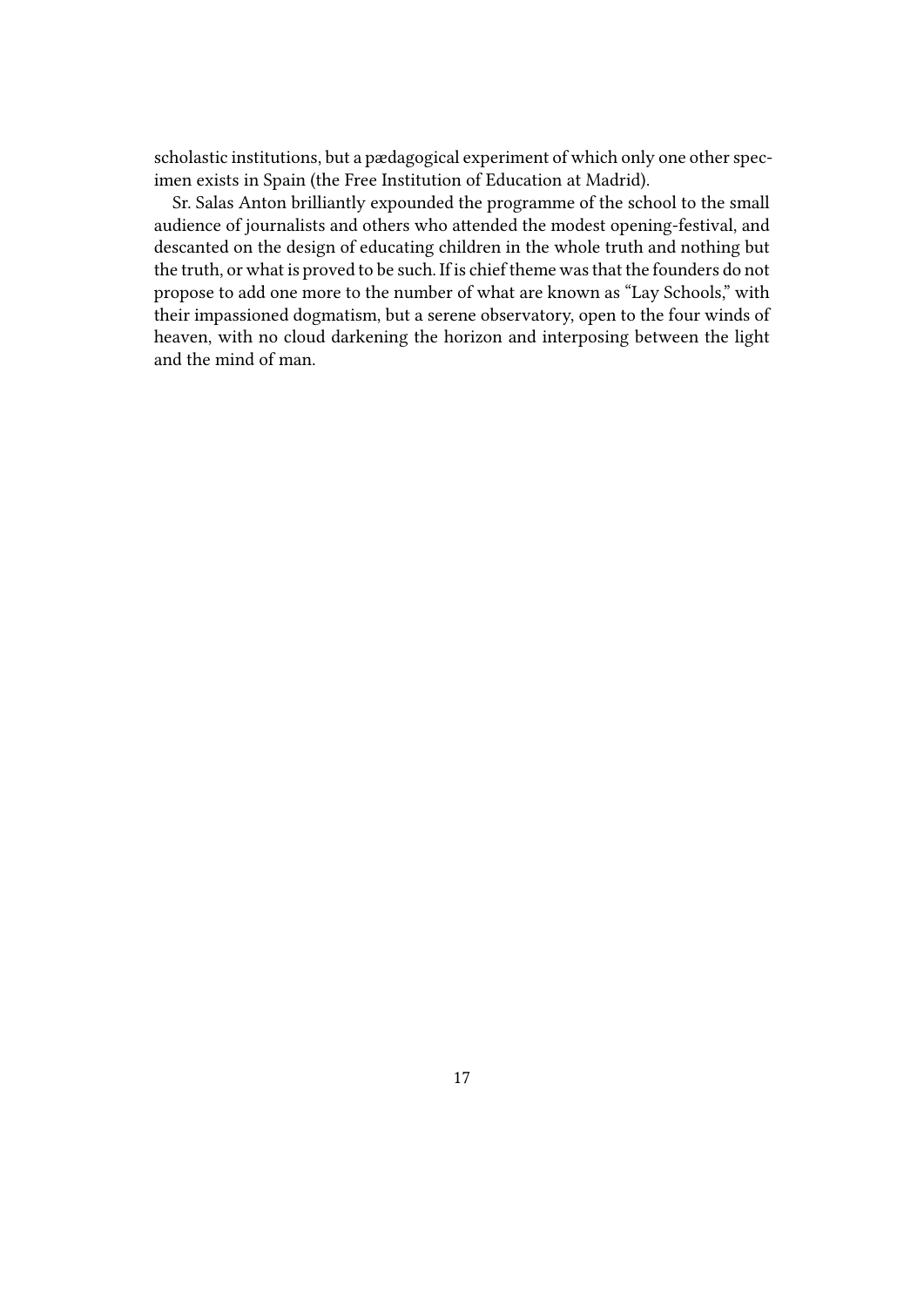#### <span id="page-17-0"></span>**Chapter IV. The Early Programme**

The time had come to think of the inauguration of the Modern School. Some time previously I had invited a number of gentlemen of great distinction and of progressive sentiments to assist me with their advice and form a kind of Committee of Consultation. My intercourse with them at Barcelona was of great value to me, and many of them remained in permanent relation with me, for which I may express my gratitude. They were of opinion that the Modern School should be opened with some display — invitation-cards, a circular to the press, a large hall, music, and oratorical addresses by distinguished Liberal politicians. It would have been easy to do this, and we would have attracted an audience of hundreds of people who would have applauded with that momentary enthusiasm which characterises our public functions. But I was not seduced by the idea. As a Positivist and an Idealist I was convinced that a simple modesty best befitted the inauguration of a work of reform. Any other method seemed to me disingenuous a concession to enervating conventions and to the very evil which I was setting out to reform. The proposal of the Committee was, therefore, repugnant to my conscience and my sentiments, and I was, in that and all other things relating to the Modern School, the executive power.

In the first number of the *Bulletin of the Modern School*, issued on October 30, 1901, I gave a general exposition of the fundamental principles of the School, which I may repeat here.

Those imaginary products of the mind, *a priori* ideas, and all the absurd and fantastical fictions hitherto regarded as truth and imposed its directive principles of human conduct have for some time past incurred the condemnation of reason and the resentment of conscience. The sun no longer merely touches the tips of the mountains; it floods the valleys, and we enjoy the light of noon. Science is no longer the patrimony of a small group of privileged individuals; its beneficent rays more or less consciously penetrate every rank of society. On all sides traditional errors are being dispelled by it; by the confident procedure of experience and observation it enables us to attain accurate knowledge and criteria in regard to natural objects and the laws which govern them. With indisputable authority it bids men lay aside for ever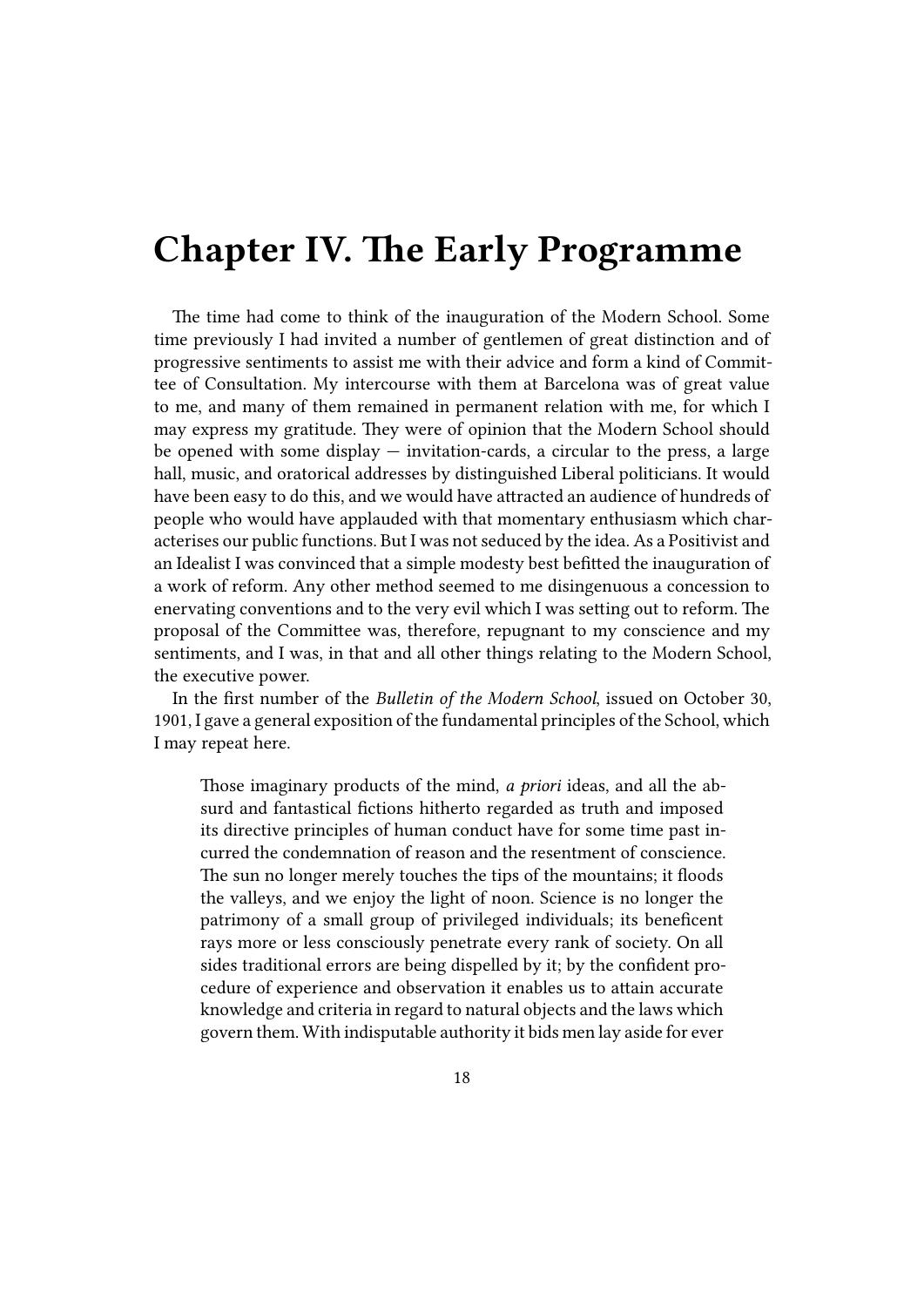their exclusivisms and privileges, and it offers itself as the controlling principle Of human life, seeking to imbue all with a common sentiment of humanity. Relying on modest resources, but with a robust and rational faith and a spirit that will not easily be intimidated, whatever obstacles arise in our path, we have founded the Modern School. Its aim is to convey, without concession to traditional methods, an education based on the natural sciences. This new method, though the only sound and positive method, has spread throughout the civilised world, and has innumerable supporters of intellectual distinction and lofty principles. We are aware how many enemies there are about us. We are conscious of the innumerable prejudices which oppress the social conscience of our country. This is the outcome of a medieval, subjective, dogmatic education, which makes ridiculous pretensions to the possession of an infallible criterion. We are further aware that, in virtue of the law of heredity, strengthened by the influences of the environment, the tendencies which are connatural and spontaneous in the young child are still more pronounced in adolescence. The struggle will be severe, the work difficult; but with a constant and unwavering will, the sole providence of the moral world, we are confident that we will win the victory to which we aspire. We will develop living brains, capable of reacting on our instruction. We will take care that the minds of our pupils will sustain, when they leave the control of their teachers, a stern hostility to prejudice; that they will be solid minds, capable of forming their own rational convictions on every subject.

This does not mean that we will leave the child, at the very outset of its education, to form its own ideas. The Socratic procedure is wrong, if it is taken too literally. The very constitution of the mind, at the commencement of its development, demands that at this stage the child shall be receptive. The teacher must implant the germs of ideas. These will, when age and strength invigorate the brain, bring forth corresponding flowers and fruit, in accordance with the degree of initiative and the characteristic features of the pupil's mind.

On the other hand, we may say that we regard as absurd the widespread notion that an education based on natural science stunts the organ of the idealist faculty. We are convinced that the contrary is true. What science does is to correct and direct it, and give it a wholesome sense of reality. The work of man's cerebral energy Is to create the *ideal*, with the aid of art and philosophy. But in order that the ideal shall not degenerate into fables, or mystic and unsubstantial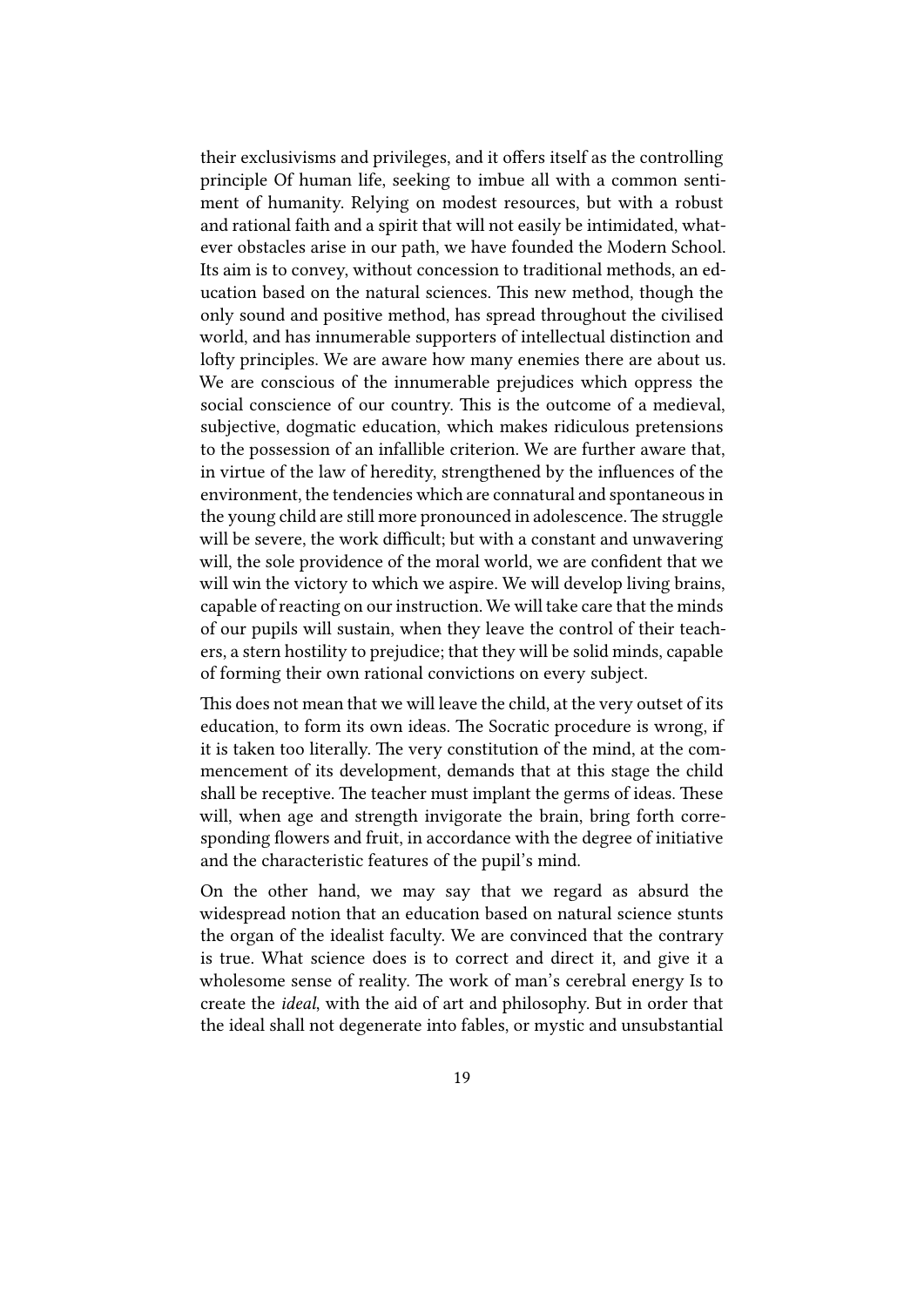dreams, and the structure be not built on sand, it is absolutely necessary to give it a secure and unshakable foundation in the exact and positive teaching of the natural sciences.

Moreover, the education of a man does not consist merely in the training of his intelligence, without having regard to the heart and the will. Man is a complete and unified whole, in spite of the variety of his functions. lie presents various facets, but is at the bottom a single energy, which sees, loves, and applies a will to the prosecution of what lie has conceived or affected. It is a morbid condition, an infringement of the laws of the human organism, to establish an abyss where there ought to be a sane and harmonious continuity. The divorce between thought and will is an unhappy feature of our time. To what fatal consequences it has led ! We need only refer to our political leaders and to the various orders of social life; they are deeply infected with this pernicious dualism. Many of them are assuredly powerful enough in respect of their mental faculties, and have an abundance of ideas; but they lack a sound orientation and the fine thoughts which science applies to the life of individuals and of peoples. Their restless egoism and the wish to accommodate their relatives, together with their leaven Of traditional sentiments, form all impermeable barrier round their hearts and prevent the infiltration Of progressive Ideas, and the formation of that sap of sentiment which is the Impelling and determining power in the conduct of man. Hence the attempt to obstruct progress and put obstacles in the way of new Ideas; hence, as a result Of these attempts, the skepticism Of multitudes, the death of nations, and the inevitable despair of the oppressed.

We regard It as one of the first principles of our pædagogical mission that there is no such duality of character in any Individual one which sees and appreciates truth and goodness, and one which follows evil. And, since we take natural science as our guide in education, a further consequence will be recognised; we shall endeavour to secure that the intellectual impressions which Science conveys to the pupil be converted into the sap of sentiment and Shall be Intensely loved. When sentiment is strong it penetrates and diffuses itself through the deepest recesses of a man's being, pervading and giving a special colour to his character.

And as a man's conduct must revolve within the circle Of his character, it follows that a youth educated In the manner we have indicated will,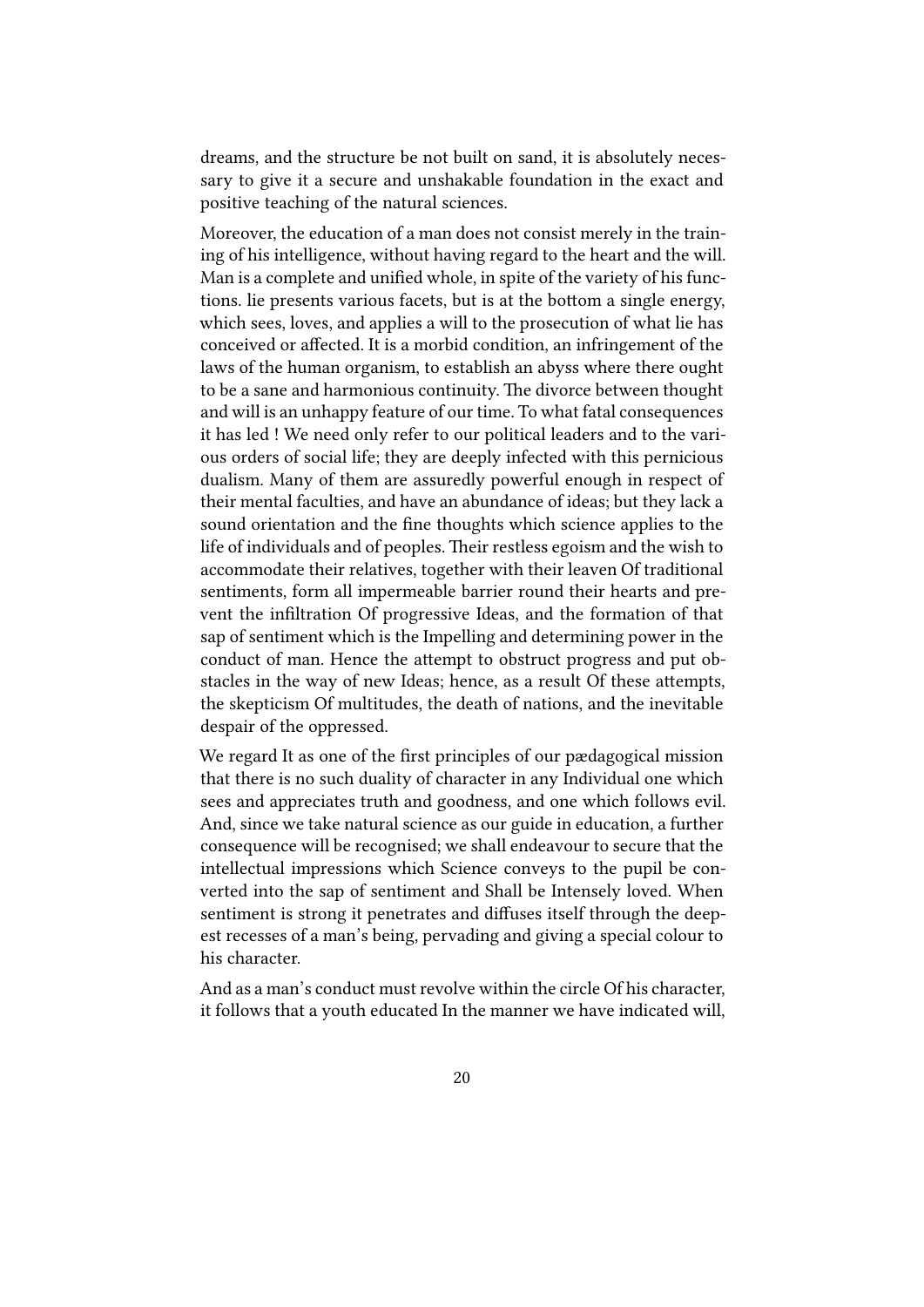when he comes to rule himself, recognise science as the one helpful master Of his life.

The school was opened on September 8, 1901 with thirty pupils — twelve girls and eighteen boys. These sufficed for the purpose Of our experiment, and we had no intention of increasing the number for a time, so that we might keep a more effective watch on the pupils. The enemies of the new school would take the first opportunity to criticise our work in co-educating boys and girls.

The people present at the opening were partly attracted by the notices of our work published in the press, and partly consisted of the parents of the

pupils and delegates of various working-class societies who had been invited oil account of their assistance to me. I was supported in the chair by the teachers and the Committee of Consultation, two of whom expounded the system and aim of the school. In this quiet fashion we inaugurated a work that was destined to last. We created the Modern, Scientific, and Rational School, the fame of which soon spread in Europe and America. Time may witness a change of its name -the "Modern" School — but the description "scientific and rational" will be more and more fully vindicated.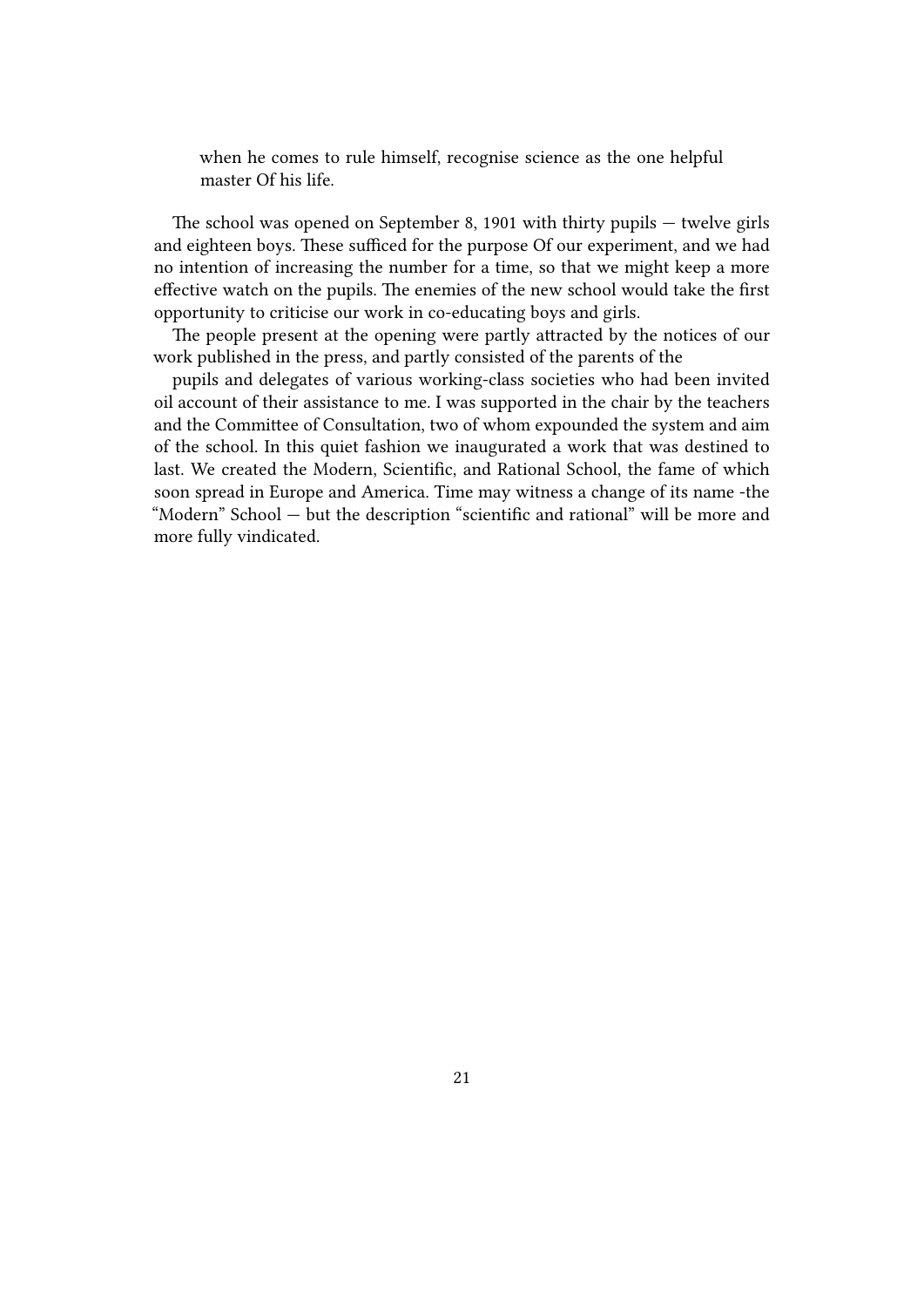## <span id="page-21-0"></span>**Chapter V. The Co-education of the Sexes**

The most important point in our programme of rational education, in the view of the intellectual condition of the country, and the feature which was most likely to shock current prejudices and habits, was the co-education of boys and girls.

The idea was not absolutely new in Spain. As a result of necessity and of primitive conditions, there were villages in remote valleys and on the mountains where some good natured neighbour, or the priest or sacristan, used to teach the catechism, and sometimes elementary letters, to boys and girls in common. In fact, it is sometimes legally authorised, or at least tolerated, the means to pay both a master and a mistress. In such cases, either a master or a mistress gives common lessons to boys and girls, as I had myself seen in a village not far from Barcelona. In towns and cities, however, mixed education was not recognised. One read sometimes of the occurrence of it in foreign countries, but no one proposed to adopt it in Spain, where such a proposal would have been deemed an innovation of the most utopian character.

Knowing this, I refrained from making any public propaganda on the subject, and confirmed myself to private discussion with individuals. We asked every parent who wished to send a boy to the school if there were girls in the family, and it was necessary to explain to each the reasons for co-education. Wherever we did this, the result was satisfactory. If we had announced our intention publicly, it would have raised a storm of prejudice. there would have been a discussion in the press, conventional feeling would have been aroused, and the fear of "what people would say" — that paralysing obstacle to good intentions — would have been stronger than reason. Our project would have proved exceedingly difficult, if not impossible. whereas, proceeding as we did, we were able to open with a sufficient number of boys and girls, and the number steadily increased, as the *Bulletin* of the school shows.

In my own mind, co-education was of vital importance. It was not merely and indispensable condition of realising what I regard as the ideal result of rational education; it was the ideal itself, initiating its life in the Modern School, developing a confidence of attaining our end. Natural science, philosophy, and history unite in teaching, in face of all prejudice to the contrary, that man and woman are two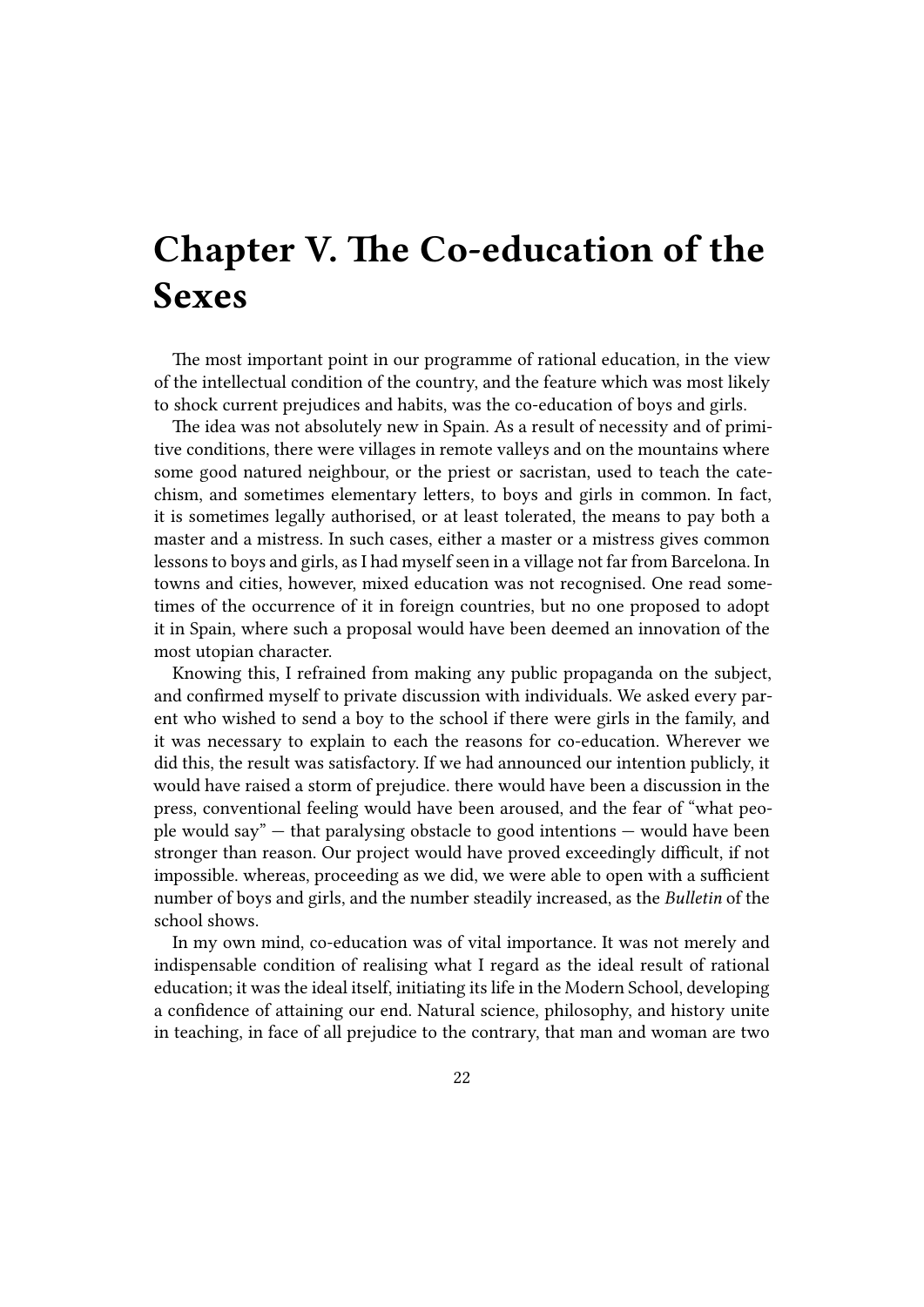complementary aspects of human nature, and the failure to recognise this essential and important truth has had the most disastrous consequences.

In the second number of the *Bulletin*, therefore, I published a careful vindication of my ideas:

Mixed education (I said) is spreading among civilised nations. In many places it has already had excellent results. The principle of this new scheme of education is that children of both sexes shall receive the same lessons; that their minds shall be developed, their hearts purified and their wills strengthened in precisely the same manner; that the sexes Shall be III touch with each other from infancy so that. woman shall be, not in name only, but in reality mid truth, the companion of man.

A venerable institution which dominates the thoughts of our people declares, at one of the most solemn moments of life, when, with ceremonious pomp, man anti woman are united in matrimony, that woman is the companion of man. These are hollow words, void of Sense, without vital and rational significance in life, since what we witness in the Christian Church in Catholicism particularly, is the exact opposite of this idea. Not long ago it Christian woman of fine feeling and great sincerity complained bitterly of the moral debasement which is put upon her sex In the bosom of the Church "It would be impious audacity for a woman to aspire In the Church even to the position of the lowest sacristan."

A man must suffer from ophthalmia of the mind not to see that, under the inspiration of Christianity, the position of woman is no better than it was under the civilisations; it is, indeed, worse, and has aggravating circumstances. It is a conspicuous fact in our modern Christian society that, as a result and culmination of our patriarchal development, the woman does not belong to herself; she is neither more nor less than an adjunct of man, subject constantly to his absolute dominion hound to him  $-$  it may be  $-$  by chains of gold. Man has made her a perpetual minor. Once this was done, she was bound to experience one of two alternatives: man either oppresses and silences her, or treats her as a child to be coaxed  $-$  according to the mood of the master. If at length we note in her some sign of the new spirit, if she begins to assert her will and claim, some share of independence, if she is passing, with irritating slowness, from the state of slave to the condition of a respected ward, she owes it to the redeeming spirit of science, which is dominating the customs of races and the designs of our social rulers.

The work of man for the greater happiness of the race has hitherto been defective; in future it must be a joint action of the sexes; it is incumbent on both man and woman, according to the point of view of each. It is important to realise that, in face of the purposes of life, man is neither inferior nor (as we affect to think) superior to woman. They have different qualities, and no comparison is possible between diverse things.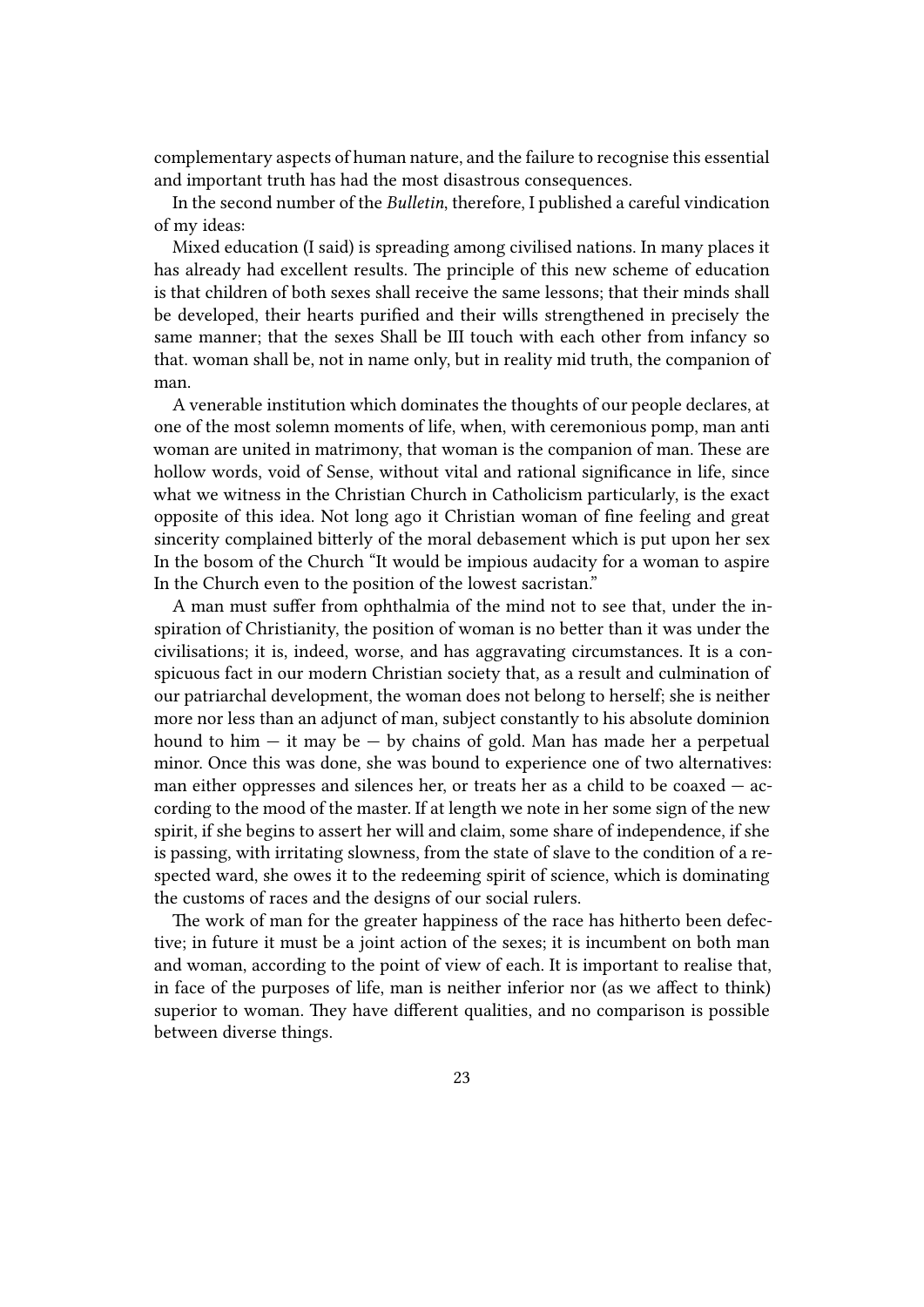As many psychologists and sociologists observe, the human race displays two fundamental aspects. Man typifies the dominion of thought and of the progressive spirit; woman bears in her moral nature the characteristic note of intense sentiment and of the conservative spirit. But this view of the sexes gives no encouragement whatever to the ideas of reactionaries If the predominance of the conservative element and of the emotions is ensured in woman by natural law, this does not make her the less fitted to be the companion of man. She, is not prevented by the constitution of her nature from reflecting on things of importance, nor is it necessary that she should use her mind in contradiction to the teaching of science and absorb all kinds of superstitions and fables. The possession of a conservative disposition does not imply that one is bound to crystallize in a certain stage of thought, or that one must be obsessed with prejudice in all that relates to reality.

"To conserve" merely means "to retain," to keep what has been given us, or what we have ourselves produced. The author of *The Religion of the Future* says, referring to woman in this aspect: "The conservative spirit may be applied to truth as well as to error; it all depends what it is you conserve. If woman is instructed in philosophical and scientific matters, her conservative power will be to the advantage, not to the disadvantage, of progressive thought."

On the other hand, it is pointed out that woman is emotional. She does not selfishly keep to herself what she receives; she spreads abroad her beliefs, her ideas, and all the good and evil that form her moral treasures. She insists on sharing them with all those who are, by the mysterious power of emotion, identified with her. With exquisite art, with invariable unconsciousness, her whole moral physiognomy, her whole soul, so to say, impresses itself on the soul of those she loves.

If the first ideas implanted in the mind of the child by the teacher are germs of truth and of positive knowledge; if the teacher himself is in touch with the scientific spirit of time, the result will be good from every point of view. But if a man be fed in the first stage of his mental development with fables, errors, and all that is contrary to the spirit of science, what can be expected of his future? When the boy becomes a man he will be an obstacle to progress. The human conscience is in infancy of the same natural texture as the bodily organism; it is tender and pliant. It readily accepts what comes to it from without. In the course of the time this plasticity gives place to rigidity; it loses its pliancy and becomes relatively fixed. From that time the ideas communicated to it by the mother will be encrusted and identified with the youth's conscience.

The acid of the more rational ideas which the youth acquires by social intercourse or private study may in cases relive the mind of the erroneous ideas implanted in childhood. But what is likely to be the practical outcome of this transformation of the mind in the sphere of conduct? We must not forget that in most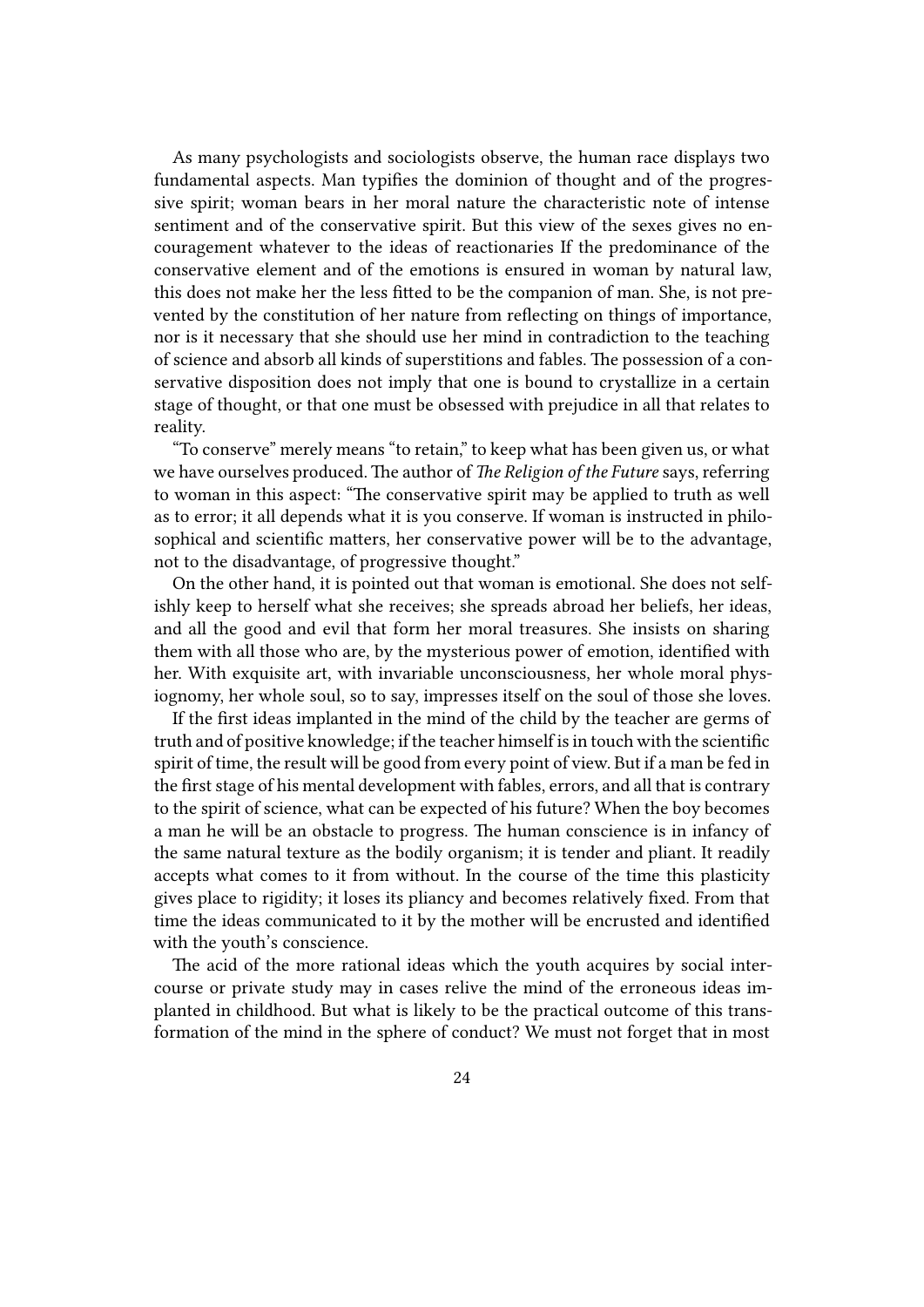cases the emotions associated with the early ideas remain in the deeper folds of the heart. Hence it is that we find in so many men such a flagrant and lamentable antithesis between the thought and the deed, the intelligence and the will; and this often leads to an eclipse of good conduct and a paralysis of progress.

This primary sediment which we owe to our mothers is so tenacious and enduring-it passes so intimately into the very marrow of our being-that even energetic characters, which have effected a sincere reform of mind and will, have the mortification of discovering this Jesuitical element, derived from their mothers, when they turn to make an inventory of their ideas.

Woman must not be restricted to the home. The sphere of her activity must go out far beyond her home; it must extend to the very confines of society. But in order to ensure a helpful result form her activity we must not restrict the amount of knowledge we communicate to her; she must learn both in regard to quantity and quality, the same things as a man. When science enters the mind of woman it will direct her rich vein of emotion, the characteristic element of her nature, the glad harbinger of peace and happiness among men.

It has been said that woman represents *continuity*, and man represents change: man is the individual, woman is the species. Change, however, would be useless, fugitive, and inconstant, with no social foundation of reality, if the work of woman did not strengthen and consolidate the achievements of man. The individual, as such, is the flower of a day, a thing of ephemeral significance in life. Woman, who represents the species, has the function of retaining within the species the elements which improve its life, and to discharge this function adequately she needs scientific instruction.

Humanity will advance more rapidly and confidently in the path of progress and increase its resources a hundredfold if it combines the ideas acquired by science with the emotional strength of woman. Ribot observes that an idea is merely an idea, an act of intelligence, incapable of producing or doing anything, unless it is accompanied by an emotional state, a motive element. Hence it is conceived as a scientific truth that, to the advantage of progress, an idea does not long remain in a purely contemplative condition when it appears. This is obviated by associating the idea with emotion and love, which do not fail to convert it into a vital action.

When will all this be accomplished? When shall we see the marriage of ideas with the impassioned heart of woman? From that date we shall have a moral matriarchate among civilized nations. Then, on the one hand, humanity, considered in the home circle, will have the proper teacher to direct the new generations in the sense of ideal; and on the other hand, it will have an apostle and enthusiastic propagandist who will impress the value of liberty on the minds of men and the need of co-operation upon the peoples of the world.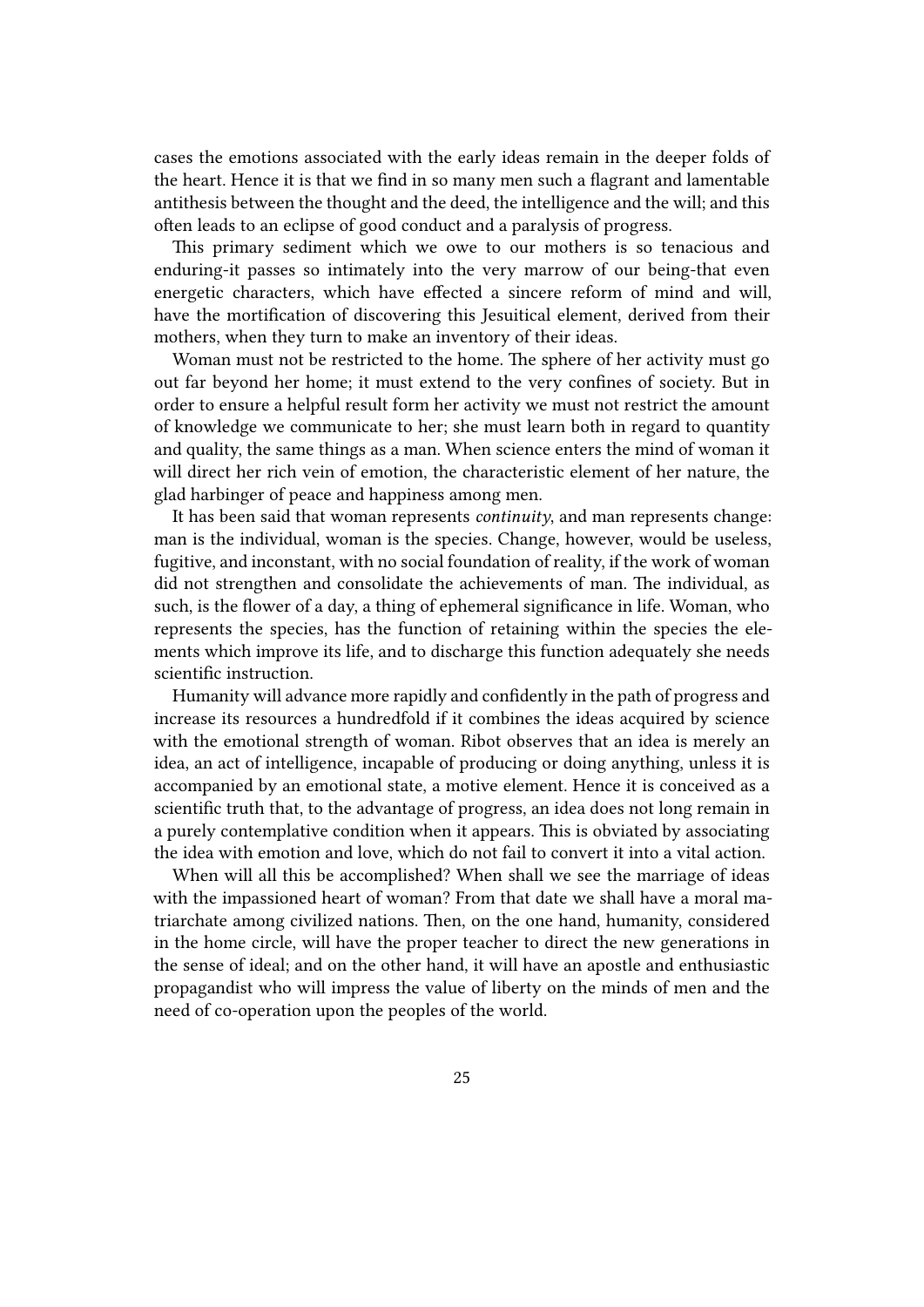# <span id="page-25-0"></span>**Chapter VI. Co-education of the Social Classes**

There must be a co-education of the different social classes as well as of the two sexes. I might have founded a school giving lessons gratuitously; but a school for poor children only would not be a rational school, since, if they were not taught submission and credulity as in the old type of school, they would have been strongly disposed to rebel, and would instinctively cherish sentiments of hatred.

There is no escape from the dilemma. There is no middle term in the school for the disinherited class alone; you have either a systematic insistence, by means of false teaching, on error and ignorance, or hatred of those who domineer and exploit. It is a delicate point, and needs stating clearly. Rebellion against oppression is merely a question of statics, of equilibrium. Between one man and another who are perfectly equal, as is said in the immortal first clause of the famous Declaration of the French Revolution ("Men are born and remain free and equal in rights") there can be no social inequality. If there is such inequality, some will tyrannise, the others protest and hate. Rebellion is a levelling tendency, and to that extent natural and rational, however much it may be discredited by justice and its evil companions, law and religion.

I venture to say quite plainly: the oppressed and the exploited have a right to rebel, because they have to reclaim their rights until they enjoy their full share in the common patrimony. The Modern School, however, has to deal with children, whom it prepares by instruction for the state of manhood, and it must not anticipate the cravings and hatreds, the adhesions and rebellions, which may be fitting sentiments in the adult. In other words, it must not seek to gather fruit until it has been produced by cultivation, nor must it attempt to implant a sense of responsibility until it has equipped the conscience with the fundamental conditions of such responsibility. Let it teach the children to be men; when they are men, they may declare themselves rebels against injustice.

It needs very little reflection to see that a school for rich children only cannot be a rational school. From the very nature of things it will tend to insist on the maintenance of privilege and the securing of their advantages. The only sound and enlightened form of school is that which co-educates the poor and the rich,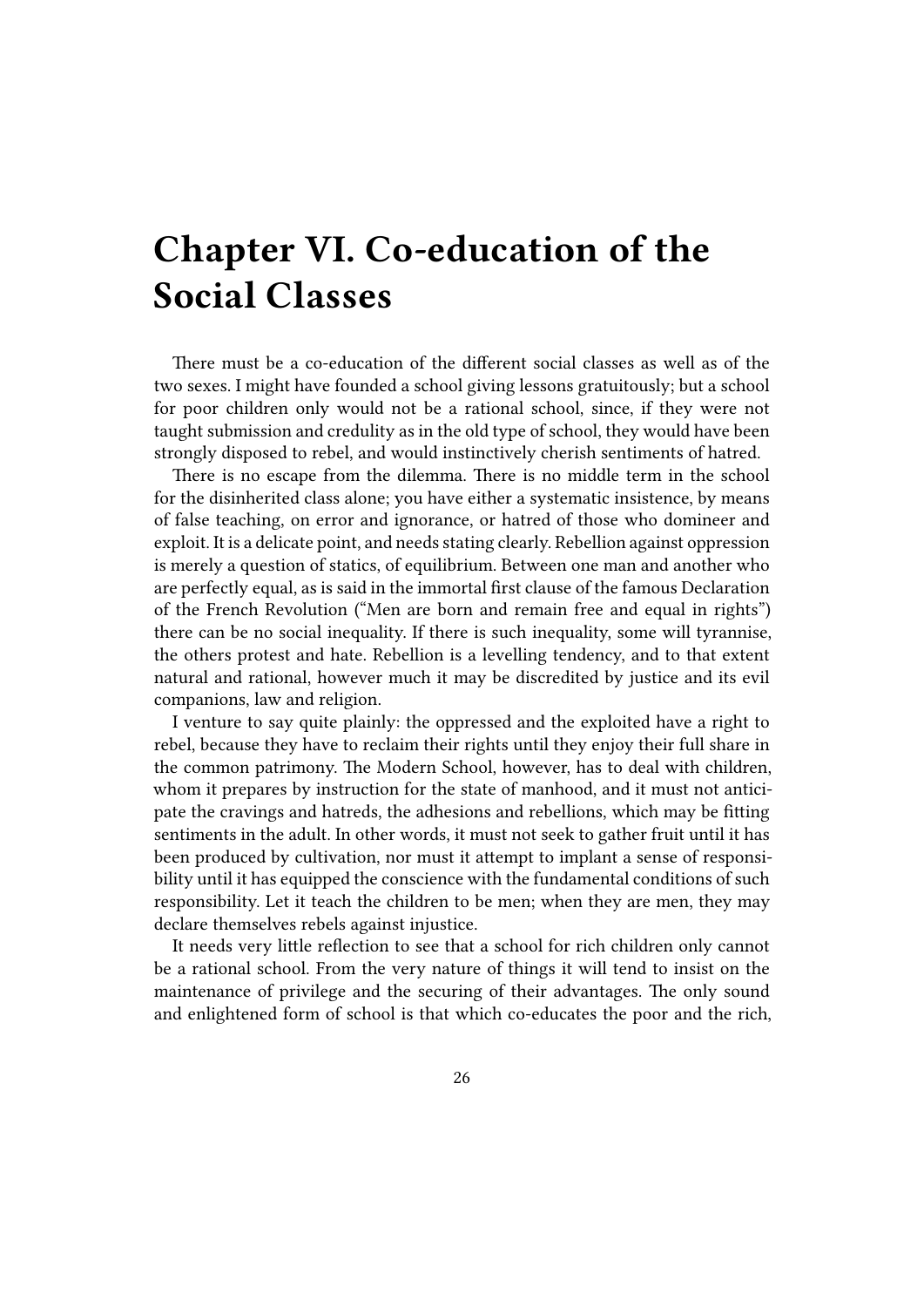which brings the one class into touch with the other in the innocent equality of childhood, by means of the systematic equality of the rational School.

With this end in view I decided to secure pupils of every social rank and include the m in a common class, adopting a system accommodated to the circumstances of the parents or guardians of the children; I would not have a fixed and invariable fee, but a kind of sliding scale, with free lessons for some and different charges for others. I later published the following article on the subject in the *Bulletin* (May 10, 1905):

Our friend D.R.C. gave a lecture last Sunday at the Republican Club on the Subject of "Modern Pædagogy," explaining to his audience what we mean by modern education and what advantages society may derive from It. As I think that the subject is one of very great interest and most proper to receive public attention, I offer the following reflections and considerations on it. It seems to me that the lecturer was happy in his exposition of the ideal, but not in the suggestions he made with a view to realising it, nor in bringing forward thee schools of France and Belgium as models to be imitated.

Señor C., in fact, relies upon the State, upon Parliament or municipalities, for the building, equipment, and management of scholastic institutions. This seems to me a great mistake. If modern pædagogy means an effort towards the realisation of a new and more just form of Society; if it means that we propose to instruct the rising generation in the causes which have brought about and maintain the lack of social equilibrium; if it means that we are anxious to prepare the race for better days, freeing it from religious fiction and from all idea of submission to an inevitable socioeconomic inequality; we cannot entrust it to the State nor to other official organisms which necessarily maintain existing privileges and support the laws which at present consecrate the exploitation of one man by another, the pernicious source of the by worst abuses.

Evidence of the truth of this is so abundant that any person can obtain it by visiting the factories and workshops and other centres of paid workers, by inquiring what is the manner of life of those in the higher and those in the lower social rank, by frequenting what are called courts of justice, and by asking the prisoners in our penal institutions what were the motives for their misconduct, if all this does not suffice to prove that the State favours those who are in possession of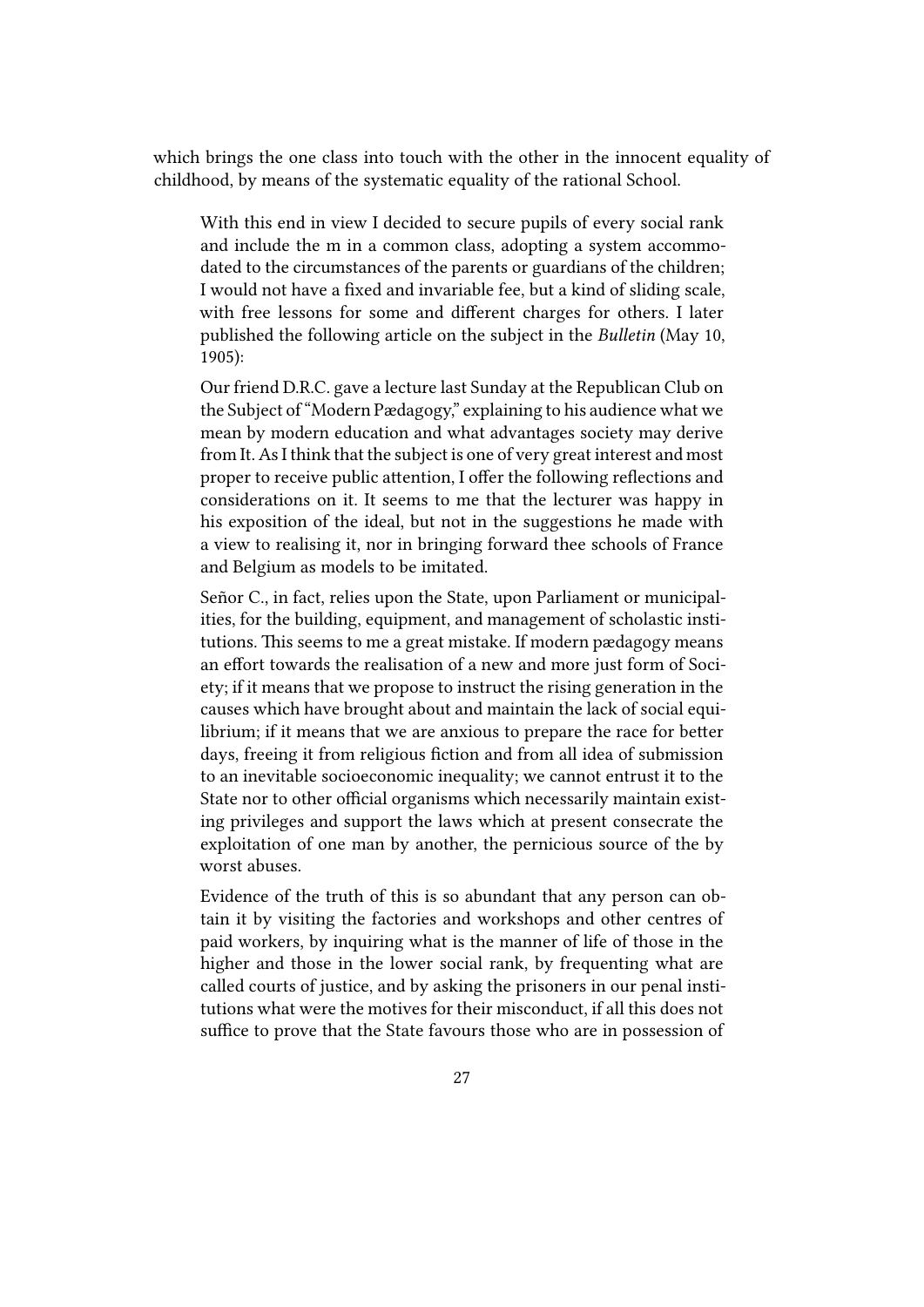wealth and frowns on those who rebel against injustice, it may be useful to notice what has happened in Belgium. Here, according to Señor C., the government is so attentive to education and conducts it so excellently that private schools are impossible. In the official schools, he says, the children of the rich mingle with the children of the poor, and one may at times see the child of wealthy parents arm in arm with a poor and lowly companion. It is true, I admit, that children of all classes may attend the Belgian schools; but the instruction that is given in them is based on the supposed eternal necessity for a division of rich and poor, and on the principle that social harmony consists in the fulfillment of the laws.

It is natural enough that the masters should like to see this kind of education given on every side. It is a means of bringing to reason those who might one day be tempted to rebel. Not long ago, in Brussels and other Belgian towns, the sons of the rich, armed and organised in national troops, shot down the sons of the poor who were claiming universal suffrage. On the other hand, my acquaintance with the quality of Belgian education differs considerably from that of the lecturer. I have before me various issues of a Belgian journal (*L'Expréss de Liége*) which devotes an article to the subject, entitled "The Destruction of our National System of Education." The facts given are, unfortunately, very similar to the facts about education in Spain, though in this country there has been a great development of education by religious orders, which is, as everybody knows, the systematisation of ignorance. In fine, it is not for nothing that a violently clerical government rules in Belgium.

As to the modern education which is given in French schools, we may say that not a single one of the books used in them serves the purpose of a really secular education. On the very day in which Señor C. was lecturing in Gracia the Parisian journal *L'Action* published an article, with the title "How Secular Morality is Taught," in regard to the book *Recueil de maximes et Pensées morales,* and quoted from it certain ridiculously anachronistic ideas which offend the most elementary common sense.

We shall be asked, what are we to do if we cannot rely on the aid of the State, of Parliament, or municipalities? We must appeal to those whose interest it is to bring about a reform; to the workers, in the first place, then to the cultivated and privileged people who cherish sentiments of justice. They may not be numerous, but there are such.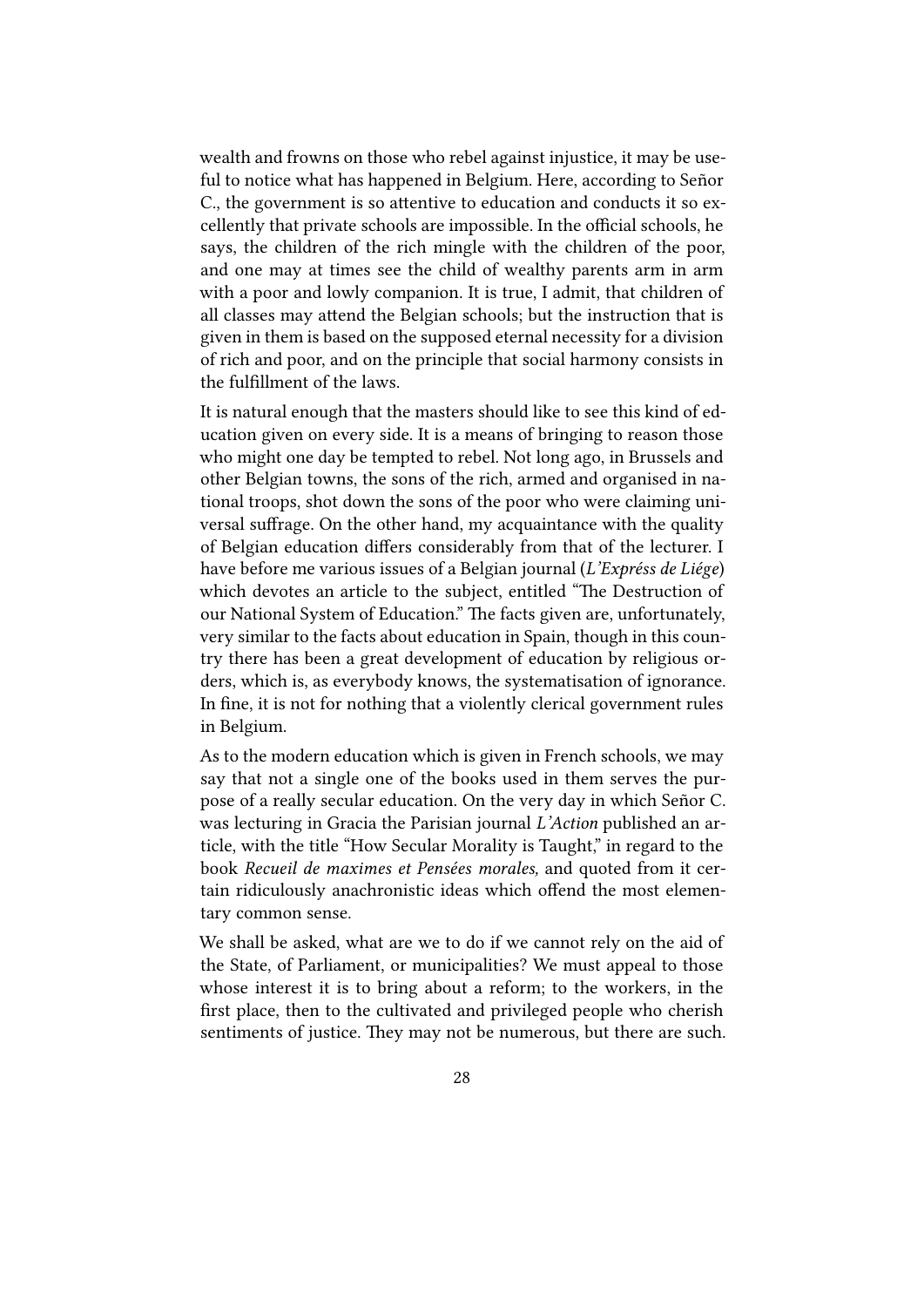I am personally acquainted with several. The lecturer complained that the civic authorities were so dilatory in granting the reforms that are needed. I feel sure that he would do better not to waste his time on them, but appeal directly to the working class.

The field has been well prepared. Let him visit the various working men's societies, the Republican Fraternities, the Centres of Instruction, the Workers' Athenæums, and all the bodies which are working for reform,<sup>1</sup> and let him give ear to the language of truth, the exhortations to union and courage. Let him observe the attention given to the problem of rational and scientific instruction, a kind of instruction which shows the injustice of privilege and the possibility of reforms. If individuals and societies continue thus to combine their endeavours to secure the emancipation of those who suffer — for it is not the workers only who suffer — Señor C. may rest assured of a positive, sound, and speedy result, while whatever may be obtained of the government will be dilatory, and will tend only to stupefy, to confuse ideas, and to perpetuate the domination of one class over another.

<sup>&</sup>lt;sup>1</sup> These societies are particularly numerous in Spain, where the government system of education is deplorable, and schools are often established in connection with them. — J.M.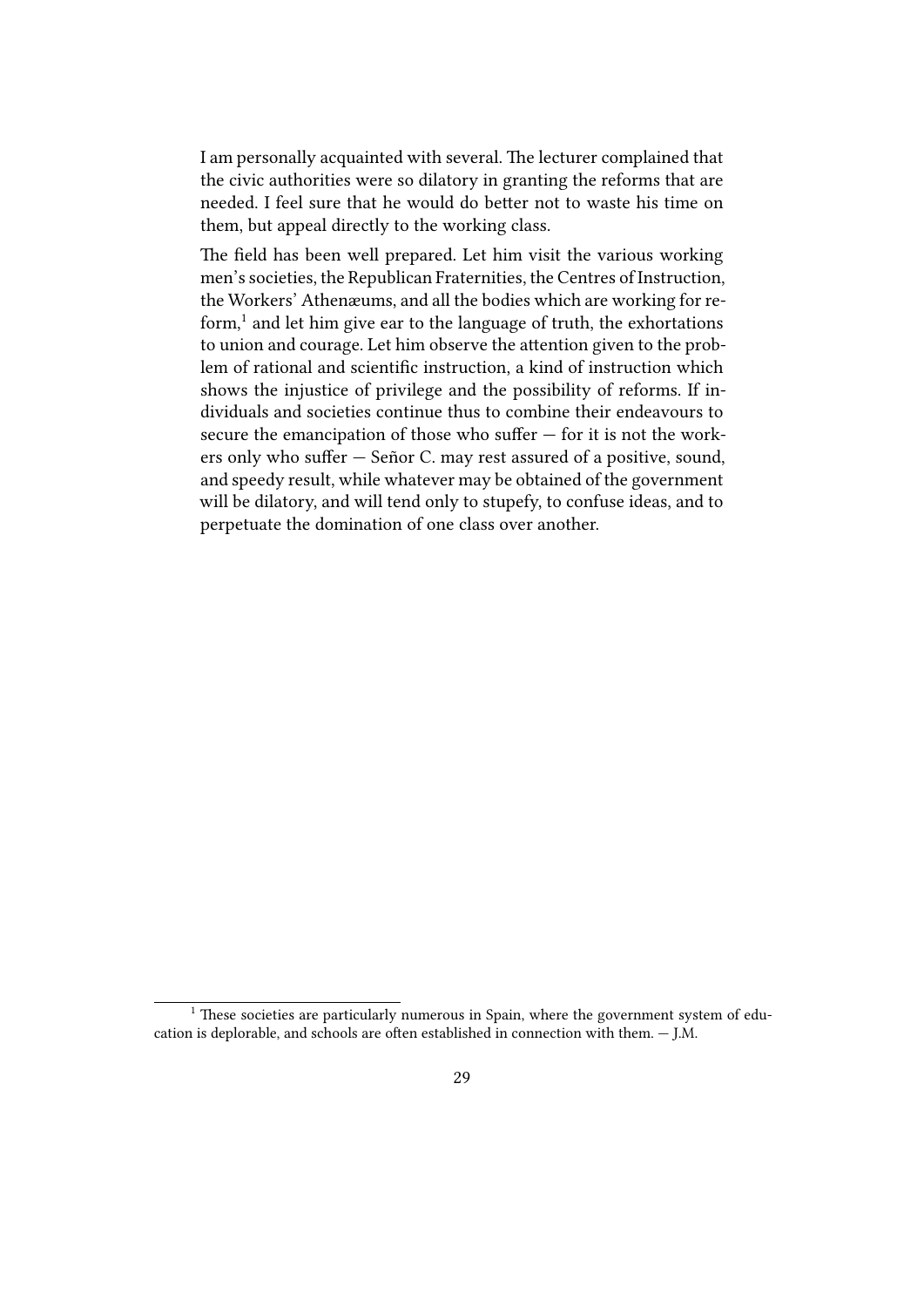## <span id="page-29-0"></span>**Chapter VII. School Hygiene**

In regard to hygiene we are, in Spain, dominated by the abominable ideas of the Catholic Church. Saint Aloysius and Saint Benedict J. Labré are not the only, or the most characteristic, saints in the list of the supposed citizens of the kingdom of heaven, but they are the most popular with the masters of uncleanliness. With such types of perfection,<sup>1</sup> in an atmosphere of ignorance, cleverly and maliciously sustained by the clergy and the middle-class Liberals, it was to be expected that the children who would come to our school would be wanting in cleanliness; dirt is traditional in their world.

We began a discreet and systematic campaign against it, showing the children how a dirty person or object Inspires repugnance, and how cleanliness attracts esteem and sympathy; how one instinctively moves towards the cleanly person and away from the dirty and malodorous; and how we should be pleased to win the regard of those who see its and ashamed to excite their disgust.

We then explained cleanliness as an aspect of beauty, and uncleanliness as a part of ugliness; and we at length entered expressly into the province of hygiene, pointing out that dirt was a cause of disease and a constant possible source of infection and epidemic, while cleanliness was one of the chief conditions of health. We thus soon succeeded in disposing the children in favour of cleanliness, and making them understand the scientific principles of hygiene.

The influence of these lessons spread to their families, as the new demands of the children disturbed traditional habits. One child would ask urgently for its feet to be washed, another would ask to be bathed, another wanted a brush and powder for its teeth, another new clothes or boots, and so on. The poor mothers, burdened with their daily tasks, sometimes crushed by the hardness of the circumstances in which their life was passed, and probably tinder the influence of religious teaching, endeavoured to stop their petitions; but in the end the new life introduced into the home by the child triumphed, a welcome presage of the regeneration which rational education will one day accomplish.

I entrusted the expounding of the principles of scholastic hygiene to competent men, and Dr. Martinez Vargas and others wrote able and detailed articles on the

<sup>&</sup>lt;sup>1</sup> It is especially commended in the life of Benedict J. Labré and others that they deliberately cultivated filthiness of person. — J. M.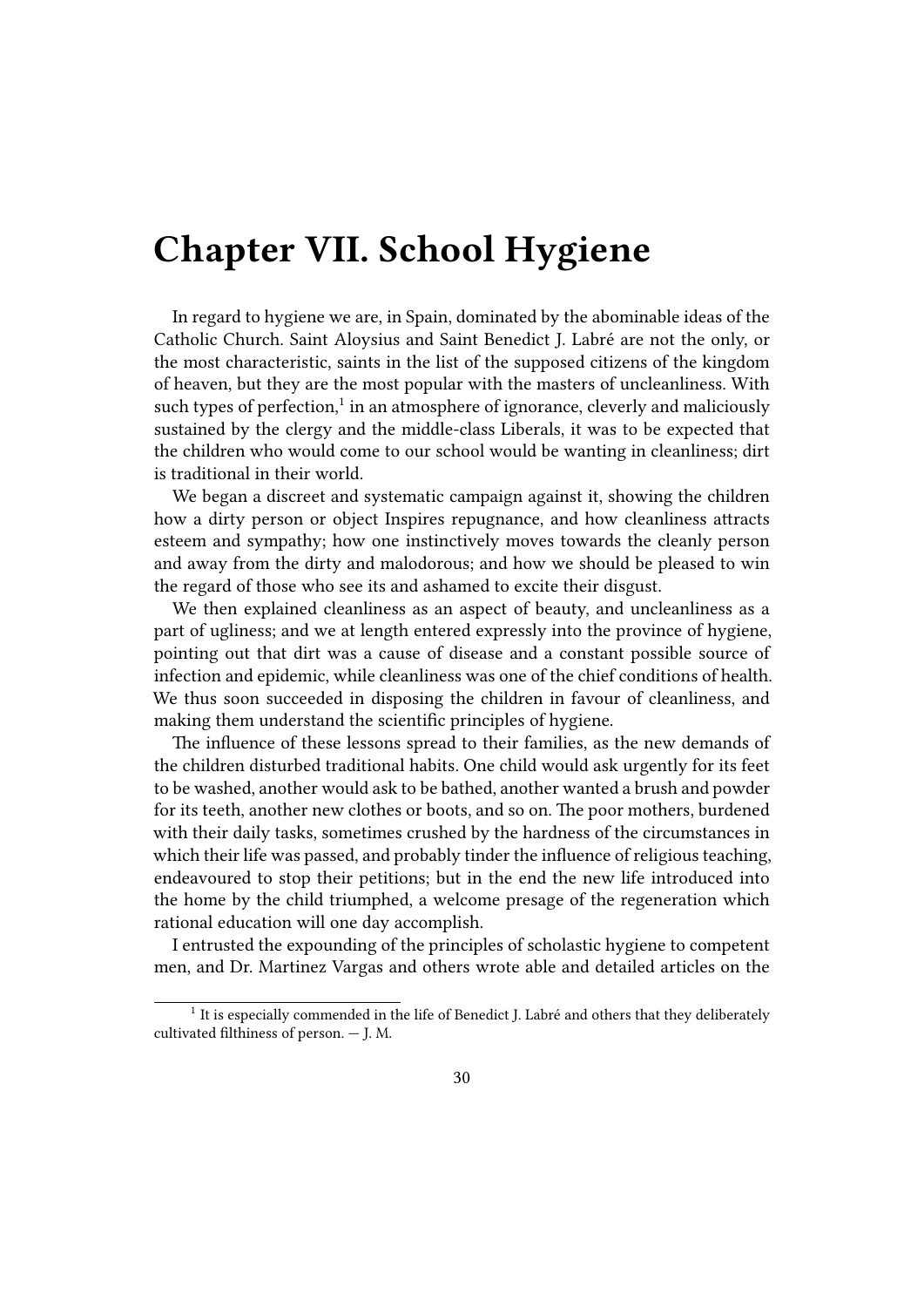subject in the Bulletin. Other articles were written on the subject of games and play, on the lines of modern pædagogy. $2$ 

 $\frac{2}{3}$  These articles are reproduced in the Spanish edition. As they are not from Ferrer's pen, I omit them.  $-$  J. M.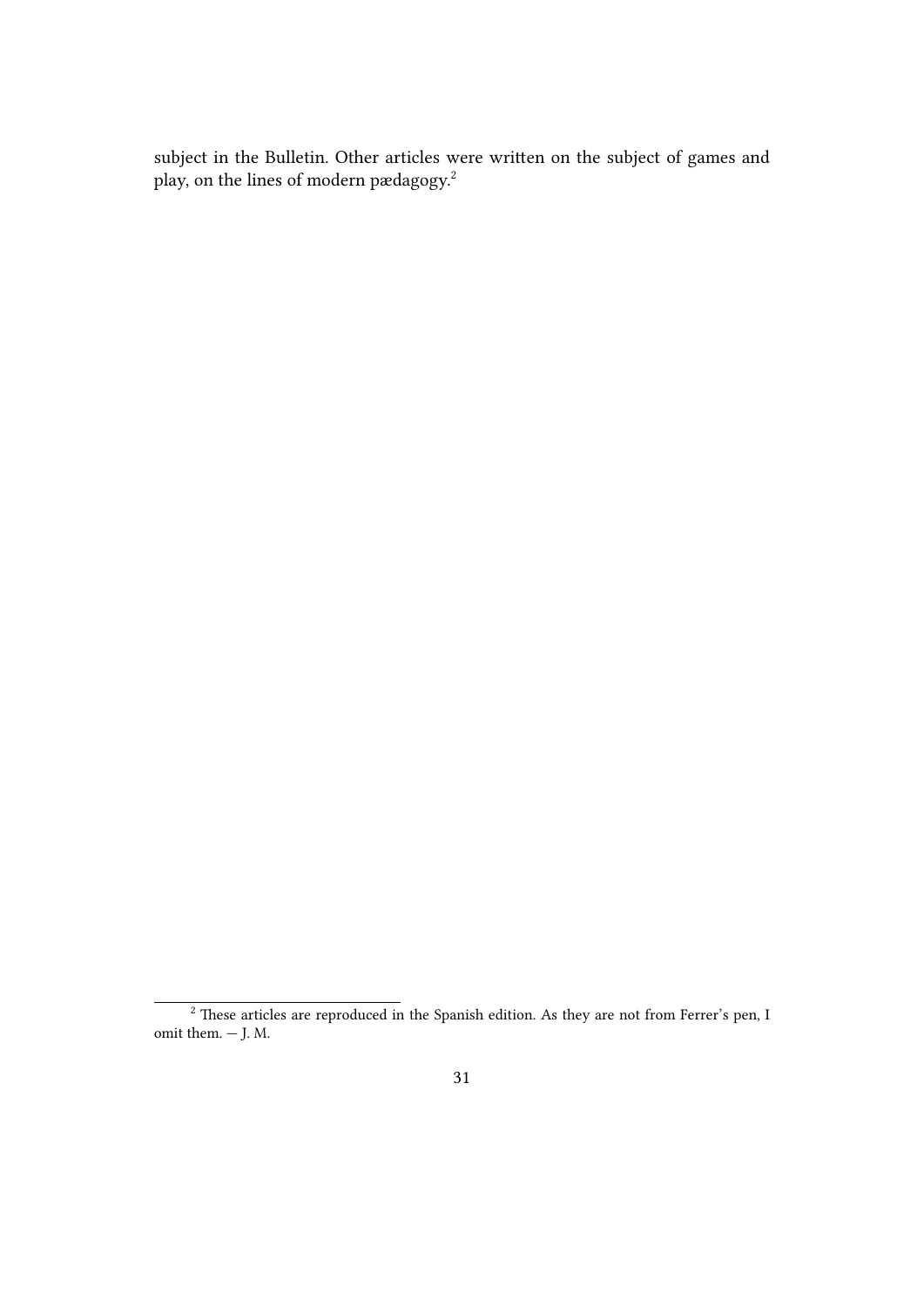## <span id="page-31-0"></span>**Chapter VIII. The Teachers**

The choice of teachers was another point of great difficulty. The tracing of a programme of rational instruction once accomplished, it remained to choose teachers who were competent to carry it out, and I found that in fact no such persons existed. We were to illustrate once more that a need creates its own organs.

Certainly there were plenty of teachers. reaching, though not very lucrative, is a profession by which a man can support himself. There is not a universal truth in the popular proverb which says of an unfortunate man: "He is hungrier than a schoolmaster."<sup>1</sup> The truth is that in many parts of Spain the Schoolmaster forms part of the local governing clique, with the priest, the doctor, the shopkeeper and the moneylender (who is often one of the richest men in the place, though he contributes least to its welfare). The master receives a municipal salary, and has a certain influence which may at times secure material advantages. In larger towns the master, if he is not content with his salary, may give lessons in private schools, where, in accord with the provincial institute, he prepares young men for the University. Even if he does not obtain a position of distinction, he lives as well as the generality of his fellow townsmen.

There are, moreover, teachers in what are called "secular schools" — a name imported from France, where it arose because the schooling was formerly exclusively clerical and conducted by religious bodies. This is not the case in Spain; however Christian the teaching is, it is always given by lay masters. However, the Spanish lay teachers, inspired by sentiments of free thought and political radicalism, were rather anti-Catholic and anti-clerical than Rationalist, in the best sense of the word.

Professional teachers have to undergo a special preparation for the task of imparting scientific and rational instruction. This is difficult in all cases, and is sometimes rendered impossible by the difficulties caused by habits of routine. On the other hand, those who had no paedagogical experience, and offered themselves for the work out of pure enthusiasm for the idea, stood in even greater need of preparatory study. The solution of the problem was very difficult, because there was no other place but the rational school itself for making this preparation.

The excellence of the system saved us. Once the Modern School had been established by private initiative, with a firm determination to be guided by the ideal,

 $1$  £20 a year is a not uncommon salary of masters and mistresses in Spain, and many cannot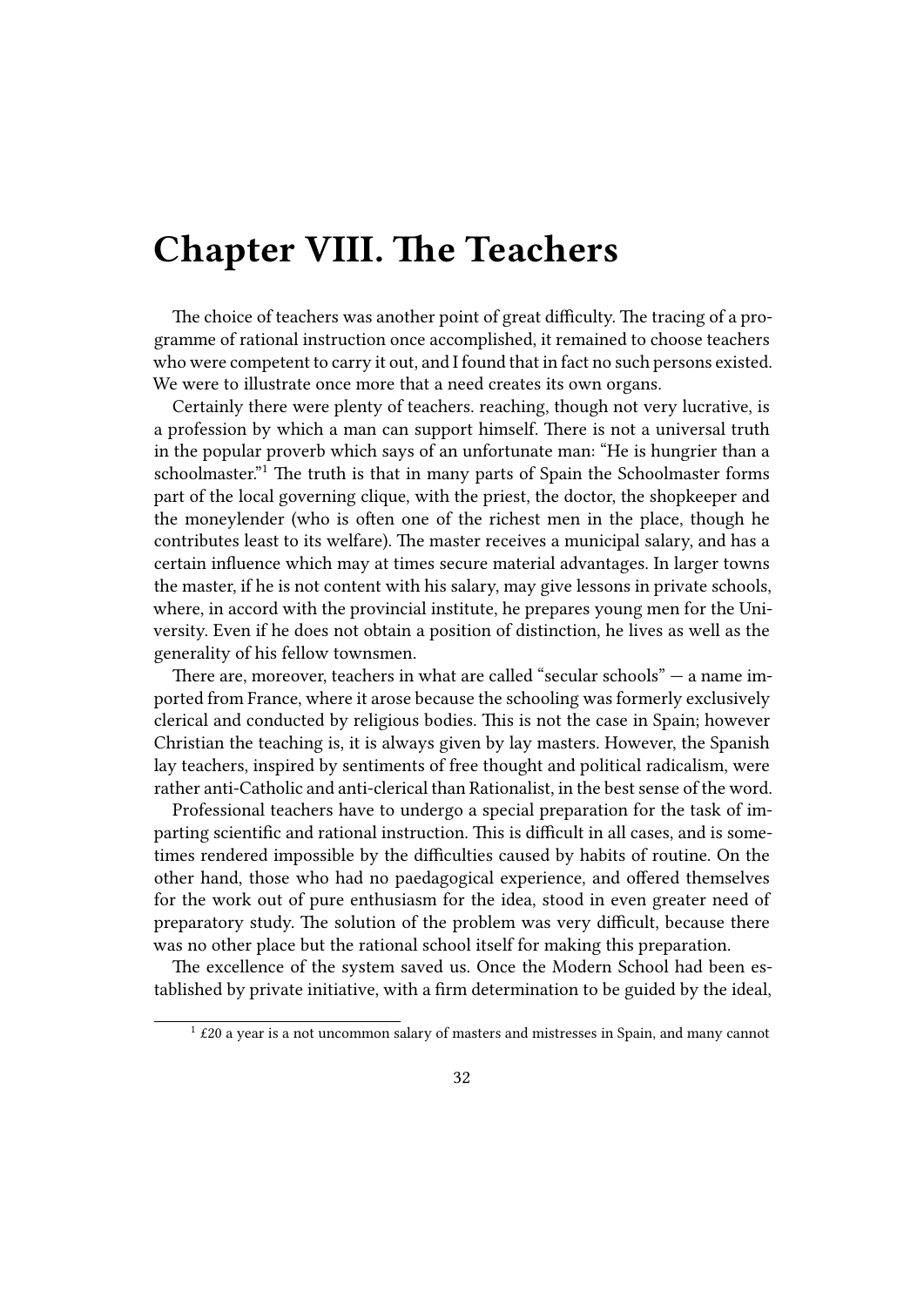the difficulties began to disappear. Every dogmatic imposition was detected and rejected, every excursion or deviation in the direction of metaphysics was at once abandoned, and experience gradually formed a new and salutary pædagogical science This was due, not merely to my zeal and vigilance, but to my earnest teachers, and to some extent to the naive expressions of the pupils themselves. We may certainly say that if a need creates an organ, the organ speedily meets the need.

Nevertheless, In order to complete my work, I established a Rationalist Normal School for the education of teachers, under the direction of an experienced master and with the co-operation of the teachers in the Modern School. In this a number of young people of both sexes were trained, and they worked excellently until the despotic authorities, yielding to our obscure and powerful enemies, put a stop to our work, and flattered themselves that they had destroyed it for ever.

obtain even that.  $-$  J. M.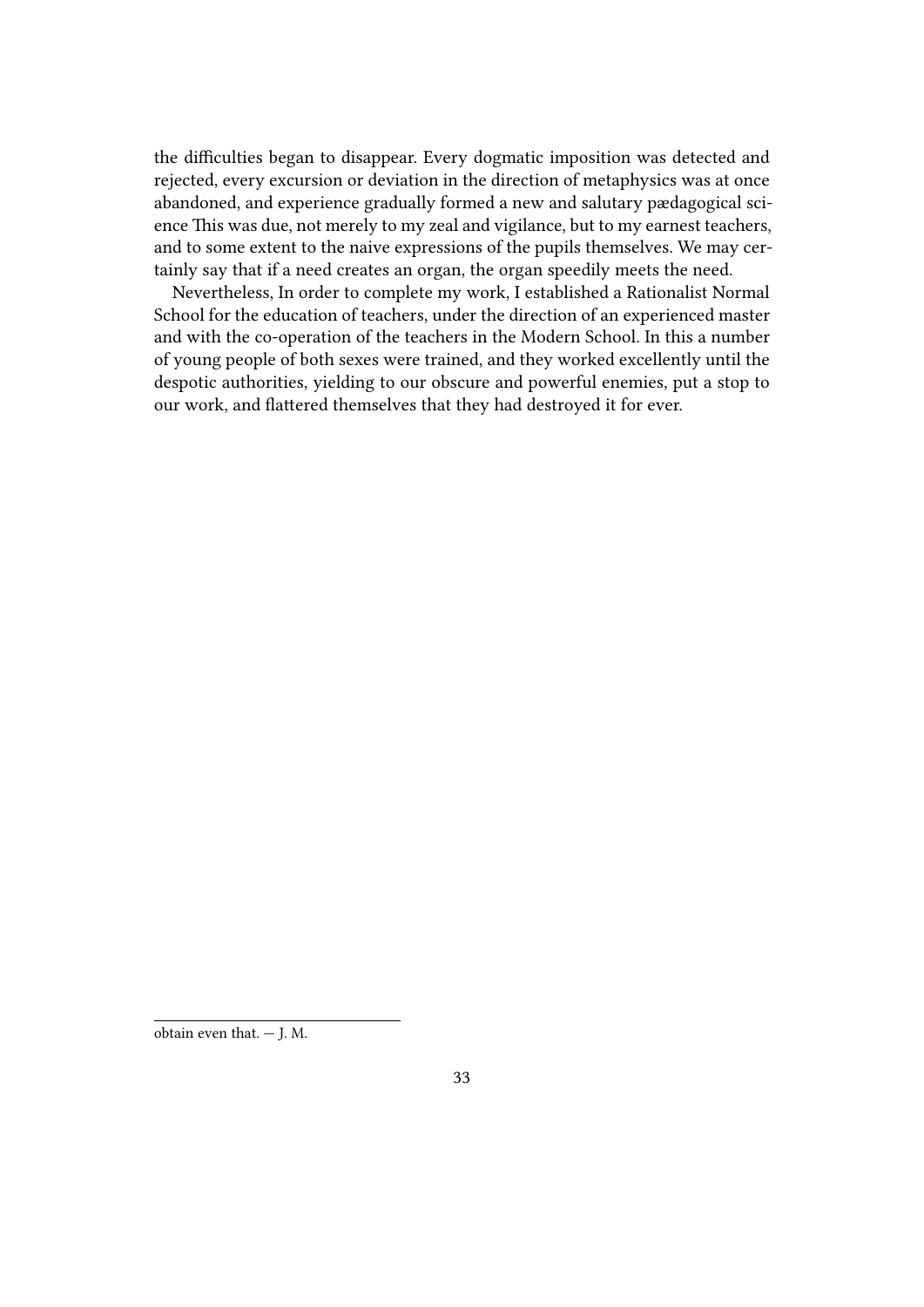## <span id="page-33-0"></span>**Chapter IX. The Reform of the School**

There are two ways open to those who seek to reform the education of children. They may seek to transform the school by studying the child and proving scientifically that the actual scheme of instruction is defective, and must be modified; or they may found new schools in which principles may be directly applied in the service of that ideal which is formed by all who reject the conventions, the cruelty, the trickery, and the untruth which enter into the bases of modern society.

The first method offers great advantages, and is in harmony with the evolutionary conception which men of science regard as the only effective way of attaining the end. They are right in theory, as we fully admit. It is evident that the progress of psychology and physiology must lead to important changes in educational methods; that the teachers, being now in a better position to understand the child, will make their teaching more in conformity with natural laws. I further grant that this evolution will proceed in the direction of greater liberty, as I am convinced that violence is the method of ignorance, and that the educator who is really worthy of the name will gain everything, spontaneity; he will know the child's needs, and will be able to promote its development by giving it the greatest possible satisfaction

In point of fact, however, I do not think that those who are working for the regeneration of humanity have much to hope from this side. Rulers have always taken care to control the education of the people; they know better than any that their power is based entirely on the school, and they therefore insist on retaining their monopoly of it. The time has gone by when rulers could oppose the spread of instruction and put limits to the education of the masses. Such a policy was possible formerly because economic life was consistent with general ignorance, and this ignorance facilitated despotism. The circumstances have changed, however. The progress of science and our repeated discoveries have revolutionised the conditions of labour and production. It is no longer possible for the people to remain ignorant; education is absolutely necessary for a nation to maintain itself and make headway against its economic competitors. Recognising this, the rulers have sought to) give a more and more complete organisation to the school, not because they look to education to regenerate society, but because they need more competent workers to sustain industrial enterprises and enrich their cities. Even the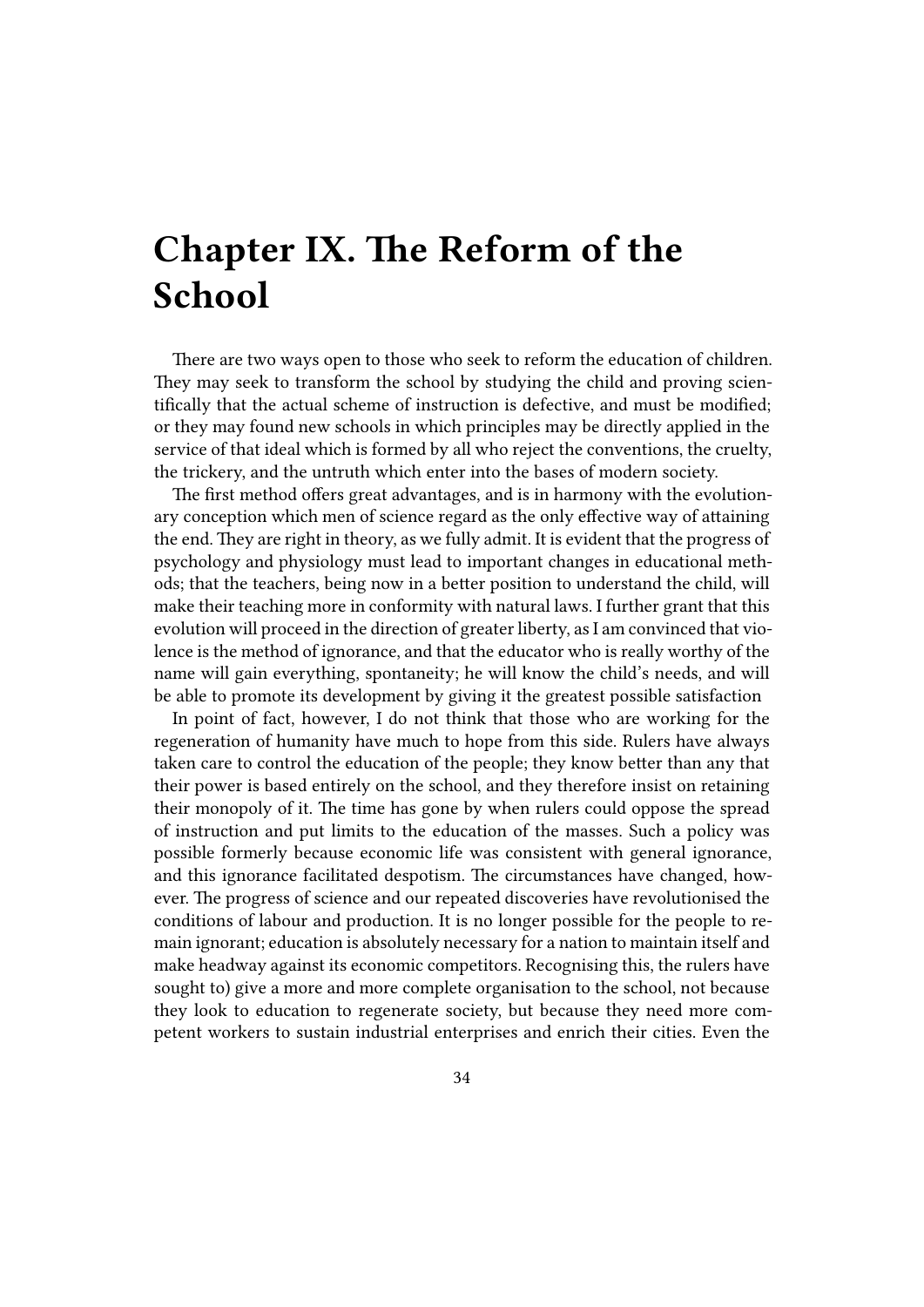most reactionary rulers have learned this lesson; they clearly understand that the old policy was dangerous to the economic life of nations, and that it was necessary to adapt popular education to the new conditions.

It would be a serious mistake to think that the ruling classes have not foreseen the danger to themselves of the intellectual development of the people, and have not understood that it was necessary to change their methods. In fact, their methods have been adapted to the new conditions of life; they have sought to gain control of the ideas which are in course of evolution. They have endeavoured to preserve the belief's on which social discipline had been grounded, and to give to the results of scientific research and the ideas involved in them a meaning which will not be to the disadvantage of existing institutions; and it is this that has induced them to assume control of the school. In every country the governing classes, which formerly left the education of the people to the clergy, as these were quite willing to educate in a sense of obedience to authority, have now themselves undertaken the direction of the schools.

The danger to them consists in the stimulation of the human mind by the new spectacle of life and the possible rise of thoughts of emancipation in the depths of their hearts. It would have been folly to struggle against the evolving forces; the effect would be only to inflame them, and, instead of adhering to earlier Methods of government, they would adopt new and more effective methods. It did not require any extraordinary genius to discover the solution. The course of events itself suggested to those who were in power the way in which they were to meet the difficulties which threatened; they built schools, they sought generously to extend the sphere of education and if there were at one point a few who resisted tills impulse — as certain tendencies favoured one or other of the political parties — all soon understood that it was better to yield, and that the best policy was to find some new way of defending their interests and principles. There were then sharp struggles for the control of the schools, and these struggles continue to-day in every civilised country; sometimes the republican middle class triumphs sometimes the clergy. All parties appreciate the importance of the issue, and they shrink from no sacrifice to win the victory. "The school" is the cry of every party. The public good must be recognised in this zeal. Everybody seeks to raise himself and improve his condition by education. In former times it might have been said: "Those people want to keep thee in ignorance in order the better to exploit thee: we want, to see thee educated and free." That is no longer possible; schools of all kinds rise on every side.

In regard to this general change of ideas among the governing classes as to the need of schools, I may state certain reasons for distrusting their intentions and doubting the efficacy of the means of reform which are advocate by certain writers. As a rule, these reformers care little about the social significance of education: they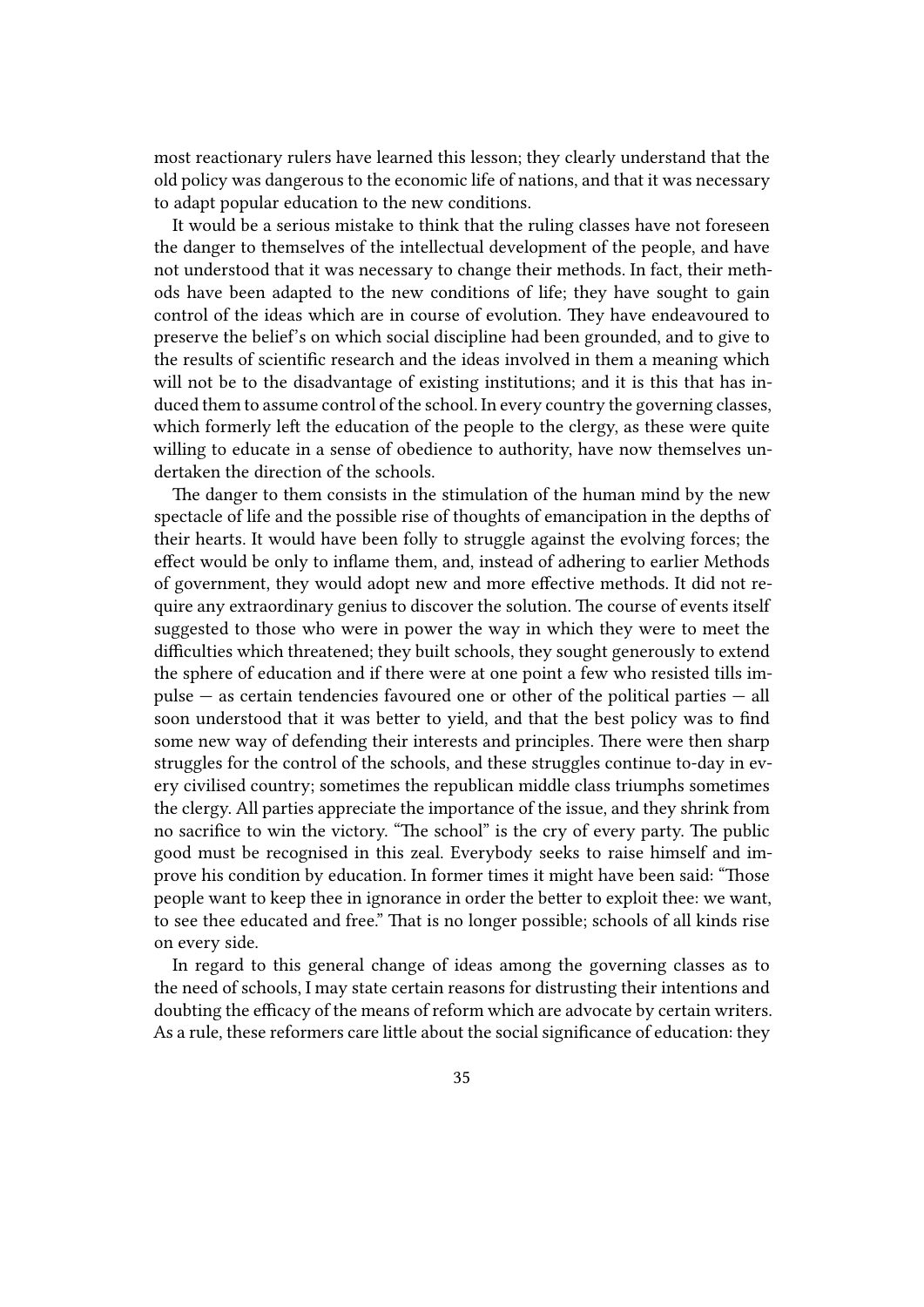are men who eagerly embrace scientific truth but eliminate all that is foreign to the object of their studies. They are patiently endeavouring to understand the child, and are eager to know — though their science is young, it must be remembered are the best methods to promote its intellectual development.

This kind of professional indifference is, in my opinion very prejudicial to the cause they seek to serve. I do not in the least think them insensible of the realities of the social world, and I know that they believe that the public welfare will be greatly furthered by their labours. "Seeking to penetrate the secrets of the life of man," they reflect, "and unravelling the normal process of his physical and psychic development, we shall direct education into a channel which will be favourable to the liberation of energy. We are not immediately concerned with the reform of the school, and indeed we are unable to say exactly what lines it should follow. We will proceed slowly, knowing that, from the very nature of things, the reform of the school will result from our research. If you ask us what are our hopes, we will grant that, like you, we foresee a revolution in the sense of a placing of the child and humanity under the direction of science: Yet even in this case we are persuaded that our work makes for that object, and will be the speediest and surest means of promoting it."

This reasoning is evidently logical. No one could deny this, yet there is a considerable degree of fallacy in it, and we must make this clear. If the ruling classes have the same ideas as the reformers, if they are really Impelled by a zeal for the continuous re-organisation of society until poverty is at last eliminated, we might recognise that the power of science is enough to improve the lot of peoples. Instead of this, however, we see clearly that the sole aim of those who strive to attain power is the defense of their own interests, their own advantage, and the satisfaction of their personal desires. For some time now we have ceased to accept the phrases with which they disguise their ambitions. It is true that there are some in whom we may find a certain amount of sincerity, and who imagine at times that they are impelled by a zeal for the good of fellows. But these become rarer and rarer, and the positivism of the age is very severe in raising doubts is to the real intentions of those who govern us.

And just as they contrived to adapt themselves when the necessity arose, and prevented education from becoming a danger, they also succeeded in organising the school in accord with the new scientific ideas in such a way that nothing should endanger their supremacy These ideas are difficult to accept, and one needs to keep a sharp look-out for successful methods and how things are arranged so as to avoid verbal traps. How much has been, and is, expected of education! Most progressive people expect everything of it, and, until recent years, many did not understand that instruction alone leads to illusions. Much of, the knowledge actually imparted in schools is useless; and the hope of reformers has been void because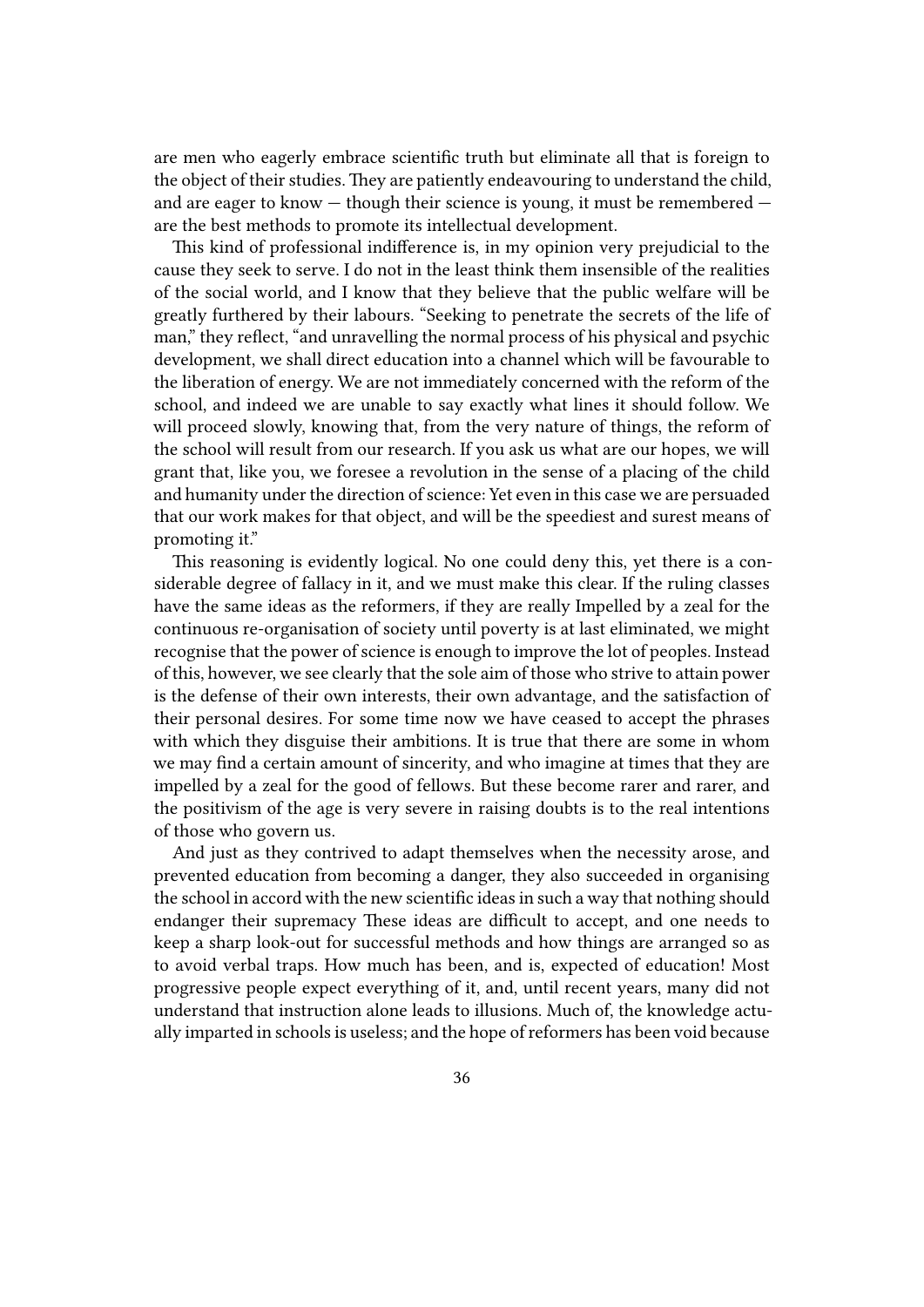the organisation of the school, instead of serving an ideal purpose, has become one of the most powerful instruments of servitude in the hands of the ruling class. The teachers are merely conscious or unconsious organs of their will, and have been trained on their principles. From their tenderest years, and more drastically than anybody, they have endured the discipline of authority. Very few have escaped this despotic domination; they are generally powerless against it, because they are oppressed by the scholastic organisation to such an extent that they have nothing to do but obey. It is unnecessary here to describe that organisation. One word will suffice to characterise it  $-$  Violence. The school dominates the children physically, morally, and Intellectually, in order to control the development of their faculties in the way desired, and deprives them of contact with nature in order to modify them as required. This is the explanation of the failure; the eagerness of the ruling class to control education and the bankruptcy of the hopes of reformers. "Education" means in practice domination or domestication. I do not imagine that these systems have been put together with the deliberate aim of securing the desired results. That would be a work of genius. But things have happened just as if the actual scheme of education corresponded to some vast and deliberate conception: it could not have been done better. To attain it teachers have inspired themselves solely with the principles of discipline and authority, which always appeal to social organisers; such men have only one clear idea and one will — the children must learn to obey, to believe and to think according to the prevailing social dogmas. If this were the aim, education could not be other than we find it to-day. There is no question of promoting the spontaneous development of the child's faculties, or encouraging it to seek freely the satisfaction of its physical, intellectual, and moral needs. There is question only of imposing ready-made ideas on it, of preventing it from ever thinking otherwise than is required for the maintenance of existing social institutions — of making it, in a word, an individual rigorously adapted to the social mechanism.

It cannot be expected that this kind of education will have any influence on the progress of humanity. I repeat that it is merely an instrument of domination in the hands of the ruling classes, who have never sought to uplift the individual, and it is quite useless to expect any good from the schools of the present day. What they have done up to the present they will continue to do in the future. There is no reason whatever why they should adopt a different system; they have resolved to use education for their purposes, and they will take advantage of every improvement of it. If only they preserve the spirit of the school arid the authoritative discipline which rules it, every innovation will tend to their advantage. For this they will keep a constant watch, and take care that their interests are secured.

I would fix the attention of my readers on this point: the whole value of education consists in respect for the physical, intellectual, and moral faculties of the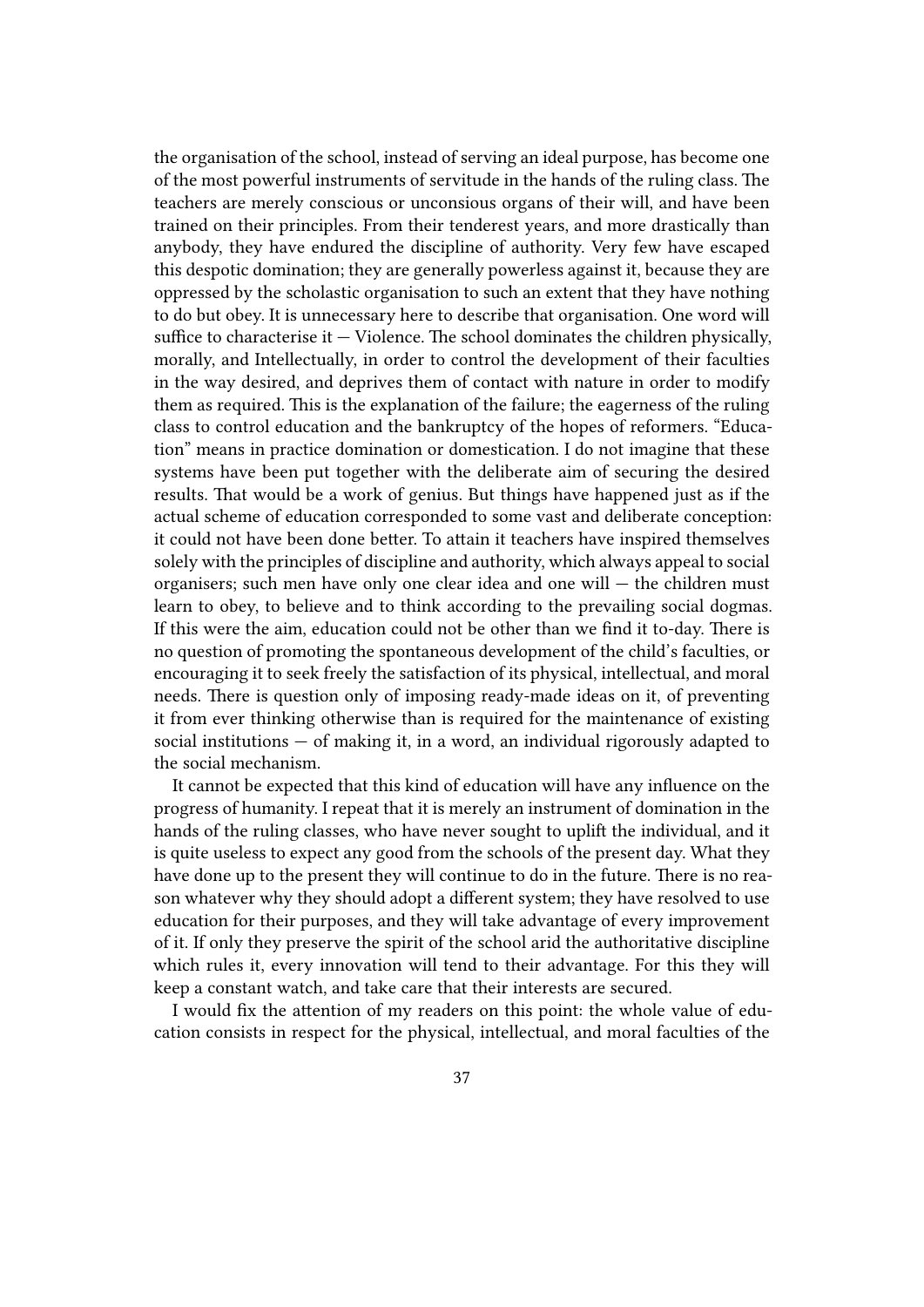child. As in science, the only possible demonstration is demonstration by facts; education is not worthy of the name unless it be stripped of all dogmatism, and unless it leaves to the child the direction of its powers and is content to support them in their manifestations. But nothing is easier than to alter the meaning of education, and nothing more difficult than to respect it. The teacher is always imposing, compelling, and using violence; the true educator is the man who does not impose his own ideas and will on the child, but appeals to its own energies.

From this we can understand how easily education is conducted, arid how light is the task of those who seek to dominate the individual. The best conceivable methods become in their hands so many new and more effective means of despotism. Our ideal is that of science; we appeal to it in demanding the power to educate the child by fostering its development and procuring a satisfaction of its needs as they manifest themselves.

We are convinced that the education of the future will be entirely spontaneous. It is plain that we cannot wholly realise this, but the evolution of methods in the direction of a broader comprehension of life and the fact that all improvement involves the suppression of violence indicate that we are on solid ground when we look to science for the liberation of the child.

Is this the ideal of those who actually control the scholastic system? Is this what they propose to bring about? Are they eager to abandon violence? Only in the sense that they employ new and more effective methods to attain the same end that is to say, the formation of individuals who will accept all the conventions, all the prejudices, and all the untruths on which society is based.

We do not hesitate to say that we want men who will continue unceasingly to develop; men who are capable of constantly destroying and renewing their surroundings and renewing themselves; men whose intellectual independence is their supreme power, which they will yield to none; men always disposed for things that are better, eager for the triumph of new ideas, anxious to crowd many lives into the one life they have. Society fears such men; you cannot expect it to set up a system of education which will produce them.

What, then, is our mission? What is the policy we contribute to the reform of the school?

Let us follow closely the work of the experts who are engaged in the study of the child, and let us endeavor to find a way of applying their principles to the education we seek to establish, aiming at an increasingly complete emancipation of the individual. But how are we to do this? By putting our hand energetically to the work, by promoting the establishment of new schools in which, as far as possible, there shall rule this spirit of freedom which, we feel, will colour the whole education of the future.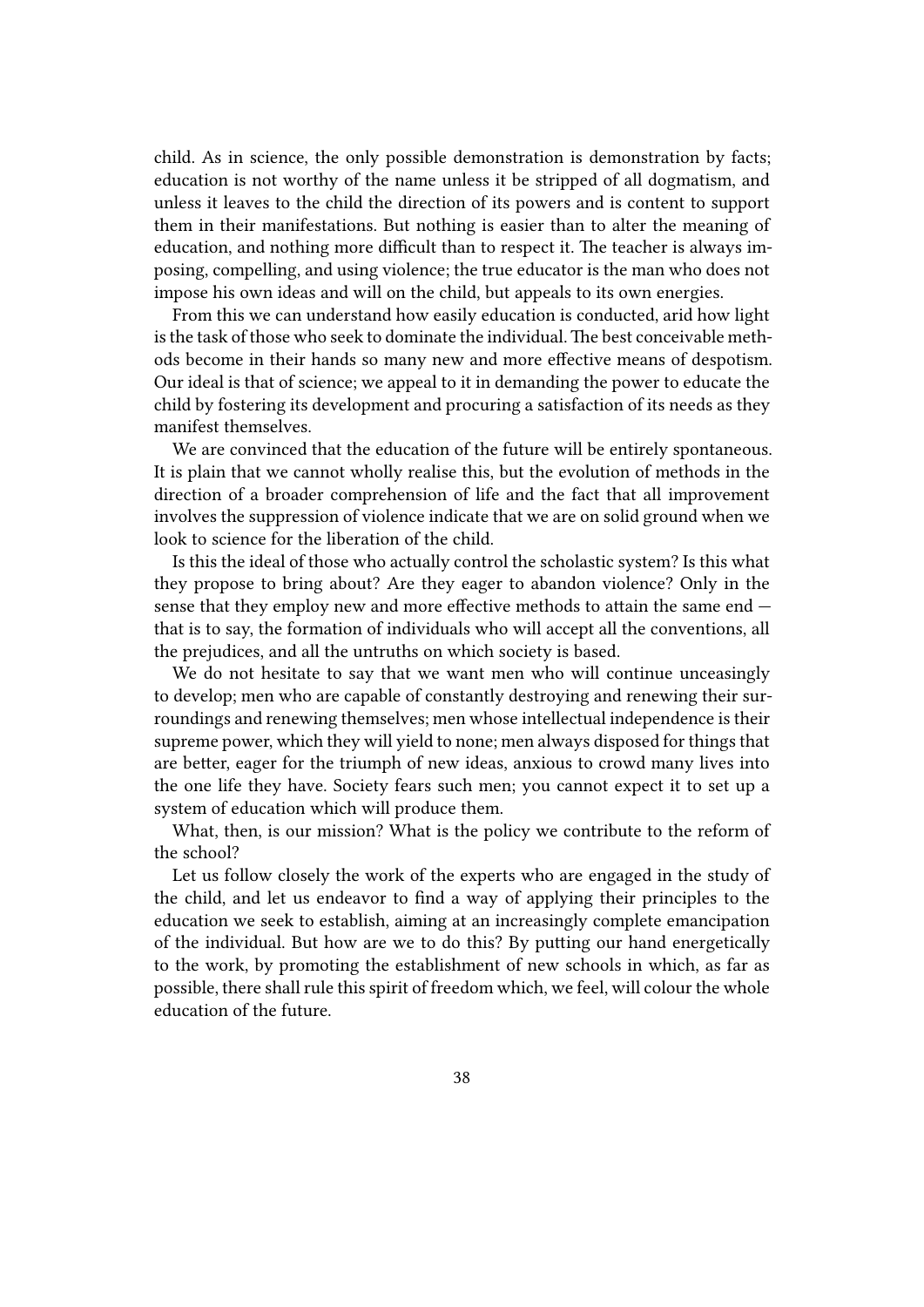We have already had proof that it leads to excellent results. We can destroy whatever there is in the actual school that savours of violence, all the artificial devices by which the children are estranged from nature and life, the intellectual and moral discipline which has been used to impose ready-made thoughts, all beliefs which deprave and enervate the will. Without fear of injury we may place the child in a proper and natural environment, in which it will find itself in contact with all that it loves, and where vital impressions will be substituted for the wearisome reading of books. If we do no more than this, we shall have done much towards the emancipation of the child.

In such an environment we may freely make use of the data of science and work with profit. It is true that we could not realise all our hopes; that often we shall find ourselves compelled, from lack of knowledge, to use the wrong means. But we shall be sustained by the confident feeling that, without having achieved our entire aim, we shall have done a great deal more than is being done by the actual school. I would rather have the free spontaneity of a child who knows nothing than the verbal knowledge and intellectual deformation of one that has experienced the existing system of education.

What we have sought to do in Barcelona is being done by others in various places. All of us saw that the work was possible. Dedicate yourself to it at once. We do not hope that the studies of children will he suspended that we may regenerate the school. Let us apply what we know, and go on learning and applying. A scheme of rational education is already possible, and in such schools as we advocate the children may develop freely according to their aspirations. Let us endeavor to improve and extend the work.

Those are our aims. We know well the difficulties we have to face; but we have made a beginning in the conviction that we shall be assisted in our task by those who work in their various spheres to deliver men from the dogmas and conventions which secure the prolongation of the present unjust arrangement of society.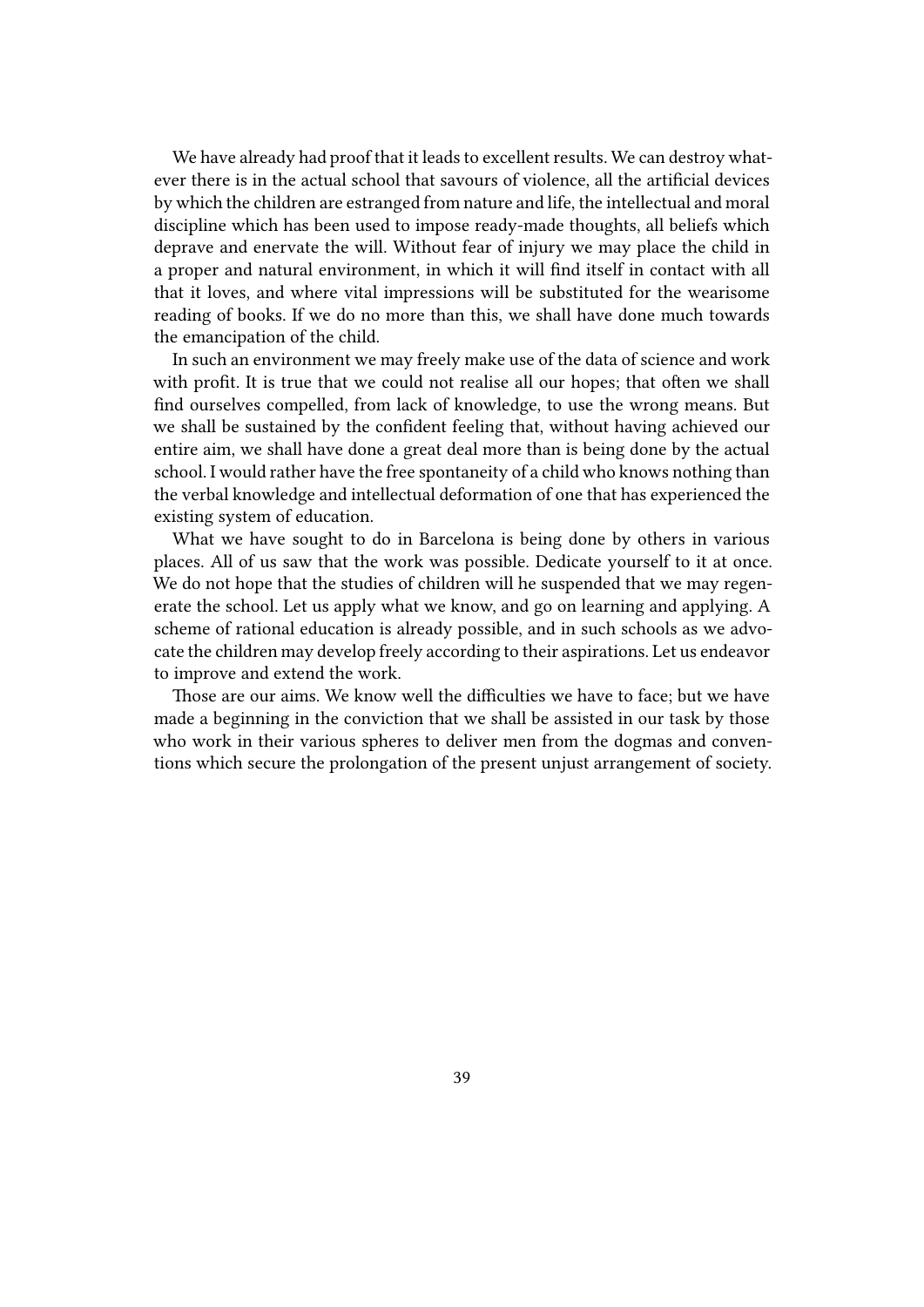# **Chapter X. No Reward or Punishment**

Rational education is, above all things, a means of defence against error and ignorance. To ignore truth and accept absurdities is, unhappily, a common feature in our social order; to that we owe the distinction of classes and the persistent antagonism of interests. Having admitted and practised the co-education of boys and girls, of rich and poor — having that is to say started from the principle of solidarity and inequality — we are not prepared to create a new inequality. Hence in the Modern School there will be no rewards and no punishments; there will be no examinations to puff up some children withe the flattering title of excellent, to give others the vulgar title of "good", and make others unhappy with a consciousness of incapacity and failure. These features of the existing official and religious schools, which are quite in accord with their reactionary environment and aim, cannot, for the reasons I have given, be admitted in to the Modern School. Since we are not educating for a specific purpose, we cannot determine the capacity or incapacity of the child. When we teach a science, or art, or trade, or some subject requiring special conditions, an examination may be useful, all(] there may be reason to give a diploma or refuse one; I neither affirm nor deny it. But there is no such specialism in the Modern School. characteristic note of the school, distinguishing It even from some which pass as progressive models, is that in it the faculties of the children shall develop freely without subjection to any dogmatic patron, not even to what it may consider the body of convictions of the founder and teachers; every pupil shall go forth from it Into social life with the ability to be his own master and guide his own life in all things.

Hence, if we were rationally prevented from giving prizes, we could not impose penalties, and no one Would have dreamed of doing so In our school if the idea had not been suggested from without. Sometimes parents came to me with the rank proverb, "Letters go in with blood," on their lips, and begged me to punish their children. Others who were charmed with the precocious talent. of their children wanted to see them shine in examinations and exhibit medals. We refused to admit either prizes or punishments , and Sent the parents away. 11' any child were conspicuous for merit, application, laziness, or bad conduct, we pointed out to it the need of accord, or the unhappiness of lack of accord, with its own welfare and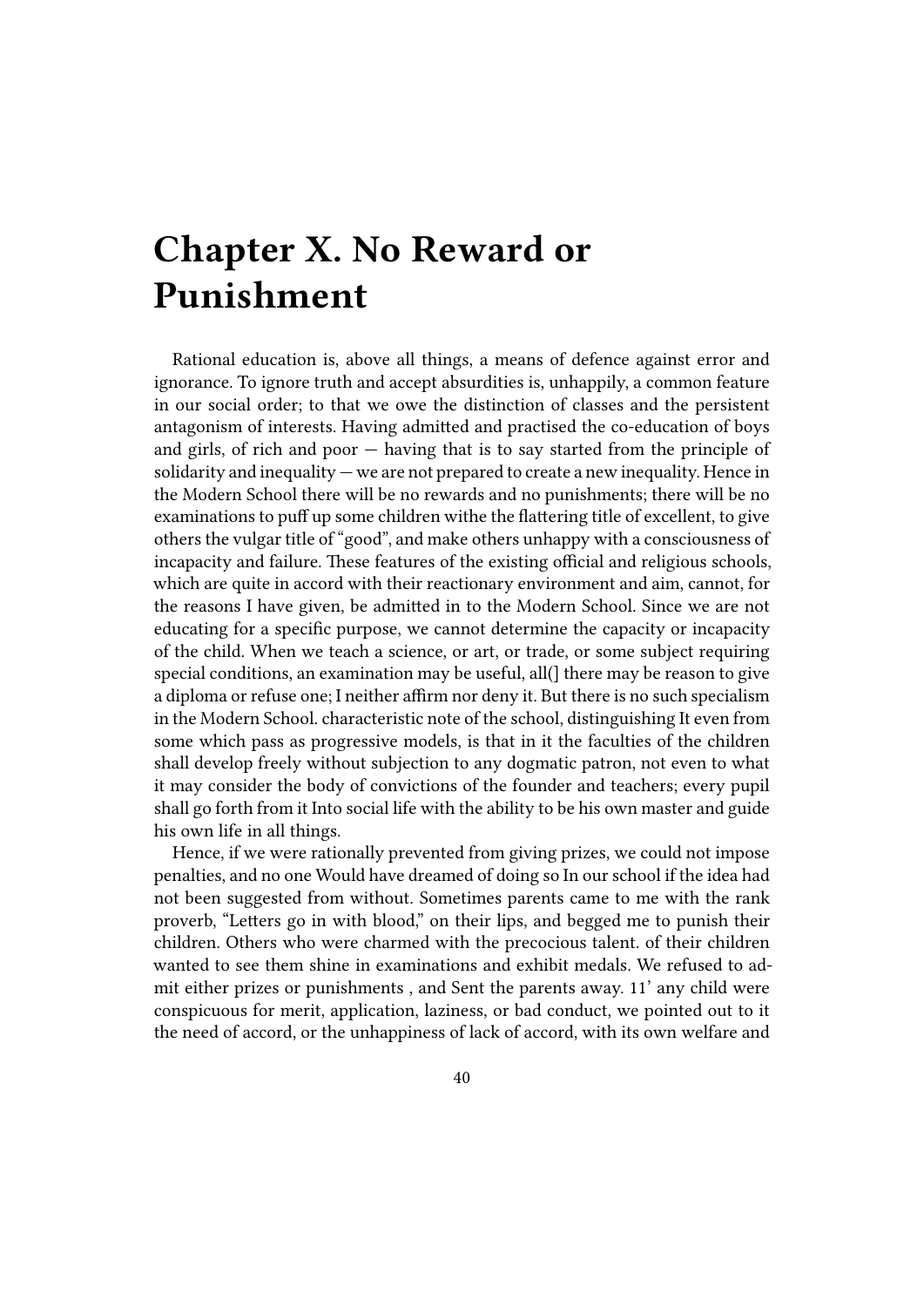that of others, and the teacher might give a lecture oil the subject. Nothing more was (]oil(,, and the parents were gradually reconciled to the system, though they often had to be corrected in their errors and prejudices by their own children.

Nevertheless, the old prejudice was constantly recurring, and I saw that I had to repeat my arguments with the parents of new pupils. I therefore wrote the following article in the *Bulletin:*

The conventional examinations which we usually find held at file end of a scholastic year, to which our fathers attached so much Importance, have had no result at all; or, if any result, a bad one. These functions and their accompanying solemnities seem to have been instituted for the sole purpose of satisfying the vanity of parents and the selfish interests of many teachers, and in order to put the children to torture before the examination and make them ill afterwards. Each father wants his child to be presented in public as one of the prodigies of the college, and regards him with pride as a learned man in miniature He does not notice that for a fortnight or so the child suffers exquisite torture. As things are judged by external appearances, It is not thought that there is ally real torture, as there is not the least scratch visible on the skin …..

The parent's lack of acquaintance with the natural disposition of the child, and the iniquity of putting it in false conditions so that its intellectual powers, especially in the sphere of memory, are artificially stimulated, prevent the parent from seeing that this measure of personal gratification may, as has happened in many cases, lead to Illness and to the moral, if not the physical, death of the, child.

On the other hand, the majority of teachers, being mere stereotypers of ready—made phrases and mechanical innoculators, rather than *moral fathers* of their pupils, are concerned in these examinations with their own personality and their economic interests. Their object is to let the parents and the others who are present at the public display see that, under their guidance, the child has learned a good deal, that its knowledge is greater in quantity and quality than could have been expected of its tender years and in view of the short time that it has been under the charge of this very skillful teacher.

In addition to this wretched vanity, which is satisfied at the cost of the moral and physical life of the child, the teachers are anxious to elicit compliments from the parents and the rest of the audience, who know nothing of the real state of things, as a kind of advertisement of the prestige of their particular school.

Briefly, we are inexorably opposed to holding public examinations. In Our school everything must be done for the advantage of the pupil. Everything that does ]lot conduce to this end must be recognised as opposed to the natural spirit of positive education. Examinations do no good, and they do much harm to the child. Besides the Illness of which we have already spoken, the nervous system of the child suffers, and a kind of temporary paralysis is inflicted on its conscience by the immoral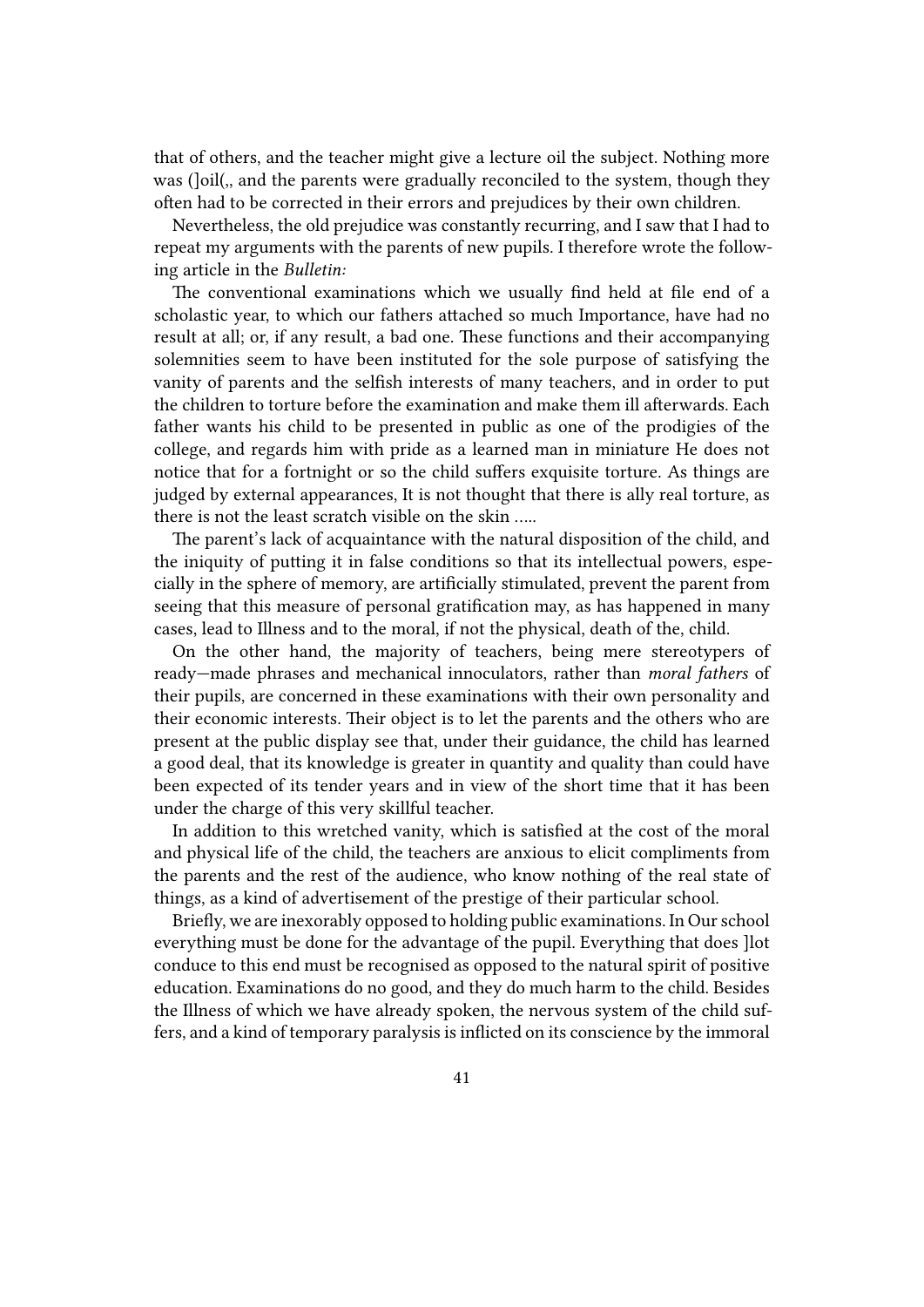features of the examination; the vanity provoked In those who are placed highest, envy and humiliation grave obstacles to sound growth, in those who have failed, and in all of them the gel-ills of' most of the sentiments which go to the making of egoism.

In a later number of the *Bulletin* I found it necessary to return to the subject:

We frequently receive letters from Workers' Educational Societies and Republican Fraternities asking that the teachers shall chastise the children in our schools. We ourselves have been disgusted, during our brief excursions, to find material proofs of the fact which is at the base of this request; we have seen children on their knees, or in other attitudes of punishment.

These irrational and atavistic practices must disappear. Modern pædagogy entirely discredits them. The teachers who offer their services to the Modern School, or ask our recommendation to teach in similar schools, must refrain from any moral or material punishment, under penalty of being disqualified permanently. Scolding, impatience, and anger ought to disappear with the ancient title of "master." In free schools all should be peace, gladness, and fraternity. We trust that this will suffice to put an end to these practices, which are most improper in people whose sole ideal is the training of a generation fitted to establish a really fraternal, harmonious, and just state of society.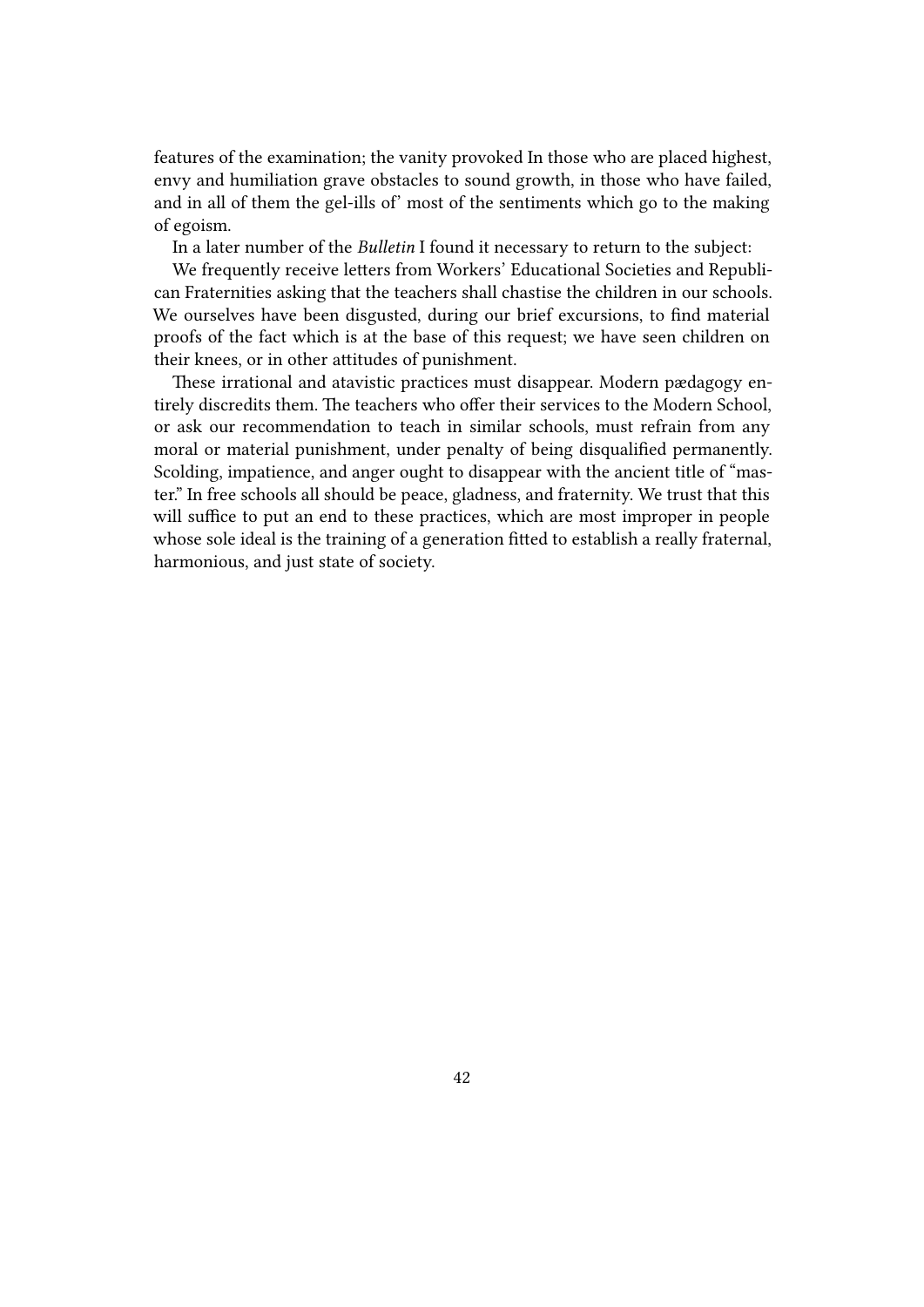# **Chapter XI. The General Public and the Library**

In setting out to establish a rational school I for the purpose of preparing children for their entry into the free solidarity of humanity, the first problem that confronted us was the selection of books. The whole educational luggage of the ancient system was all incoherent mixture of science and faith, reason and unreason, good and evil, human experience and revelation, truth and error in a word, totally unsuited to meet the new needs that arose with the formation of a new School.

If the school has been from remote antiquity equipped not for teaching in the, broad sense of communicating to the rising generation the gist of the knowledge of' previous generations, but for teaching on the basis of authority and the convenience of the ruling classes, for the purpose of making children humble and submissive, it is clear that none of the books hitherto used would stilt its. But the severe of this position did not at once convince me. I refused to believe that. the French democracy, which worked so zealously for the separation of Church and State, incurred the anger of the clericals, and adopted obligatory secular instruction, Would resign itself to a semi-education or a sophisticated education. I had, however, to yield to the evidence, against my prejudice I first read a large number of works in the French code of secular instruction and found that God was replaced by the State, Christian virtue by civic duty, religion by patriotism, submission to the king, the aristocracy, and the clergy by subservience to the official, the proprietor, and the employer. Then I consulted. an eminent Freethinker who held high office in the Ministry of Public Instruction and, when I had told him my desire to see the books they used, which I understood to be purged of traditional errors, and explained my design and ideal to him, he told me frankly that they had nothing of the sort; all their books were, more or less cleverly and insidiously, tainted with untruth, which is the indispensable cement of social inequality. When I further asked if, seeing that they had replaced the decaying idol of deity by the idol of oligarchic despotism, they had not at least some book dealing with the origin of religion, lie said that there was none; but he knew one which would Suit me — Malvert's *Science and Religion* In point of fact, this was already translated into Spanish, and was used as a reading-book in the Modern School, with the title *Origin of Christianity.*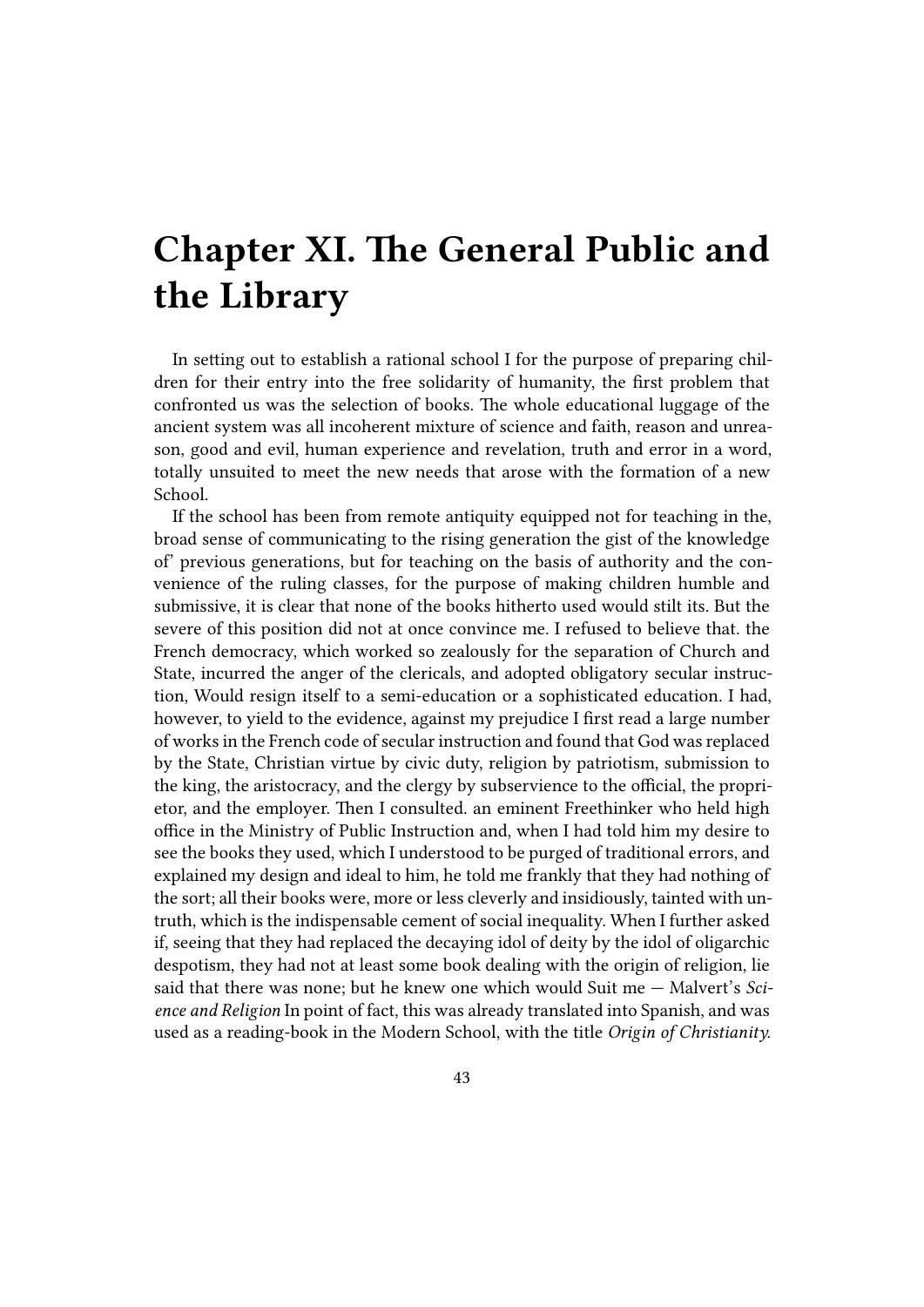In Spanish literature I found several works written by a distinguished author, of some eminence in science who had produced them rather in the interest of the publishers than with a view to the education of Children. Some of these were at first used in tile Modern School, but, though one could not accuse them of error, they lacked the inspiration of an ideal and were poor in method. I communicated with this author with a view to interesting him in my plans and inducing him to write books for me, but his publishers held him to a certain contract and he could not oblige tile.

In brief, the Modern School was opened before a single work had been chosen for its library, but it was not long before the first appeared  $-$  a brilliant book by Jean Grave, which has had a considerable influence on our schools. His work, *The Adventures of Nono*, is a kind of poem in which a certain phase of the happier future is ingeniously and dramatically contrasted with the sordid realities of the present social order; the delights of tile land of Autonomy are contrasted with the horrors of the kingdom of Argirocracy. The genius of Grave has raised the work to a height at which it escapes the strictures of the sceptical and conservative; he has depicted the social evils of the present truthfully and without exaggeration. The reading of' the book enchanted the children, and the profoundly of his thought suggested many opportune comments to the teachers. In their play the children used to act scenes from Autonomy, and their parents detected the causes of their hardships in tile constitution of, the kingdom of Argirocracy.

It was announced in the *Bulletin* and other journals that prizes were offered for the best manuals of rational instruction, but no writers came forward. I confine myself to recording the fact without going into the causes of it. Two books were afterwards adopted for reading in school. They were not written for school, but they were translated for the Modern School and were very useful. One was called *The Note Book*, the other *Colonisation and Patriotism* Both were collections of passages from writers of every country on the Injustices connected with patriotism, the horrors of war, and the Iniquity of conquest. The choice of these works was vindicated by the excellent influence they had on the minds of the children, as we shall see from the little essays of the children which appeared in the *Bulletin*, and the fury with which they were denounced by the reactionary press and politicians.

Many think that there is not much difference between secular and rationalist education, and in various articles and propagandist speeches the two were taken to be synonymous. In order to correct this error I published the following article in the *Bulletin*:

The word *education* should not be accompanied by any qualification. It means simply the need and duty of the generation which is in the full development of its powers to prepare tile rising generation and admit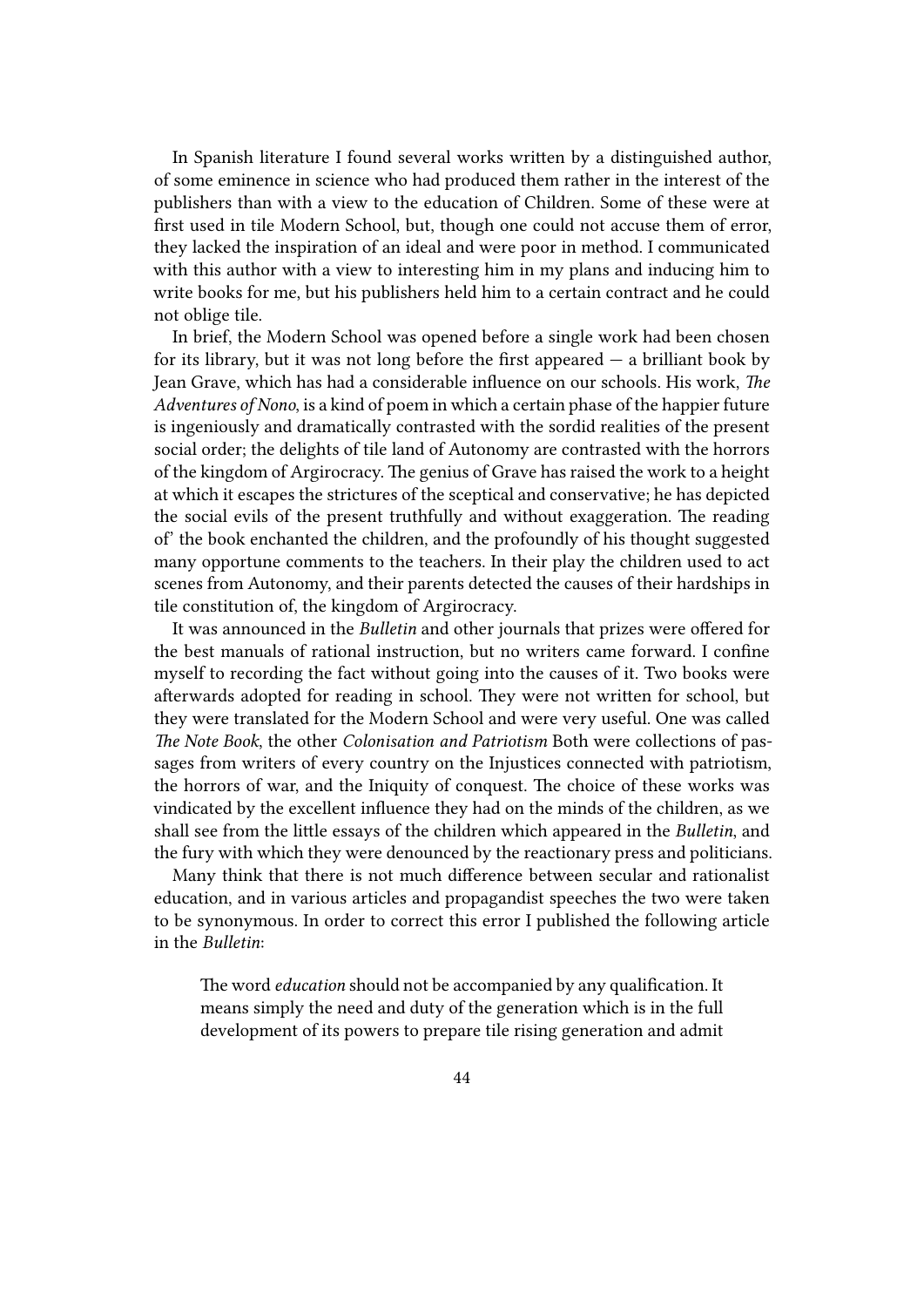it to the patrimony of human knowledge. This is all entirely rational ideal, and it will be fully realised in some future age, when men are wholly freed from their prejudices and superstitions.

In our efforts to realise this ideal we find ourselves confronted with religious education and political education: to these we must oppose rational and scientific instruction. The type of religious education is that given in the clerical and convent schools of all countries; it consists of the smallest possible quantity of useful knowledge and a good deal of Christian doctrine and sacred history. Political education is the kind established some time ago in France, after the fall of the Empire, the object of which is to exalt patriotism and represent the actual public administration as the instrument of the common welfare.

Sometimes the qualification *free* or*secular* is applied abusively and maliciously to education, in order to distract or alienate public opinion. Orthodox people, for instance, call *free schools* certain schools which they establish in opposition to the really free tendency of modern pædagogy; and many are called *secular schools* which are really political, patriotic, and anti-humanitarian.

Rational education is lifted above these illiberal forms. It has, in the first place, no regard to religious education, because science has shown that the story of creation is a myth and the gods legendary; and therefore religious education takes advantage of the credulity of the parents and the ignorance of the children, maintaining the belief in a supernatural being to whom people may address all kinds of prayers. This ancient belief, still unfortunately widespread, has done a great deal of harm, and will continue to do so as Ion,, as it persists. The mission of education is to show the child, by purely scientific methods, that the more knowledge we have of natural products, their. qualities, and the way to use them, the more Industrial, scientific, and artistic commodities we shall have for the support and comfort of life, and men and women will issue in larger numbers from our schools with a determination to cultivate every branch of knowledge and action, under the guidance of reason and the inspiration of science and art, which will adorn life and reform society.

*We will not, therefore, lose our time praying to an imaginary God for things which our awn exertions alone can procure.*

On the other hand, Our teaching has nothing to do with politics. It is our work to form individuals in the full possession of all their facul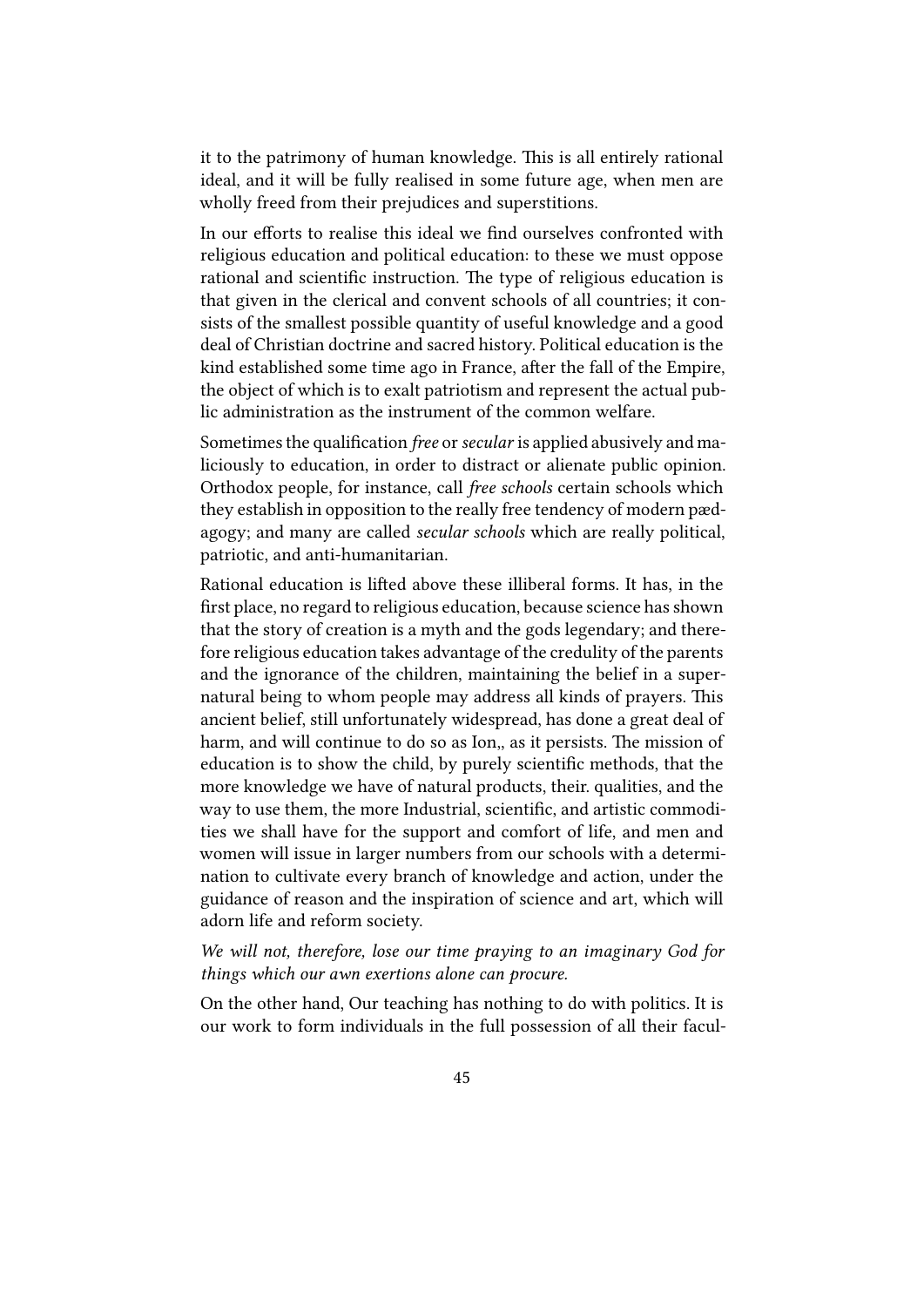ties while politics would subject their faculties to other men. While religion has, with its divine power, created a positively abusive power and retarded the development of humanity, political systems also retard it by encouraging men to depend for everything on the will of others, on what are supposed to be men of a superior character  $-$  on those, in a word, who, from tradition or choice, exercise the profess I on of politics. It must be the a I in of the rational schools to show the children that there will be tyranny and slavery as long as one man depends upon another, to study the causes of the prevailing ignorance, to learn the origin of all the traditional practices which give life to the existing social system, and to direct the attention of the pupils to these matters.

#### *We will not, therefore, lose our time seeking from others what we can get for ourselves.*

In a word, our business is to imprint on the minds of the children the idea that their condition in the social order will improve in proportion to their knowledge and to the strength they are able to develop; and that the era of general happiness will be the more sure to dawn when they have discarded all religious and other superstitions, which have up to the present done so much harm. On that account there are no rewards or punishments in our schools; no alms, no medals or badges in imitation of the religious and patriotic schools, which might encourage the children to believe in talismans instead of in the individual and collective power of beings who are conscious of their ability and knowledge.

Rational and scientific knowledge must persuade the men and women of the future that they have to expect nothing from any privileged being (Fictitious or real); and that they may expect all that is reasonable from themselves and from a freely organised and accepted social order.

I then appealed in the *Bulletin* and the local press to scientific writers who were eager for the progress of the race to supply us with text-books on these lines. They were, I said, "to deliver the minds of the pupils from all the errors of our ancestors, encourage them in the love of truth and beauty, and keep from them the authoritarian dogmas, venerable sophisms, and ridiculous convent ties which at present disgrace our social life." A special note was added in regard to the teaching of arithmetic: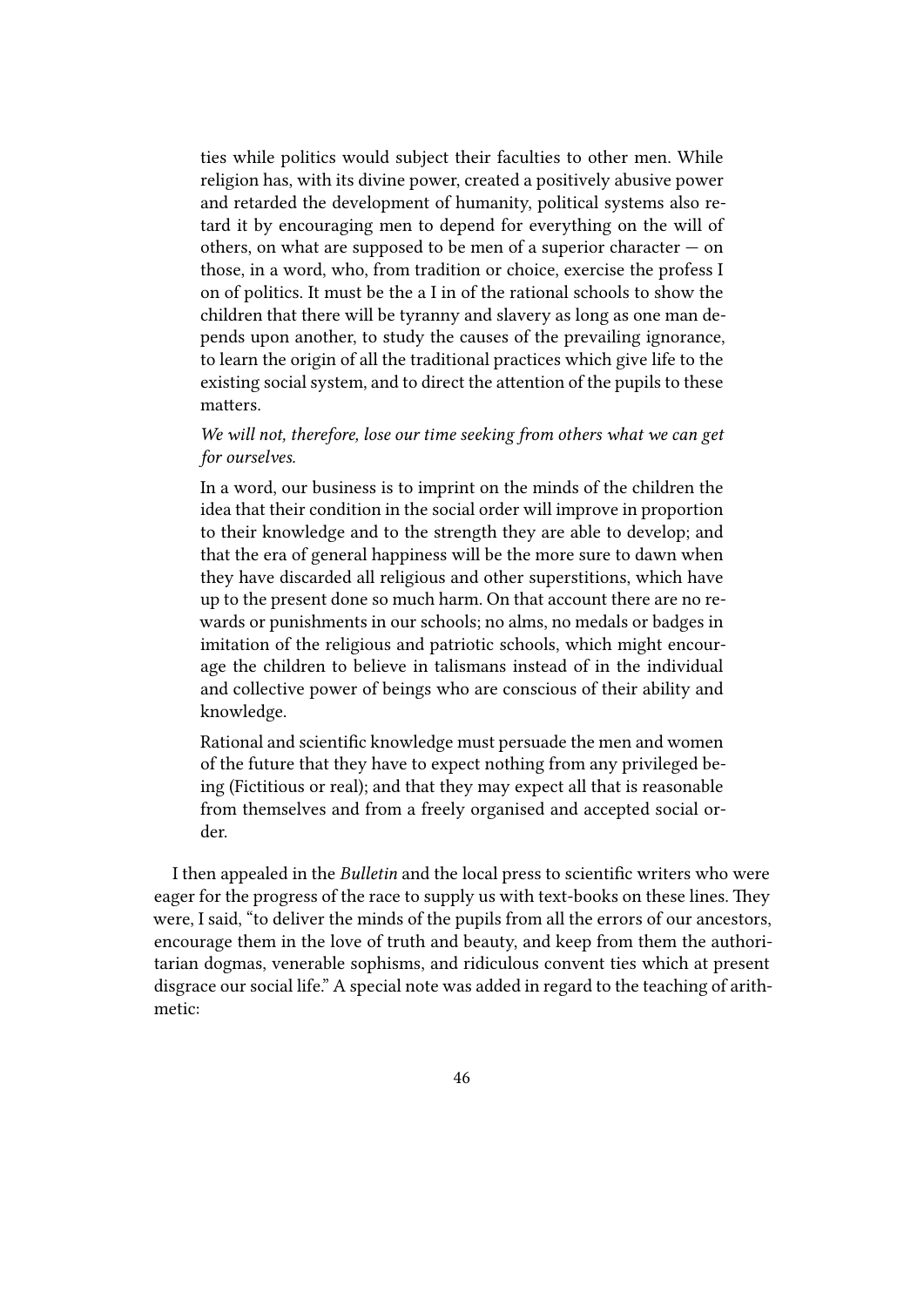The way in which arithmetic has hitherto been generally taught has made it a powerful instrument for impressing the pupils with the false ideals of the capitalist regime which at present presses so heavily on society. The Modern School, therefore, invites essays on the subject of the reform of the teaching of arithmetic, and requests those friends of rational and scientific instruction who are especially occupied with mathematics to draw up a series of easy and practical problems, in which there shall be no reference to wages, economy, and profit. These exercises must deal with agricultural and industrial production, the just distribution of the raw material and the manufactured articles, the means of communication, the transport of merchandise, the comparison of human labour with mechanical, the benefits of machinery, public works, etc. In a word, the Modern School wants a number of problems showing what arithmetic really ought to be  $-$  the science of the social economy (taking the word "economy" in its etymological sense of "good distribution").

The exercises will deal with the four fundamental operations (integrals, decimals, and fractions), tile metrical system, proportion, Compounds and alloys, the squares and cubes of numbers, and the extraction of square and cube roots. As those who respond to this appeal are, it is hoped, inspired rather with the ideal of a right education of children than with the desire of profit, and as we wish to avoid the common practice in such circumstances, we shall not appoint judges or offer any prizes. The Modern School will publish the Arithmetic which best serves its purpose, and will come to an amicable agreement with the author as to his fee.

A later note in the Bulletin was addressed to teachers:

We would call the attention of all who dedicate themselves to the noble ideal of the rational teaching of children and the preparation of the young to take a fitting share in life to the announcements of a *Compendium of Universal History* by Clemence Jacquinet and *The Adventures of Nono* by Jean Grave, which will be found on the cover.<sup>1</sup> The

<sup>&</sup>lt;sup>1</sup> It should be stated that both the writers are Anarchists, in the sense I hae indicated in the Preface. Except on special subjects — the famous geographer Odon de Buen, for instance cooperated with Ferrer in regard to geography — no other writers were likely to embody Ferrer's ideals. All, however, were as to violence as Ferrer himself, and Mr. W. Archer has shown in his *Life of Ferrer* that the charges brought against Mme. Jacquinet by Ferrer's persecutors at his trial are officially denied by our Egyptian authorities. — J. M.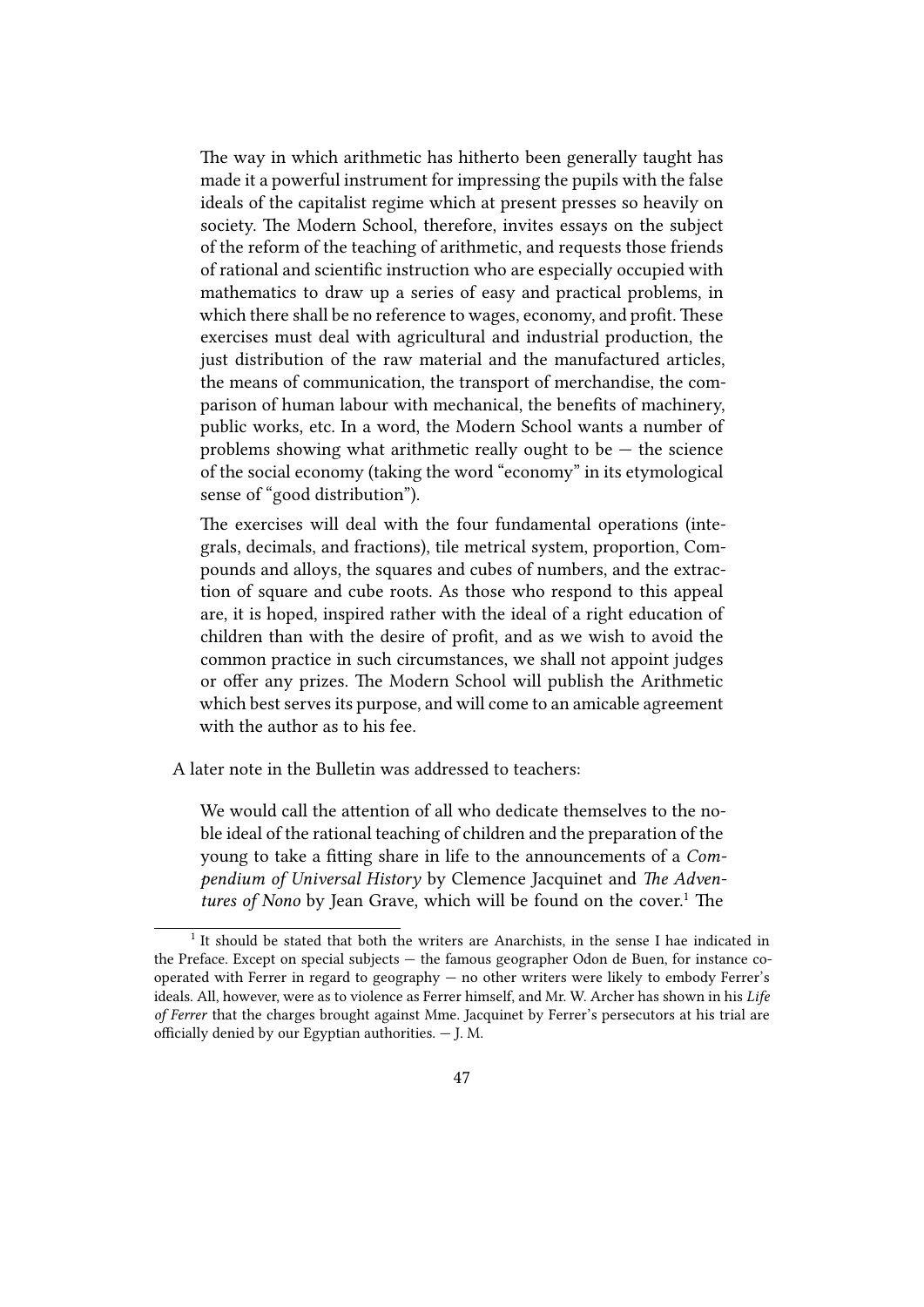works which the Modern School has published or proposes to publish are intended for all free and rational teaching institutions, centres of social study, and parents, who resent the intellectual restrictions which dogma of all kinds religious, political, and social — imposes in order to maintain privilege at the expense of the ignorant. All who are opposed to Jesuitism and to conventional lies, and to the errors transmitted by tradition and routine, will find In our publications truth based upon evidence. As we have no desire of profit, the price of the works represents almost their intrinsic value or material cost; if there is any profit from the sale of them, it will be spent upon subsequent publications.

In a later number of the *Bulletin* (No. 6, second year) the distinguished geographer Elisee Reclus wrote, at my request, a lengthy article on the teaching of geography. In a letter which Reclus afterwards wrote me from the Geographical Institute at Brussels, replying to my request that he should recommend a text-book, he said that there was "no text-book for the teaching of geography In elementary schools"; he "did not know one that was not tainted with religious or patriotic poison, or, what is worse, administrative routine." He recommended that the teachers should use no manual in the Modern School, which he cordially commended (February 26, 1903).

In the following number (7) of the *Bulletin* I published the following note on the origin of Christianity:

The older pædagogy, the real, if unavowed, aim of which was to impress children with the uselessness of knowledge, in order that they might be reconciled to their hard conditions and seek consolation in a supposed future life, used reading-books in the elementary school which swarmed with stories, anecdotes accounts of travels, gems of classical literature etc. There was a good deal of error mixed with what was sound and useful in this, and the aim was not just. The mystical idea predominated, representing that a relation could be established between a Supreme Being and men by means of priests, and this priesthood was the chief foundation of the existence of both the privileged and the disinherited and the cause of much of the evil that they endured.

Among other books of this class, all tainted with the same evil, we remember one which inserted an academic discourse, a marvel of Spanish eloquence, in praise of the Bible. The gist of it is expressed in the barbarous declaration of Omar when he condemned the Library of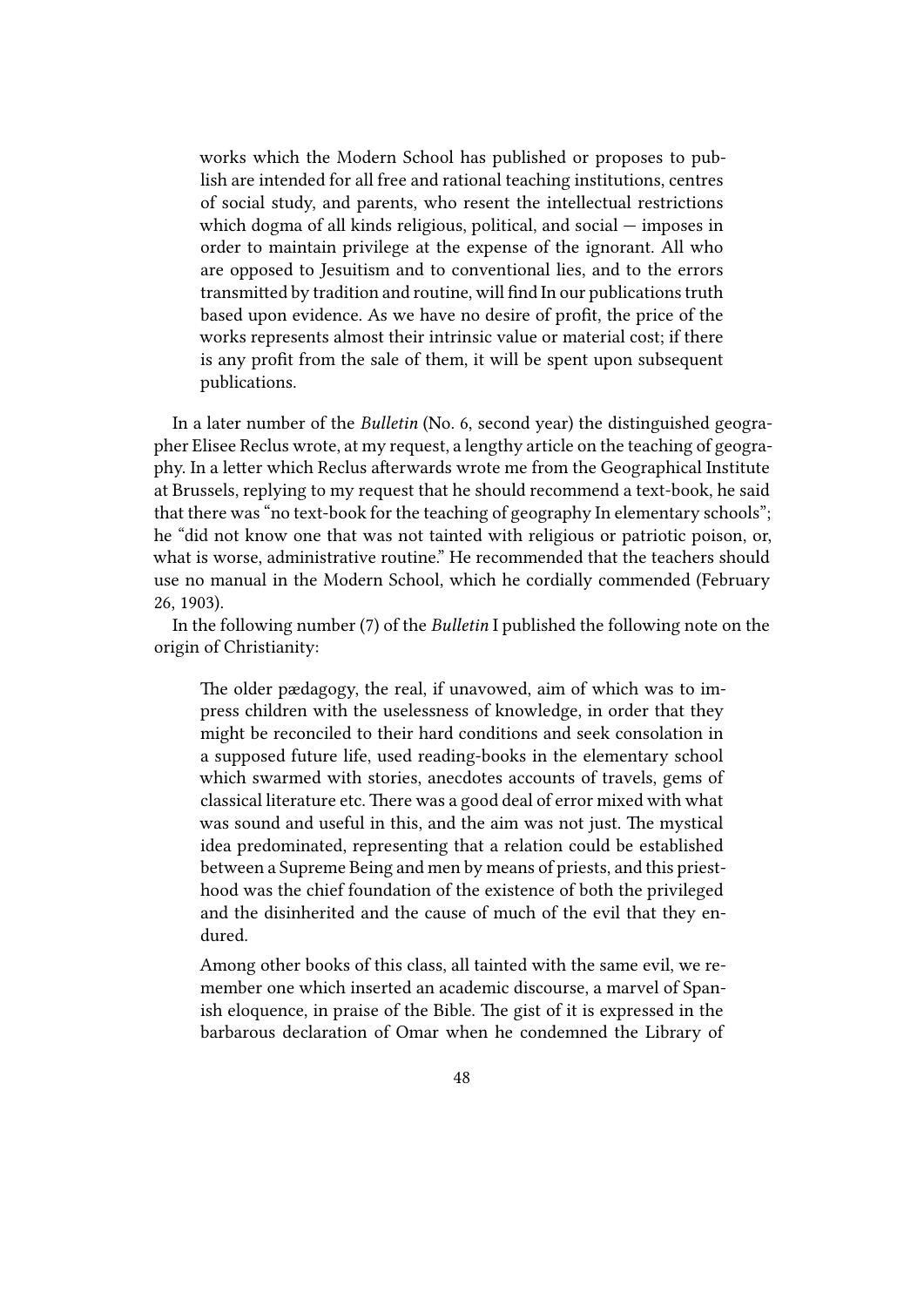Alexandria to the flames: "The whole truth is contained in the sacred book. If those other books are true, they are superfluous if they are not true, they should be burned."

The Modern School, which seeks to form free minds, with a sense of responsibility, fitted to experience a complete development of their powers, which is the one aim of life must necessarily adopt a very different kind of reading-book in harmony with its method of teaching. For this reason, as it teaches established truth and is interested in the struggle between light and darkness, it has deemed it necessary to produce a critical work which will enlighten the mind of the child with positive facts. These may not be appreciated in childhood, but will later, in manhood, when the child takes its place in social life and in the struggle against the errors, conventions, hypocrisies, and infamies which conceal themselves under the cloak of mysticism. This work reminds us that our books are not merely intended for children; they are destined also for the use of the Adult Schools which are being founded on every side by associations of workers, Freethinkers, Cooperators, social students, and other progressive bodies who are eager to correct the Illiteracy of our nation, and remove that great obstacle to progress.

We believe that the section of Malvert's work (*Science and Religion*) which we have entitled "The Origin of Christianity" will be useful for this purpose. It shows the myths, dogmas, and ceremonies of the Christian religion In their original form; sometimes as esoteric symbols concealing a truth known to the initiated, sometimes as adaptations Of earlier beliefs, imposed by sheer routine and preserved by malice. As we are convinced and have ample evidence of the usefulness Of (Air wok, we offer it to the public with the hope that It will bear the fruit which we anticipate. We have only to add that certain passages which are unsuitable for children have been Omitted; the omissions are indicated, and adults may consult the passages in the complete edition.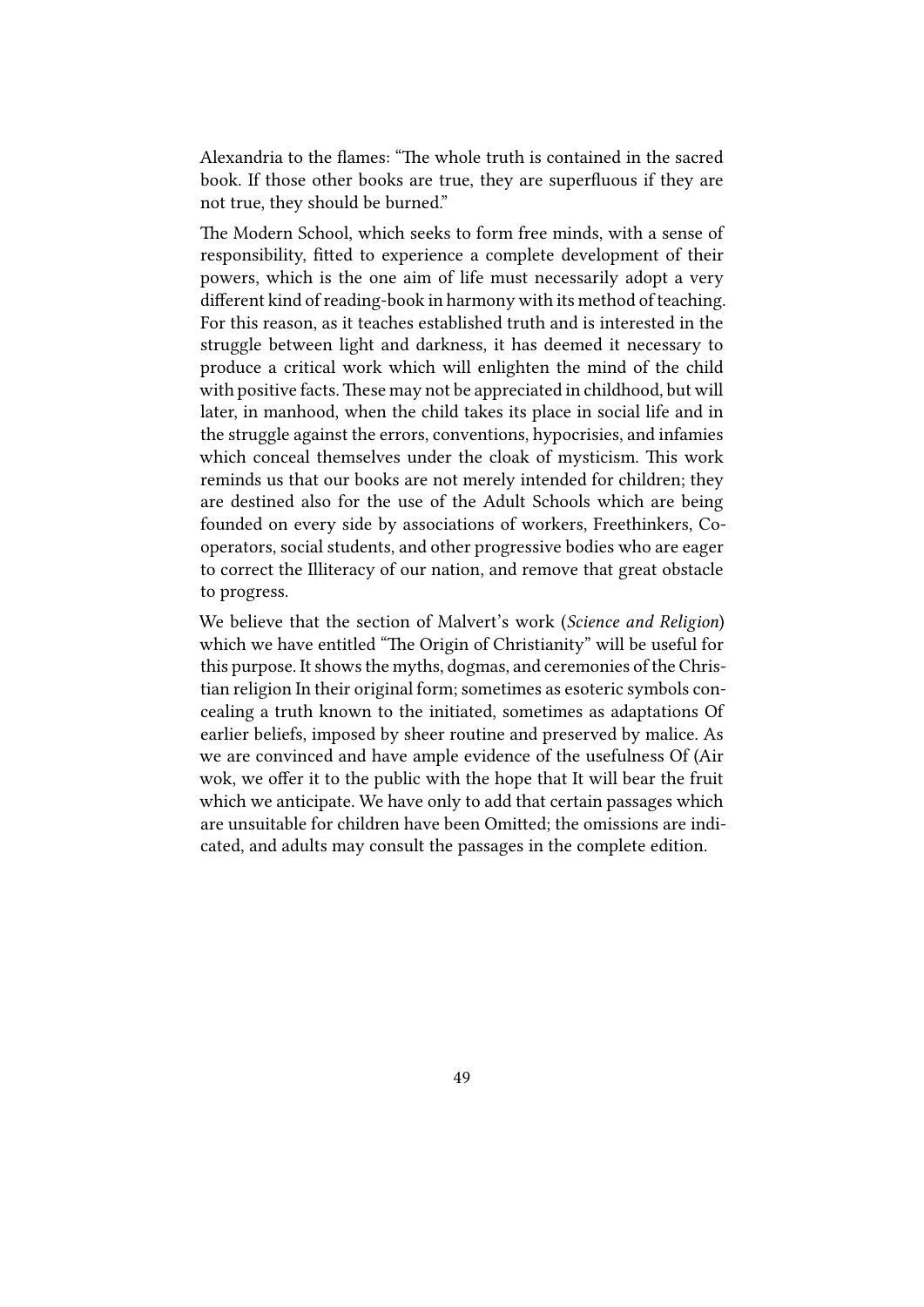### **Chapter XII. Sunday Lectures**

The Modern School did not confine itself to the instruction of children. Without for a moment sacrificing its predominant character and its chief object, it also undertook the instruction of the people. We arranged a series of public lectures on Sundays, and they were attended by the pupils and other members of their families, and a large number of workers who were anxious to learn.

The earlier lectures were wanting in method and continuity, as we had to employ lecturers who were quite competent in regard to their own subjects, but gave each lecture without regard to what preceded or followed. On other occasions, when we had no lecturer, we substituted useful readings. The general public attended assiduously, and our advertisements in the Liberal press of the district were eagerly scanned.

In view of these results, and in order to encourage the disposition of the general public, I held a consultation with Dr. Andres Martinez Vargas and Dr. Odon de Buen, Professors at the Barcelona University on the subject of creating a popular university in the Modern School. In this the science which is given  $-$  or, rather, sold — by the State to a privileged few in the universities should be given gratuitously to the general public, by way of restitution, as every human being has a right to know, and science, which is produced by observers and workers of all ages and countries, ought not to be restricted to a class.

From that time the lectures became continuous and regular, having regard to the different branches of knowledge of the two lecturers. Dr. Martinez Vargas expounded physiology and hygiene, and Dr. Odon de Buen geography and natural science, on alternate Sundays, until we began to be persecuted. Their teaching was eagerly welcomed by the pupils of the Modern School, and the large audiences of mixed children and adults. One of the Liberal journals of Barcelona, in giving an account of the work, spoke of the function as "the scientific Mass."

"The eternal light-haters, who maintain their privileges on the of the people, were greatly exasperated to see this centre of enlightenment shining so vigorously, and did not delay long to urge the authorities, who were at their disposal, to extinguish it brutally. For my part, I resolved to put the work oil the firmest foundation I could conceive.

I recall with the greatest pleasure that hour we devoted once a week to the confraternity of culture. I inaugurated the lectures on December 15, 1901, when Don.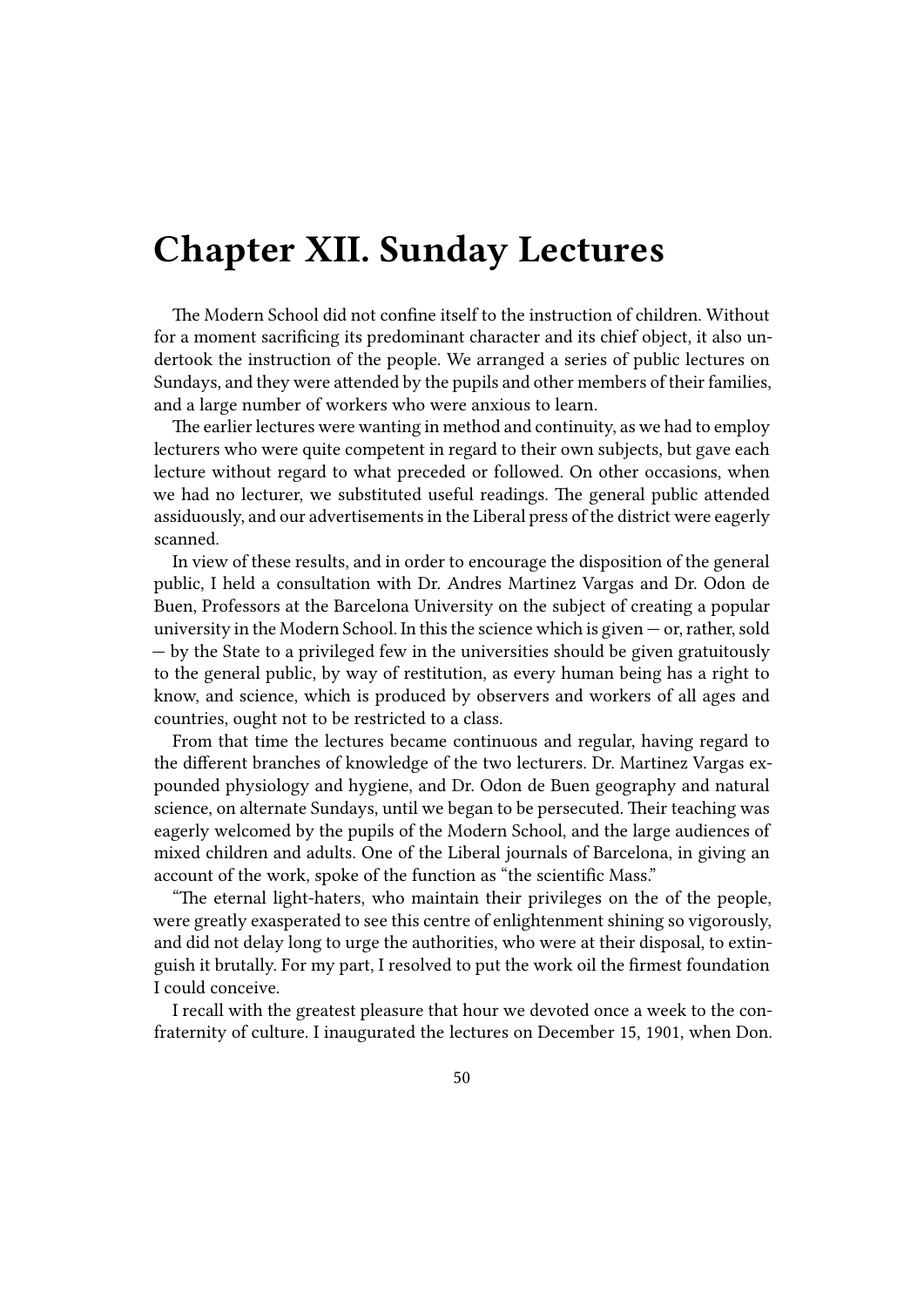Ernesto Vendrell spoke of Hypatia as a martyr to the ideals of science and beauty, the victim of the fanatical Bishop Cyril of Alexandria. Other lectures were given on subsequent Sundays, as I said, until, on October 5, 1902, the lectures were organised in regular courses of science. On that day Dr. Andres Martinez Vargas, Professor of the Faculty of Medicine (child diseases) at Barcelona University, gave his first lecture. he dealt with the hygiene of the school, and expounded its principles in plain terms adapted to the minds of his hearers. Dr. Odon de Buen, Professor of the Faculty of Science, dealt with the usefulness of the study of natural history.

The press was generally in sympathy with the Modern School, but when the programme of the third scholastic year appeared some of the local journals, the Noticiero Universal and the Diario de Barcelona, broke out. Here is a passage that deserves recording as an illustration of the way in which conservative journals dealt with progressive subjects:

We have seen the prospectus of all educational centre established in this city, which professes to have nothing to do with "dogmas and systems." It proposes to liberate everybody from "authoritarian dogmas, venerable sophisms, and ridiculous conventions." It seems, to us that this means that the first thing, to do is to tell the boys and girls  $-$  it is a mixed school — that there is no God, an admirable way of forming good children, especially young women who are destined to be wives and mothers.

The writer continues in this ironical manner for some time, and ends as follows:

This school has the support of a professor of Natural Science (Dr. Odon de Buen) and another of the Faculty of Medicine. We do not name the latter, as there may be some mistake in including him among the men who lend their Support to such a work.

These insidious clerical attacks were answered by the anti-clerical journals of Barcelona at the time.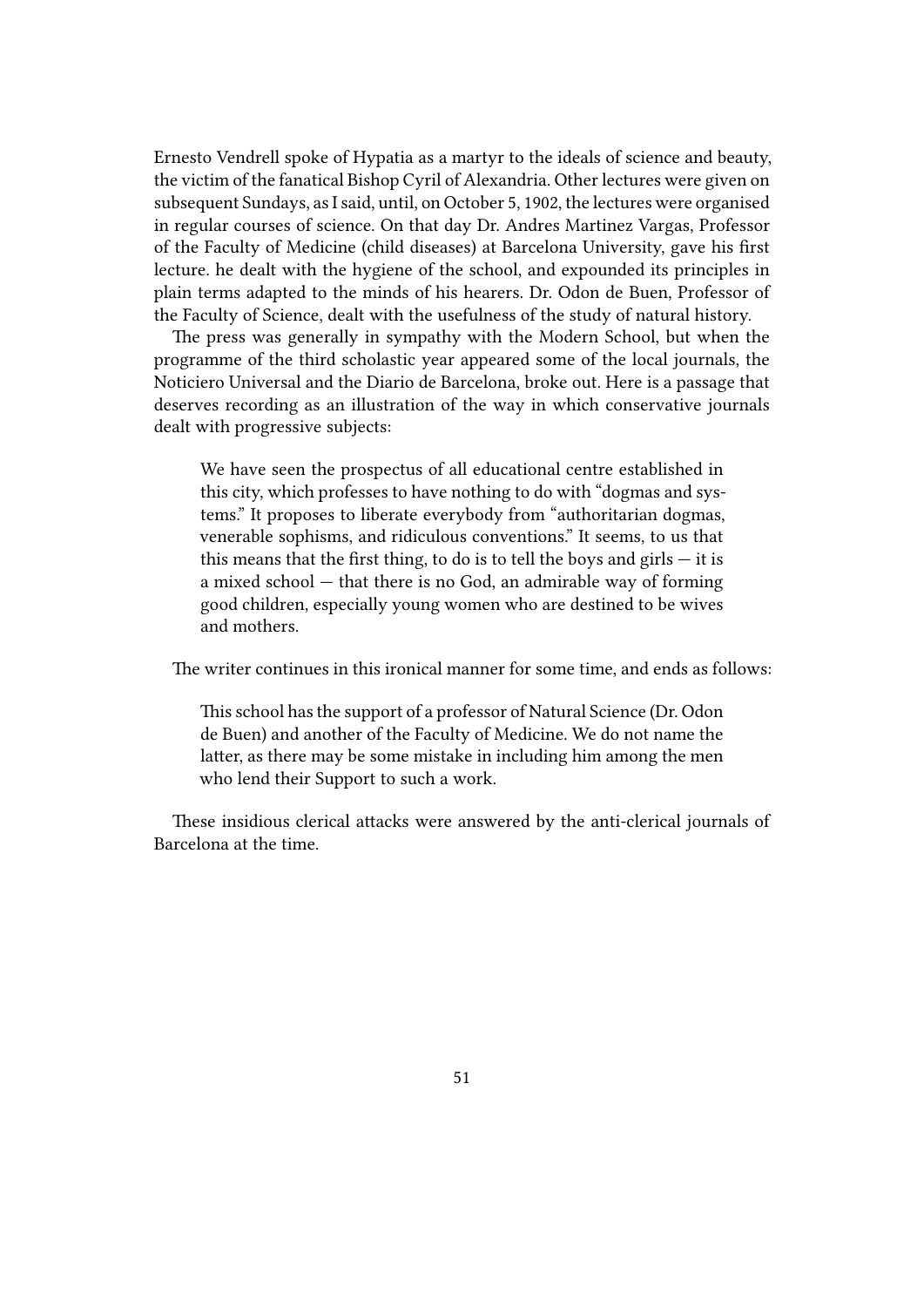## **Chapter XIII. The Results**

At the beginning of the second scholastic year I once more drew up a programme. Let us, I said, confirm our earlier programme; vindicated by results, approved in theory and practice, the principle which from. the first informed our work and governs the Modern School is now unshakable.

*Science is the sole mistress of our life.* Inspired with this thought, the Modern School proposes to give the children entrusted to it *a mental vitality of their own,* so that when they leave our control they will continue to be the mortal enemies of all kinds of prejudices and will form their own ideas, individually and seriously, on all subjects.

Further, as education does not consist merely in the training of the mind, but must include the emotions and the will, we shall take the utmost care in the training of the child that its intellectual impressions are converted into the sap of sentiment. When this attains a certain degree of intensity, it spreads through the whole being, colouring and refining the individual character. And as the conduct of the youth revolves entirely in the sphere of character, he must learn to adopt science as the sole mistress of his life.

To complete our principle we must state that we are enthusiastically in favour of mixed education, so that, having the same education, the woman may become the real companion of man, and work with him for the regeneration of society. This task has hitherto been confined to man; it is time that the moral influence of woman was enlisted in it. Science will illumine and guide her rich vein of sentiment, and utilise her character for the welfare of the race. Knowing that the chief need in this country is a knowledge of natural science and hygiene, the Modern School intends to help to supply It. In this it has the support of Dr. de Buen and Dr. Vargas, who lecture, alternately, on their respective subjects.

On June 30, 1903, I published in the *Bulletin* the following declaration:

We have now passed two years in expounding our principles justifying them by our practice, and enjoying the esteem of all who have co-operated in our work we do not see in this any other triumph than that we are able to confirm confidently all that we have proclaimed. We have overcome the obstacles which were put in our way by interest and prejudice, and we intend to persevere in it, counting always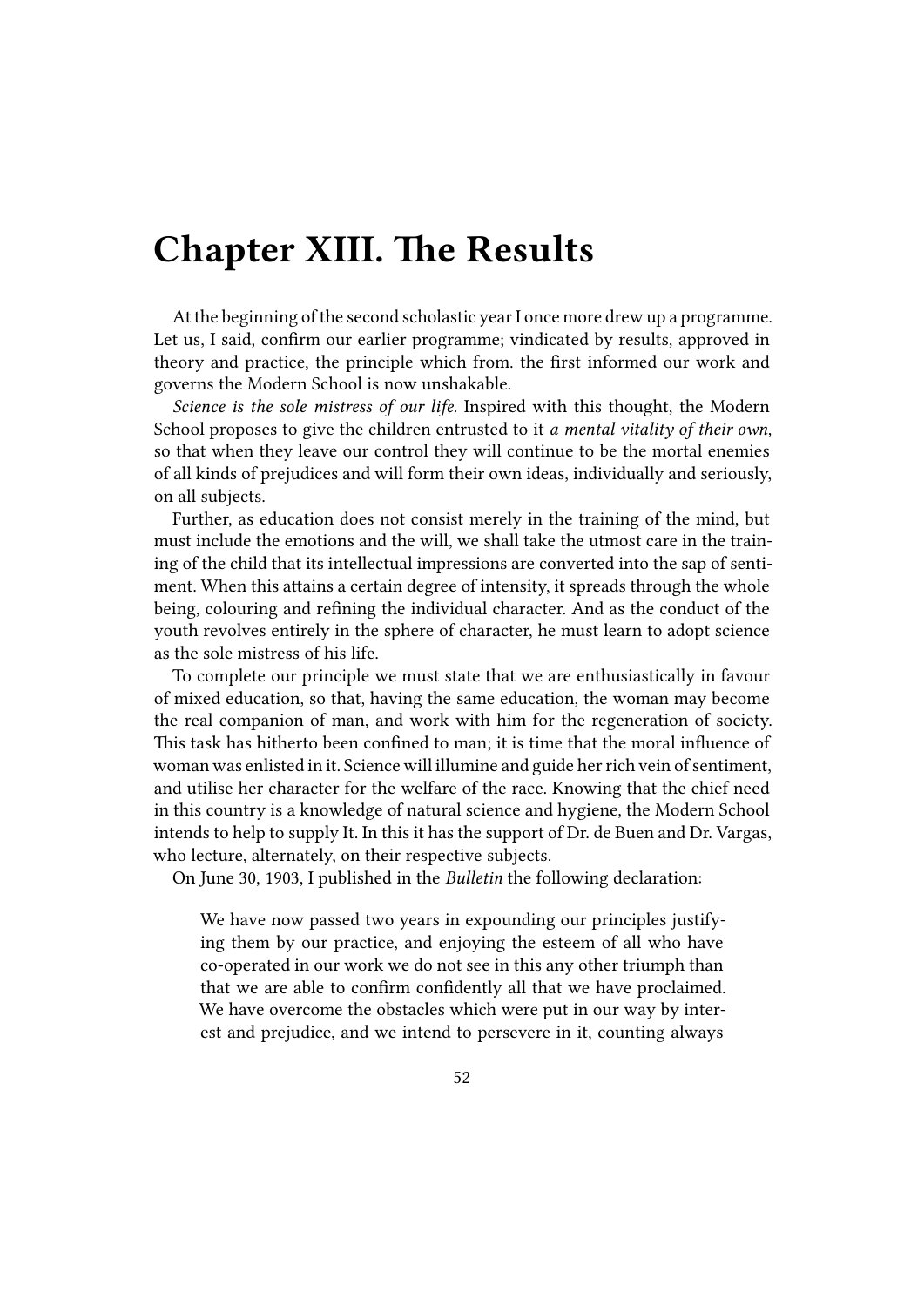on that progressive comradeship which dispels the darkness of ignorance with its strong light. We resume work next September, after the autumn vacation. We are delighted to be able to repeat what we said last year. The Modern School and its *Bulletin* renew their life, for they have filled, with some measure of satisfaction, a deeply-felt need. Without making promises or programmes, we will persevere to the limit of our powers.

In the same number of the *Bulletin* was published the following list of the pupils who had attended the school during the first two years:

| <b>MONTHS.</b> | GIRLS.      |             | BOYS.       |             | TOTAL.    |                          |
|----------------|-------------|-------------|-------------|-------------|-----------|--------------------------|
|                | $1901 - 2.$ | $1902 - 3.$ | $1901 - 2.$ | $1902 - 3.$ | $1st$ Yr. | $\overline{2^{nd} Yr}$ . |
| Opening        | 12          |             | 18          |             | 30        |                          |
| Day            |             |             |             |             |           |                          |
| September 16   |             | 23          | 23          | 40          | 39        | 63                       |
| October        | 18          | 28          | 25          | 40          | 43        | 68                       |
| November       | 21          | 31          | 29          | 40          | 50        | 71                       |
| December       | 22          | 31          | 30          | 40          | 52        | 71                       |
| January        | 22          | 31          | 32          | 44          | 54        | 75                       |
| February       | 23          | 31          | 32          | 48          | 55        | 79                       |
| March          | 25          | 33          | 34          | 47          | 59        | 80                       |
| April          | 26          | 32          | 37          | 48          | 63        | 80                       |
| May            | 30          | 33          | 38          | 48          | 68        | 81                       |
| June           | 32          | 34          | 38          | 48          | 70        | 82                       |

At the beginning of the third year I published with special pleasure the following article in the *Bulletin* on the progress of the School:

On the eighth of the present month we opened the new scholastic year. A large number of pupils, their relatives, and members of the general public who were in sympathy with our work and lectures, filled the recently enlarged rooms, and, before the commencement of the function, inspected the collections which give the school the appearance of a museum of science. The function began with a short address from the director, who formally declared the opening of the third year of school life, and said that, as they now had more experience and were encouraged bysuccess, they would carry out energetically the ideal of the Modern School.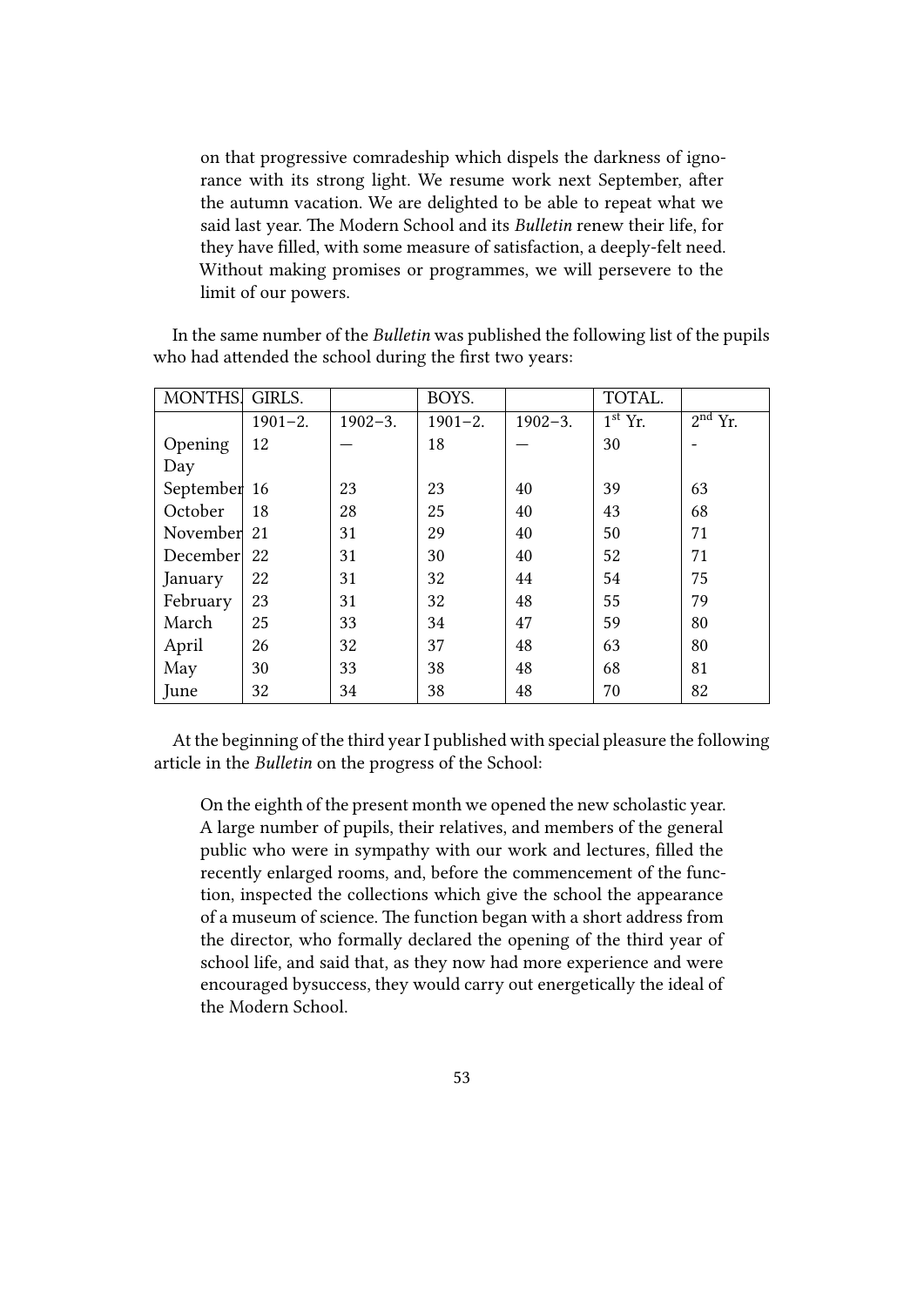Dr. de Buen congratulated us on the enlargement of the School, and supported its aims. Education should, he said, reflect nature, as knowledge can only consist in our perception of what actually exists. On the part of his children, who study at the School and live in the neighbourhood, he paid a tribute to the good-comradeship among the pupils, with whom they played and studied in a perfectly natural way. He said that even in orthodox education, or rather on the part of the professors engaged in it, there were, for all its archaic features, certain tendencies similar to those embodied in the Modern School. This might be gathered from his own presence, and that of Dr. Vargas and other professors. He announced that there was already a similar school at Guadalajara, or that one would shortly be opened there, built by means of a legacy left for the purpose by a humanitarian. He wished to contribute to the redemption of children and their liberation from ignorance and superstition; and he expressed a hope and very strong wish that wealthy people would, at their death, restore their goods in this way to the social body, instead of leaving them to secure in imaginary happiness beyond the grave.

Dr. Martinez Vargas maintained, against all who thought otherwise, that the purely scientific and rational education given in the Modern School is the proper basis of instruction; no better can be conceived for maintaining the relations of the children with their families and society, and it is the only way to form, morally and intellectually, the men of the future. He was glad to hear that the scholastic hygiene which had been practised in the Modern School during the previous two years, involving a periodical examination of the children, and expounded in the public lectures, had received the solemn sanction of the Hygienic Congress lately held at Brussels.

Going on to resume his lectures, and as a means of enforcing oral instruction by visual perception, he exhibited a series of lantern-slides illustrating various hygienic exercises, certain types of disease, unhealthy organs, etc., which the speaker explained in detail. An accident to the lantern interrupted the pictures; but the professor continued his explanations, speaking of the mischievous effects of corsets, the danger of microbic infection by trailing dresses or by children playing with soil, insanitary houses and workshops, etc., and promised to continue his medical explanation during the coming year.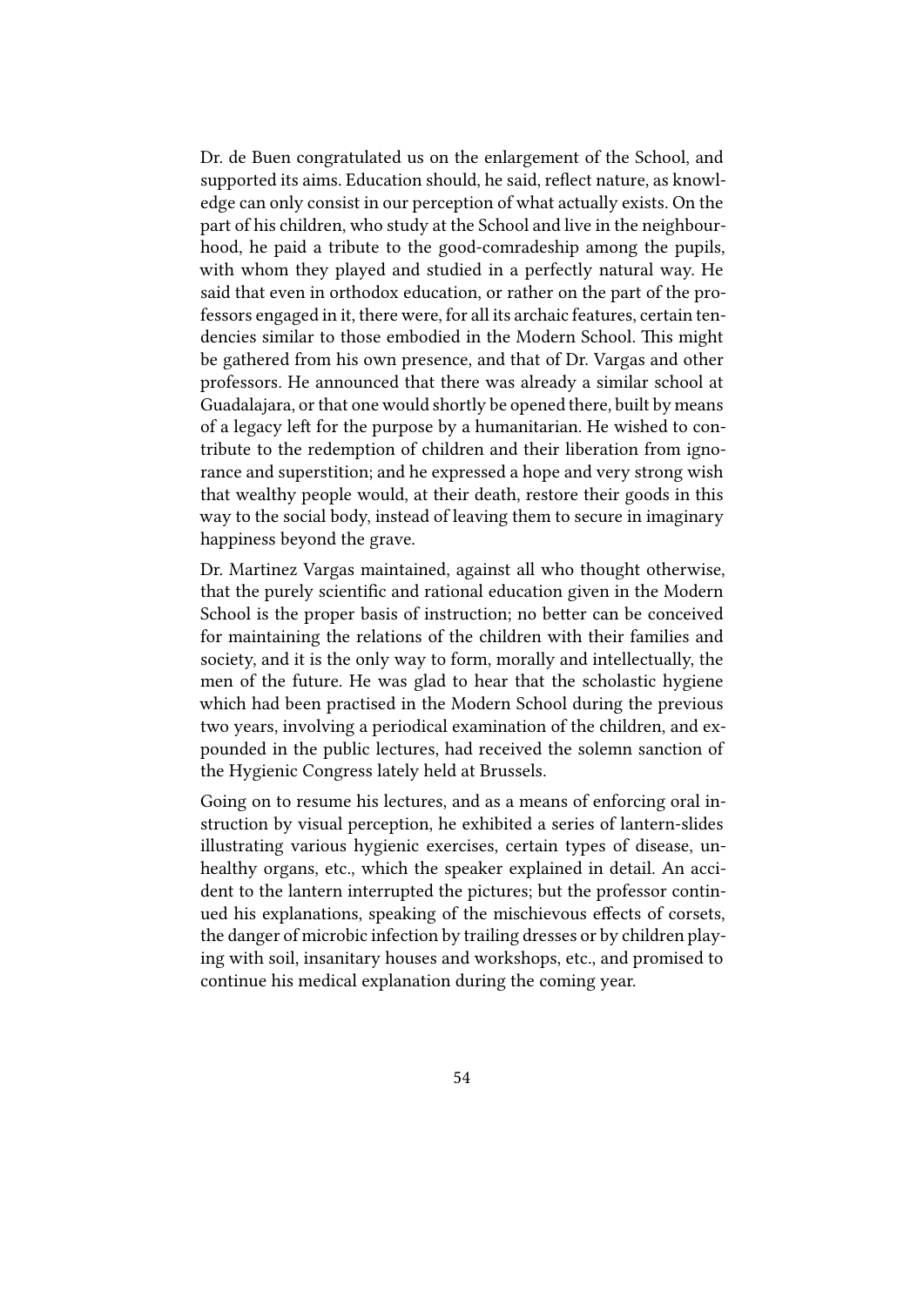The audience expressed its pleasure at the close of the meeting, and the sight of the great joy of the pupils was some consolation amid the hardships of the present, and a good augury for the future.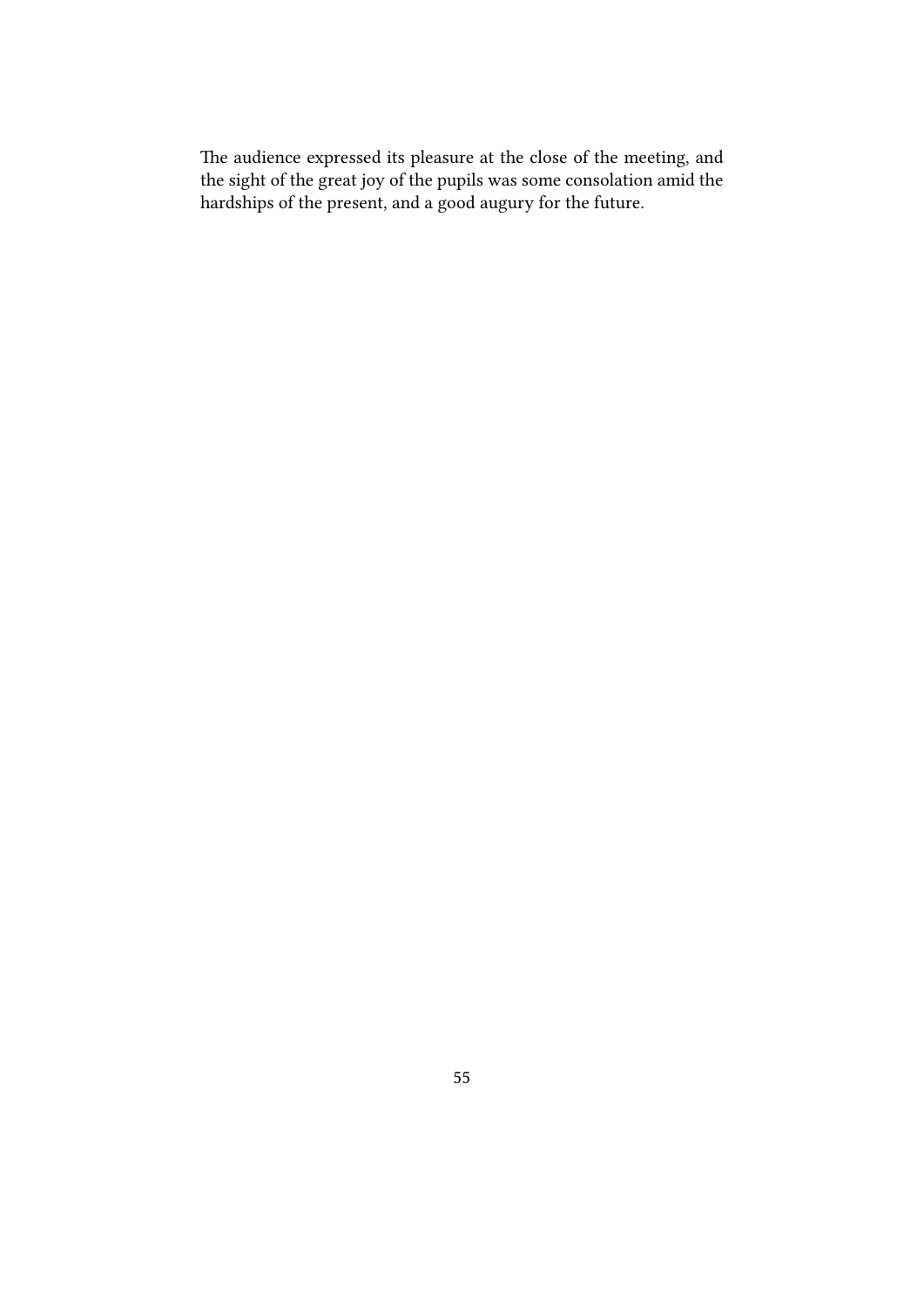## **Chapter XIV. A Defensive Chapter**

Our programme for the third scholastic year (1903–4) was as follows:

To promote the progressive evolution of childhood by avoiding all anachronistic practices, which are merely obstacles placed by the past to any real advance towards the future, is, in sum, the predominant aim of the Modern School. Neither dogmas nor systems, moulds which confine vitality to the narrow exigencies of a transitory form of society, will be taught. Only solutions approved by the facts, theories accepted by reason, and truths confirmed by evidence, shall be included in our lessons, so that each mind shall be trained to control a will, and truths shall irradiate the intelligence, and, when applied in practice, benefit the whole of humanity without any unworthy and disgraceful exclusiveness.

Two years of success are a sufficient guarantee to us. They prove, in the first place, the excellence of mixed education, the brilliant result the triumph, we would almost say  $-$  of an elementary common sense over prejudice and tradition. As we think it advisable, especially that the child may know what is happening about it, that physical and natural science and hygiene should be taught, the Modern School will continue to have the services of Dr. de Buen and Dr. Vargas. They will lecture on alternate Sundays, from eleven to twelve, on their respective subjects in the school-room. These lectures will complete and further explain the classes in science held during the week.

It remains only to say that, always solicitous for the success of our work of reform, we have enriched our scholastic material by the acquisition of new collections which will at once assist the understanding and give an attractiveness to scientific knowledge; and that, as our rooms are now not large enough for the pupils, we have acquired other premises in order to have more room and give a favourable reply to the petitions for admission which we have received.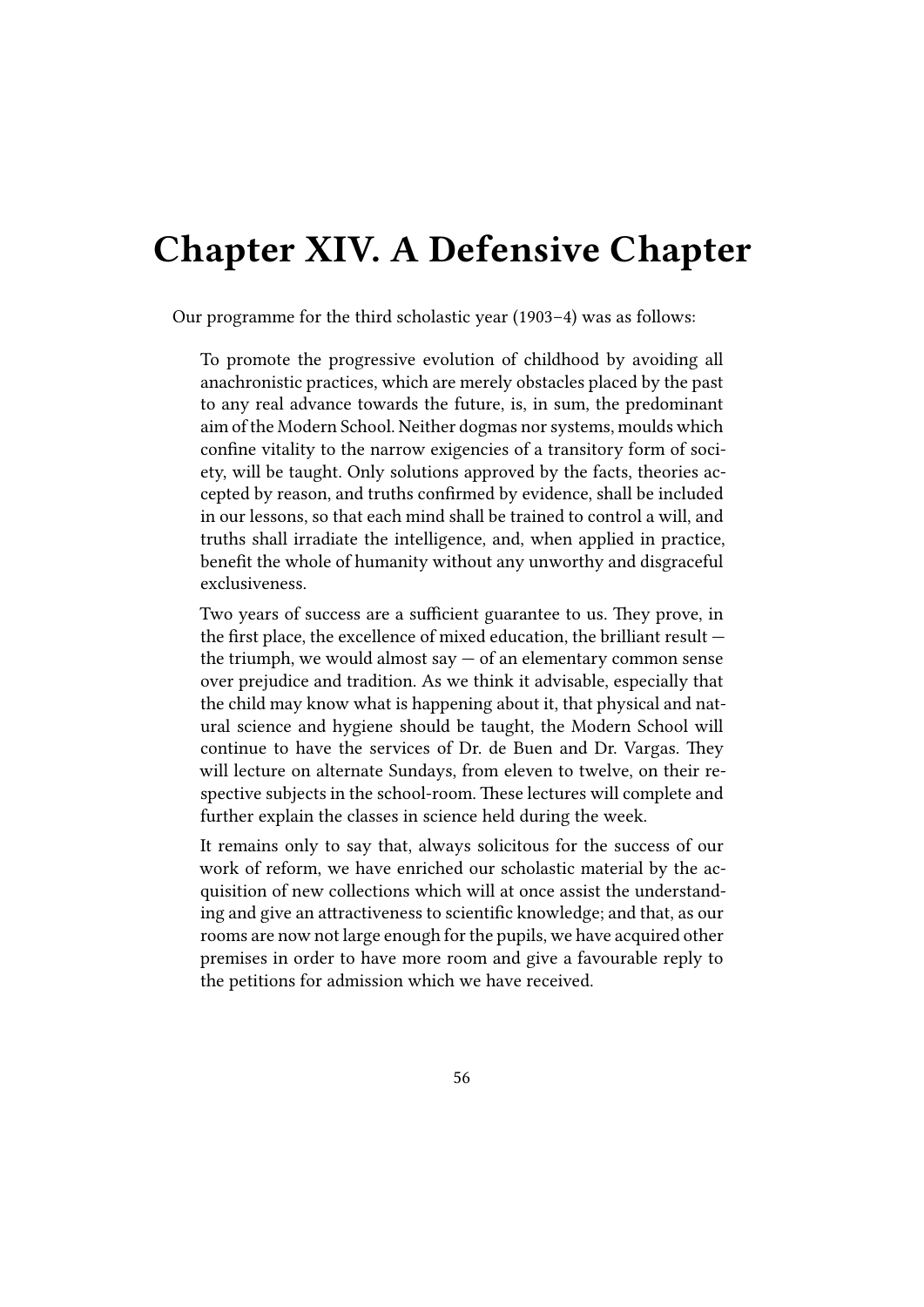The publication of this programme attracted the attention of the reactionary press, as I said. In order to give them a proof of the logical strength of the position of the Modern School, I inserted the following article in the *Bulletin*:

Modern pedagogy, relieved of traditions and conventions, must raise itself to the height of the rational conception of man, the actual state of knowledge, and the consequent ideal of mankind. If from any cause whatever a different tendency is given to education, and the master does not do his duty, it would be just to describe him as an impostor; education must not be a means of dominating men for the advantage of their rulers. Unhappily, this is exactly what happens. Society is organised, not in response to a general need and for the realisation of an ideal, but as an institution with a strong determination to maintain its primitive forms, defending them vigorously against every reform, however reasonable it may be.

This element of immobility gives the ancient errors the character of sacred beliefs, invests them with great prestige and a dogmatic authority, and arouses conflicts and disturbances which deprive scientific truths of their due efficacy or keep them in suspense. Instead of being enabled to illumine the minds of all and realise themselves in institutions and customs of general utility, they are unhappily restricted to the sphere of a privileged few. The effect is that, as in the days of the Egyptian theocracy, there is an estoeric doctrine for the cultivated and an exoteric doctrine for the lower classes — the classes destined to labour, defence, and misery.

On this account we set aside the mystic and mythical doctrine, the domination and spread of which only befits the earlier ages of human history, and embrace scientific teaching, according to its evidence. This is at present restricted to the narrow sphere of the intellectuals, or is at the most accepted in secret by certain hypocrites who, so that their position may not be endangered, make a public profession of the contrary. Nothing could make this absurd atagonism clearer than the following parallel, in which we see the contrast between the imaginative dreams of the ignorant believer and the rational simplicity of the scientist: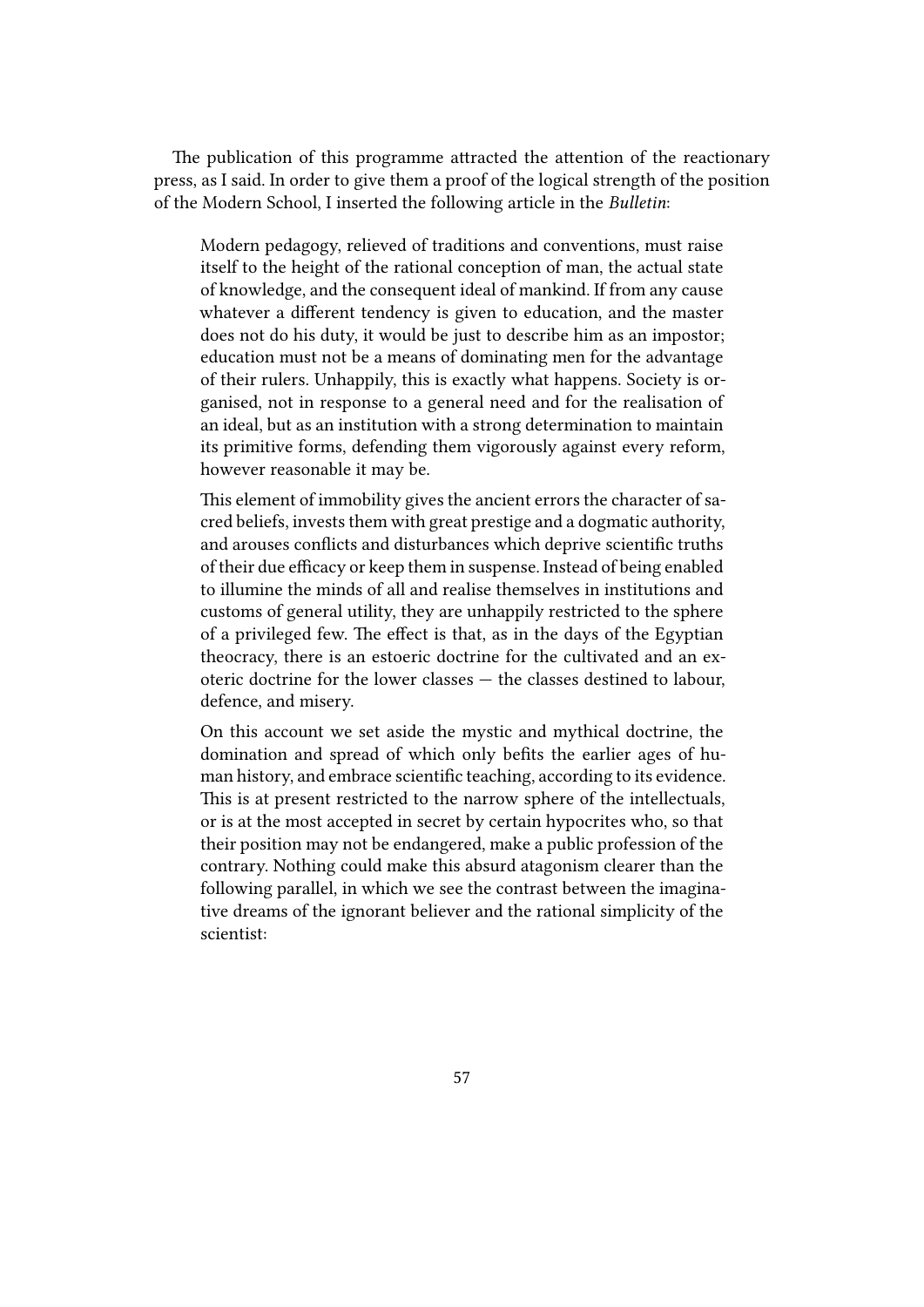### **The Bible.**

The Bible contains the annals Of the heavens, the earth, and the human race; like the Deity himself, It contains all that was, is, and will be. On its first page we read of the beginning of time and of things, and on its last page the end of time and of things. It begins with *Genesis*, which is an idyll, and ends with *Revelation,* which is a funeral chant. *Genesis* is as beautiful as the fresh breeze which sweeps over the world; as the first dawn of light in the heavens; as the first flower that opens in the meadows; as the first word of love spoken by men; as the first appearance of the sun in the east. *Revelation* is as sad as the last palpitation of nature; as the last ray of the sun; as the last breath of a dying man. And between the funeral chant and the idyll there pass in succession before the eyes of God all generations and all peoples. The tribes and the patriarchs go by; the republics and the magistrates; the monarchies and their kings; the empires and their emperors. Babylon and all its abominations go by; Nineveh and all its pomps; Memphis and its priests; Jerusalem and its prophets and temple; Athens and its arts and heroes; Rome and its diadem of conqueror of the world. Nothing lasts but God; all else passes and dies, like the froth that tips the wave.

A prodigious book, which mankind began to read three and thirty centuries ago, and of which, if it read all day and night, it would not exhaust the wealth. A prodigious book in which all was calculated before the science of arithmetic was invented; in which the origin of language is told without any knowledge of philology; in which the revolutions of the stars are described without any knowledge of astronomy; in which history is recorded without any documents of history; in which the laws of nature are unveiled without any knowledge of physics. A prodigious book, that sees everything and knows everything; that knows the thoughts hidden in the hearts of men and those in the mind of God; that sees what is happening in the abysses of the sea and in the bowels of the earth; that records or foretells all the catastrophes of nations, and in which are accumulated all the treasures of mercy, of justice, and of vengeance. A hook, in fine, which, when the heavens are folded like a gigantic fan, and the earth sinks, and the sun withdraws its light, and the stars are extinguished, will remain with God, because it is his eternal word, echoing for ever in the heights.<sup>1</sup>

### **Anthropism.**

One of the main supports of the reactionary system is what we may call "anthropism." I designate by this term that powerful and world-wide group of erro-

<sup>&</sup>lt;sup>1</sup> Extract from a speech delivered by Donoso Cortes at his admission into the Academy.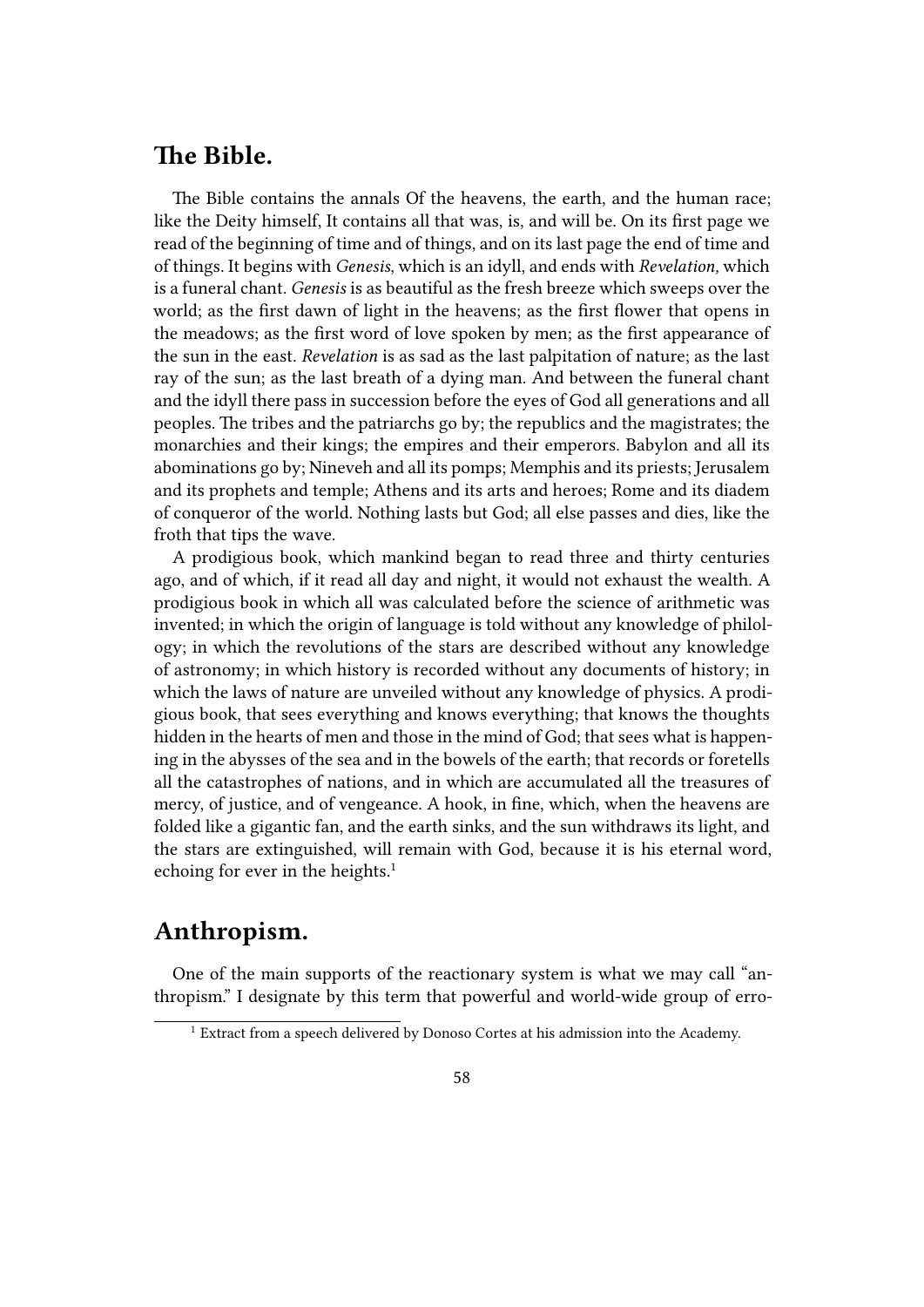neous opinions which opposes the human organism to the whole of the rest of nature, and represents it as the preordained end of organic creation, an entity essentially distinct from it, a god-like being. Closer examination of this group of ideas shows it to be made up of three different dogmas, which we may distinguish as the *anthropocentric*, the *anthropomorphic* and the *anthropolatrous*.

- 1. The *anthropocentric* dogma culminates in the idea that man is the preordained centre and aim of all terrestrial life-or, in a wider sense, of the whole universe. As this error is extremely conducive to man's interest, and as it is intimately connected with the creation-myth of the three great Mediterranean religions, and with the dogmas of the Mosaic, Christian, and Mohammedan theologies, it still dominates the greater part of the civilised world.
- 2. The *anthropomorphic* dogma, also, is connected with the creation-myth of the three aforesaid religions and of many others. It likens the creation and control of the world by God to the artificial creation of an able engineer or mechanic, and to the administration of a wise ruler. God, as creator, sustainer, and ruler of the world, is thus represented after a purely human fashion in his thought and work. Hence it follows that man in turn is god-like. "God made man to his own image and likeness." The older, naive theology is pure "homotheism," attributing human shape, flesh, and blood to the gods. It is more intelligible than the modern mystic theosophy which adores a personal God as an invisible  $-$  properly speaking, gaseous  $-$  being, yet makes him think, speak, and act in human fashion; it offers us the paradoxical picture of a gaseous vertebrate.
- 3. The *anthropolatric* dogma naturally results from this comparison of the activity of God and man; it ends in the apotheosis of human nature. A further result is the belief in the personal immortality of the soul, and the dualistic dogma of the twofold nature of man, whose "immortal" soul is conceived as the temporary inhabitant of a mortal frame. Thus these three anthropistic dogmas, variously adapted to the respective professions of the different religions, came at length to be vested with extraordinary importance, and proved to be the source of the most dangerous errors.<sup>2</sup>

In face of this antagonism, maintained by ignorance and self-interest, positive education, which proposes to teach truths that issue in practical justice, must arrange and systematise the established results of natural research, communicate

<sup>2</sup> Haeckel's *Riddle of the Universe*, Chap. 1.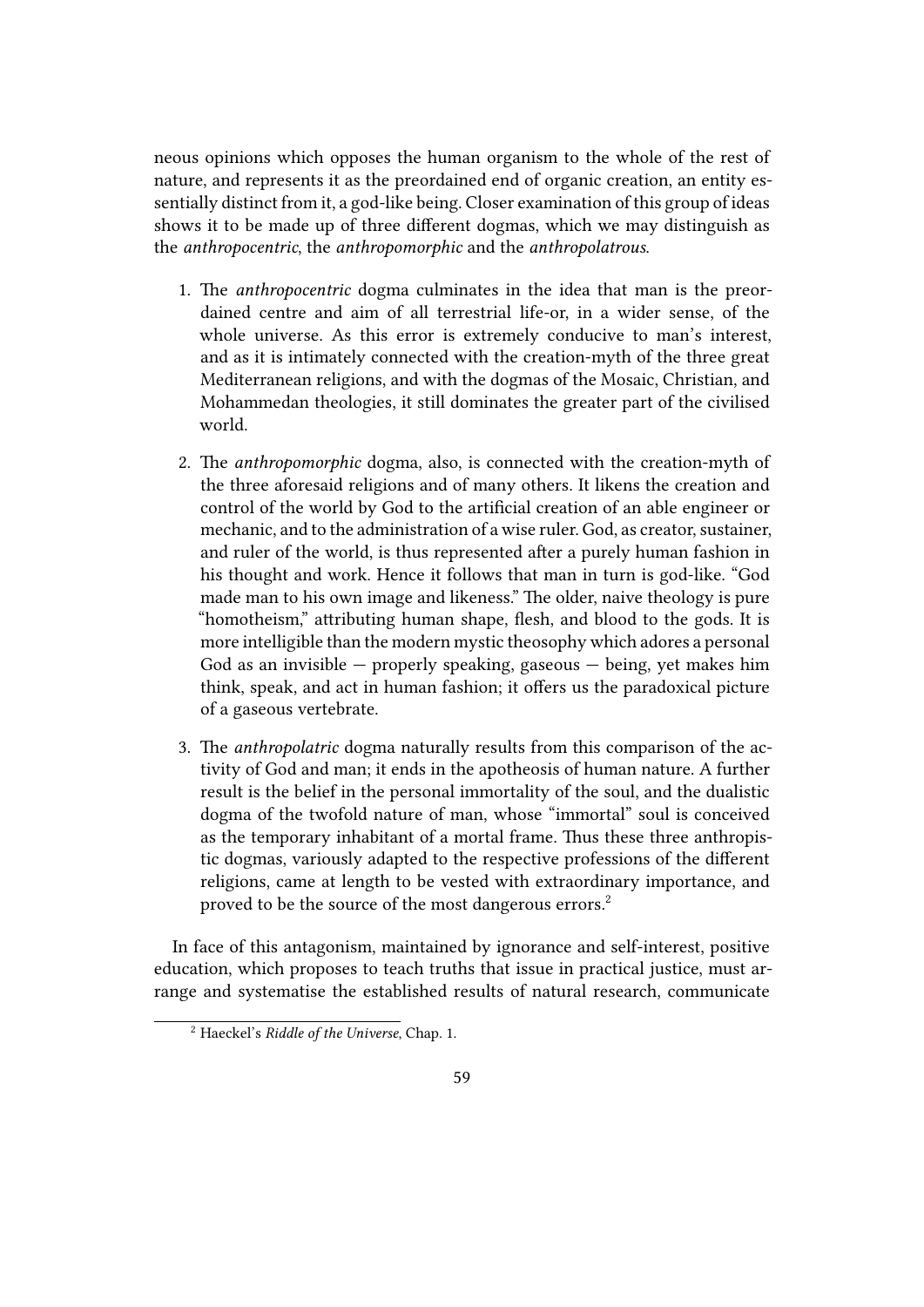them to children, and thus prepare the way for a more equitable state of society, in which, as an exact expression of sociology, it must work for the benefit of all as well as of the individual. Moses, or whoever was the author of *Genesis*, and all the dogmatisers, with their six days of creation out of nothing after the Creator has passed an eternity in doing nothing, must give place to Copernicus, who showed the revolution of the planets round the sun; to Galileo, who proclaimed that the sun, not the earth, is the centre of the planetary universe; to Columbus and others who, believing the earth to be a sphere, set out in search of other peoples, and gave a practical basis to the doctrine of human brotherhood; to Linnaeus and Cuvier, the founders of natural history; to Laplace, the inventor of the established cosmogony; to Darwin, the author of the evolutionary doctrine, which explains the formation of species by natural selection; and to all who, by means of observation and experiment, have discredited the supposed revelation, and tell us the real nature of the universe, the earth, and life.

Against the evils engendered by generations sunk in ignorance and superstition, from which so many are now delivered, only to fall into an anti-social scepticism, the best remedy, without excluding others, is to instruct the rising generation in purely humanist principles and in the positive and rational knowledge provided by science. Women educated thus will be mothers in the true sense of the word, not transmitters of traditional superstitions; they will teach their children integrity of life, the dignity of life, social solidarity, instead of a medley of outworn and sterile dogmas and submission to illegitimate hierarchies. Men thus emancipated from mystery, miracle, and distrust of themselves and their fellows, and convinced that they were born, not to die, as the wretched teaching of the mystics says, but to live, will hasten to bring about such social conditions as will give to life its greatest possible development. In this way, preserving the memory of former generations and other frames of mind as a lesson and a warning, we will once for all close the religious period, and enter definitely into that of reason and nature.

In June, 1904, the *Bulletin* published the following figures in regard to the attendance at school. At that time the publications of the Modern School were in use in thirty-two other schools throughout the country, and its influence was thus felt in Seville and Malaga, Tarragona and Cordova, and other towns, as well as Barcelona and the vicinity. The number of scholars in our schools was also steadily rising, as the following table shows: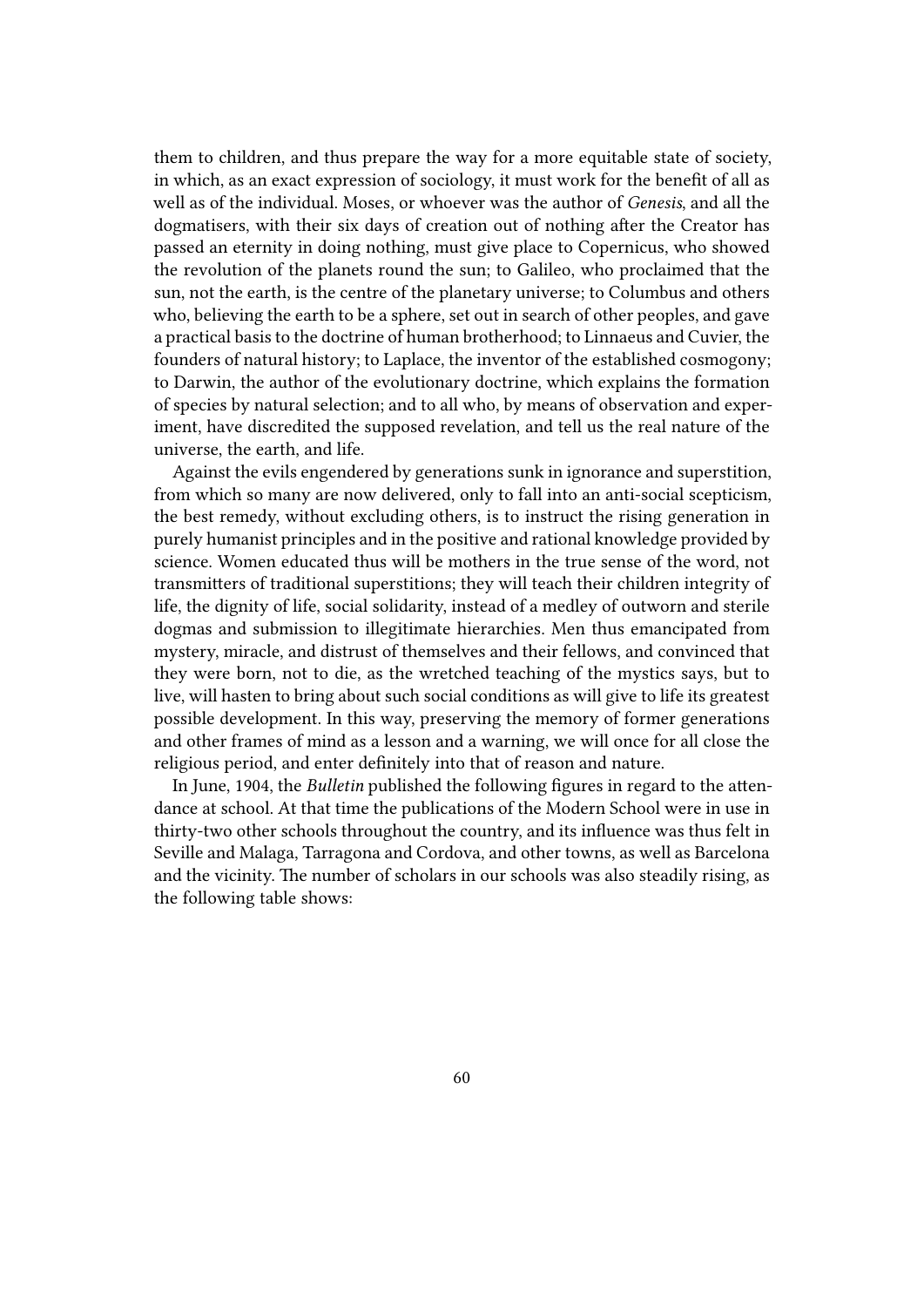### **List of the pupils in the modern school during the first three years.**

| MONTHSirls.           |                 |    |    | Boys. |    |    | TOTALS. |                  |                  |
|-----------------------|-----------------|----|----|-------|----|----|---------|------------------|------------------|
|                       | 1 <sup>st</sup> |    |    |       |    |    |         |                  |                  |
| year.                 | 2 <sup>nd</sup> |    |    |       |    |    |         |                  |                  |
| year.                 | 3 <sup>rd</sup> |    |    |       |    |    |         |                  |                  |
| year.                 | 1 <sup>st</sup> |    |    |       |    |    |         |                  |                  |
| year.                 | 2 <sup>nd</sup> |    |    |       |    |    |         |                  |                  |
| year.                 | $3^{\text{rd}}$ |    |    |       |    |    |         |                  |                  |
| year.                 | 1 <sup>st</sup> |    |    |       |    |    |         |                  |                  |
| year.                 | 2 <sub>nd</sub> |    |    |       |    |    |         |                  |                  |
| year.                 | 3 <sup>rd</sup> |    |    |       |    |    |         |                  |                  |
| year.                 |                 |    |    |       |    |    |         |                  |                  |
| Opening12             |                 |    |    | 18    |    |    | 30      | $\boldsymbol{0}$ | $\boldsymbol{0}$ |
| Day                   |                 |    |    |       |    |    |         |                  |                  |
| Septembler            |                 | 23 | 24 | 23    | 40 | 40 | 39      | 63               | 64               |
| October 18            |                 | 28 | 43 | 25    | 40 | 59 | 43      | 68               | 102              |
| Novemb <sub>21</sub>  |                 | 31 | 44 | 29    | 40 | 59 | 50      | 71               | 103              |
| Decemb <sup>22</sup>  |                 | 31 | 45 | 30    | 40 | 59 | 52      | 71               | 104              |
| January 22            |                 | 31 | 47 | 32    | 44 | 60 | 54      | 75               | 107              |
| Februar <sub>23</sub> |                 | 31 | 47 | 32    | 48 | 61 | 55      | 79               | 108              |
| March                 | 25              | 33 | 49 | 34    | 47 | 61 | 59      | 80               | 110              |
| April                 | 26              | 32 | 50 | 37    | 48 | 61 | 63      | 80               | 111              |
| May                   | 30              | 33 | 51 | 38    | 48 | 62 | 68      | 81               | 113              |
| June                  | 32              | 34 | 51 | 38    | 48 | 63 | 70      | 82               | 114              |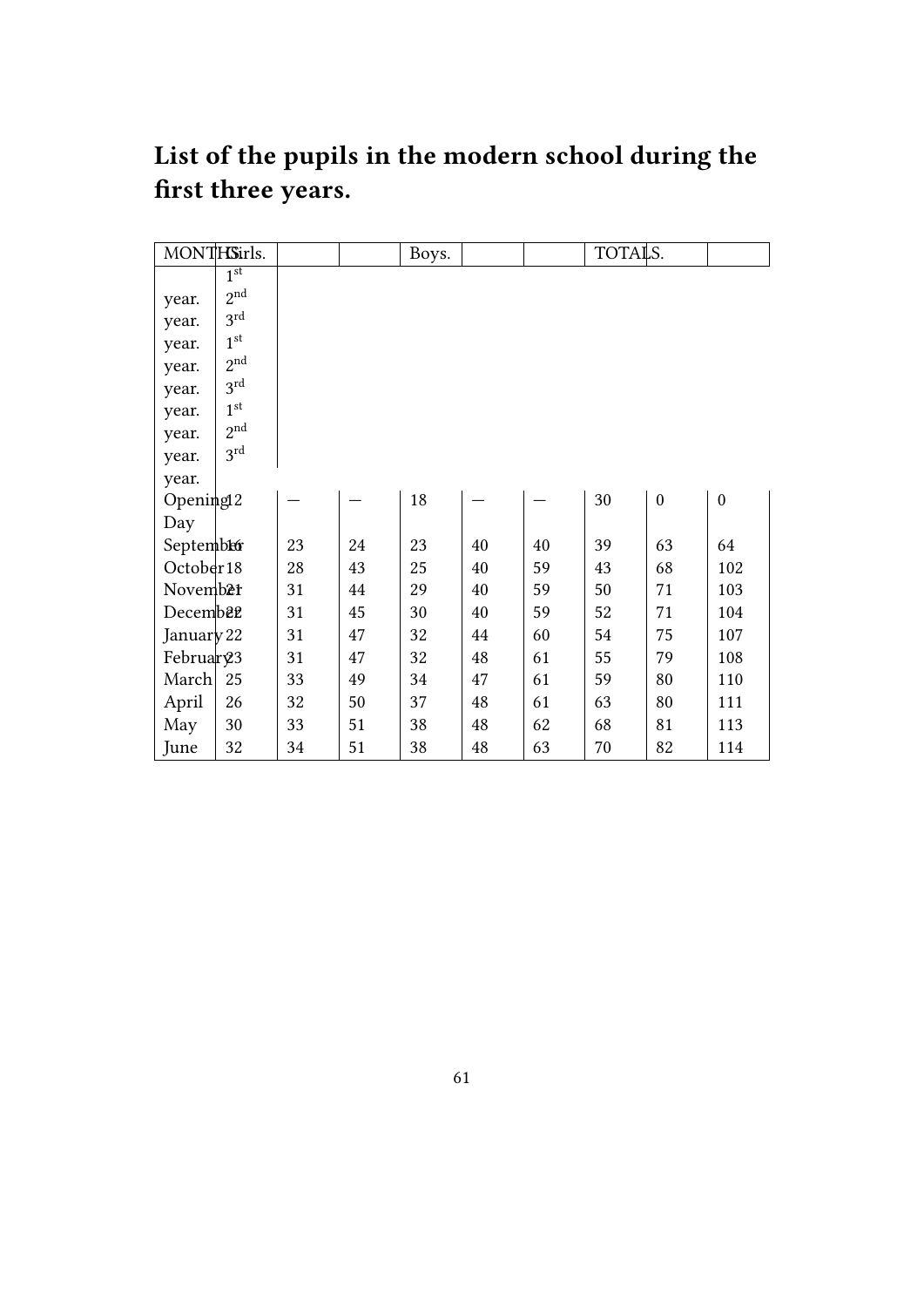# **Chapter XV. The Ingenuousness of the Child**

In the Bulletin of September 30, 1903, we published the work of the pupils in the various classes of the Modern School, which had been read on the closing day of the second scholastic year. In these writings, in which the children are requested to apply their dawning judgment to some particular subject, the influence of mind over the inexpert, ingenuous reasoning power, inspired by the sentiment of justice, is more apparent than the observance of rules. The judgments are not perfect from the logical point of view, only because the child has not the knowledge necessary for the formation of a perfectly sound opinion. This is the opposite of what we usually find, as opinions are generally founded only on prejudice arising from traditions, interests, and dogmas.

A boy of twelve, for instance, gave the following principle for judging the value of nations:

To be called civilised, a nation or State must be free from the following

Let me interrupt for a moment to point out that the young author identifies "civilised" with "just," and especially that, putting aside prejudice, he describes certain evils as curable, and regards the healing of them as an essential condition of justice. These evils are

- 1. The co-existence of poor and rich, and the resultant exploitation.
- 2. Militarism, a means of destruction employed by one nation against another, due to the bad organisation of society.
- 3. Inequality, which allows some to rule and command, and obliges others to humble themselves and obey.

This principle is fundamental and simple, as we should expect to find in an imperfectly informed mind, and it would not enable one to solve a complete sociological problem; but it has the advantage of keeping the mind open to fresh knowledge. It is as if one asked: What does a sick man need to recover health? And the reply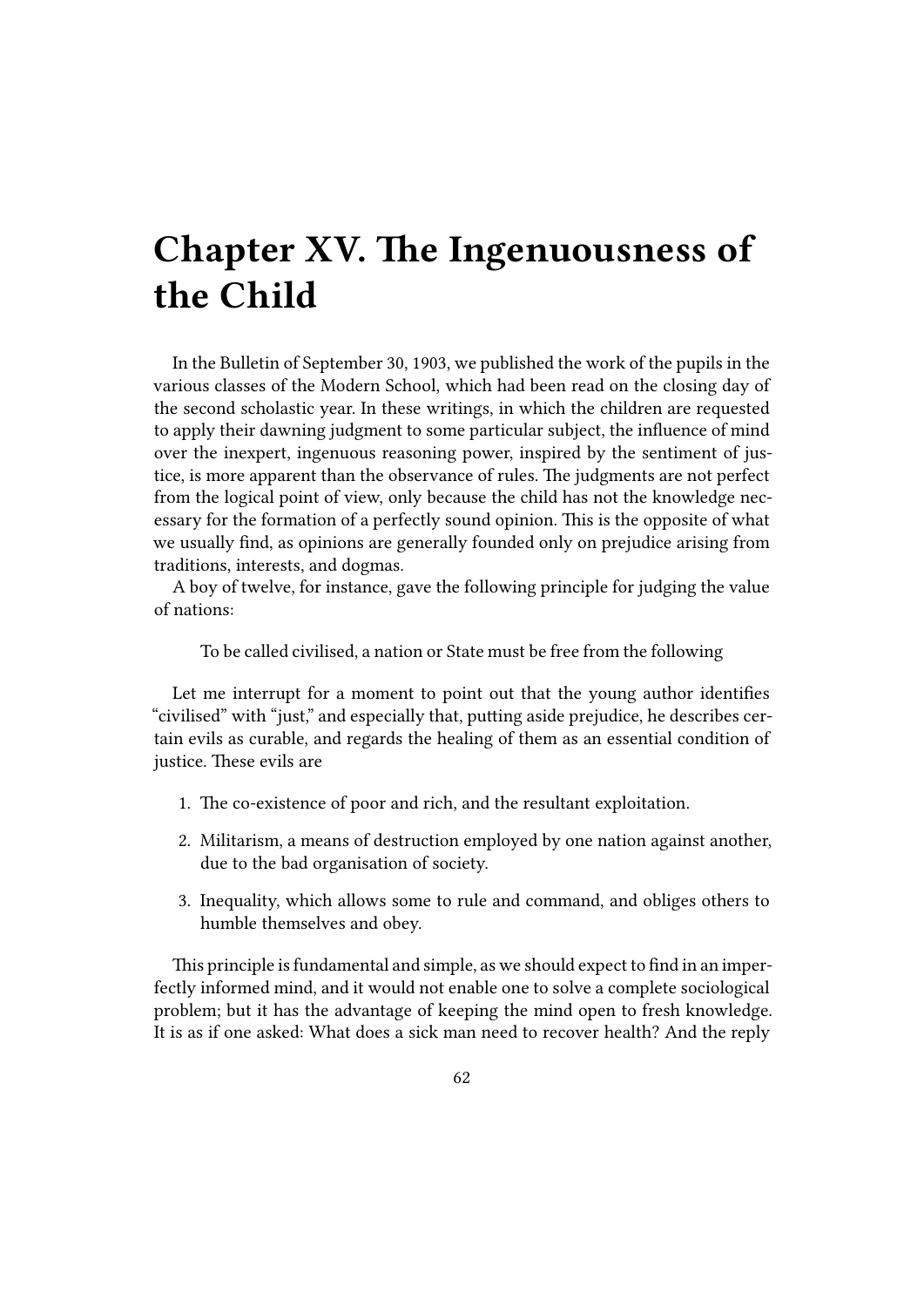is: His suffering must disappear. This is a naive and natural reply, and would certainly not be given by a child brought up in the ordinary way; such a child would be taught first to consider the will of supposed supernatural beings. It is clear that this simple way of putting the problem of life does not shut out the hope of a reasonable solution; indeed, one logically demands the other, as the child's essay shows:

I do not mean that if there were no rich, or soldiers, or rulers, or wages, people would abuse their liberty, and welfare, but that, with everybody enjoying a high degree of civilisation, there would be universal cordiality and friendship, and science would make much greater progress, not being interrupted by wars and political stagnation.

A girl of nine made the following sensible observation, which we leave in her own incorrect language:

A criminal is condemned to death; if the murderer deserves this punishment, the man who condemns him and the man who kills him are also murderers; logically, they ought to die as well, and so humanity would come to an end. It would be better, instead of punishing a criminal by committing another crime, to give him good advice, so that be will not do it again. Besides, if we are all equal, there would be no thieves, or assassins, or rich people, or poor, but all would be equal and love work and liberty.

The simplicity, clearness, and soundness of this observation need no commentary. One can understand our astonishment to hear it from the lips of a tender and very pretty little girl, who looked more like a symbolical representation of truth and justice than a living reality.

A boy of twelve deals with sincerity, and says:

The man who is not sincere does not live peacefully; he is always afraid of being discovered: when one is sincere, if one has done wrong, the sincere declaration relieves the conscience. If a man begins to tell lies in childhood, he will tell bigger lies when he grows up, and may do much harm. There are cases in which one need not be sincere. For instance, if a man comes to our house, flying from the police, and we are asked afterwards if we have seen him, we must deny it; the contrary would be treachery and cowardice.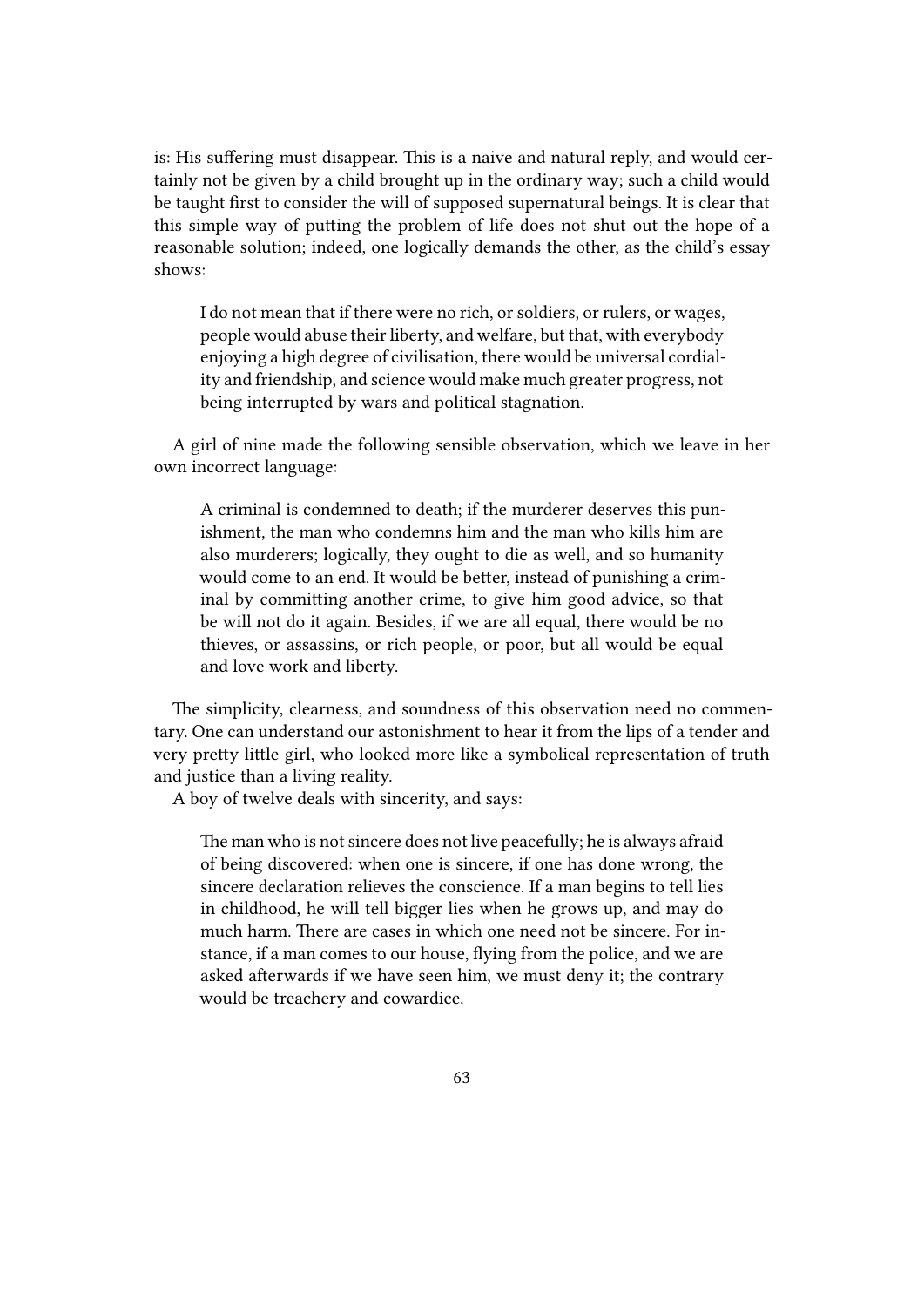It is sad that the mind of a child who regards truth as an incomparable good, "without which it is impossible to live," is induced by certain grave abuses to consider lying a virtue in some cases.

A girl of thirteen writes of fanaticism, and, regarding it as a characteristic of backward countries, she goes on to seek the cause:

Fanaticism is the outcome of the state of ignorance and backwardness of women; on that account Catholics do not want to see women educated, as they are the chief support of their system.

A profound observation on the causes of fanaticism, and the cause of the causes. Another girl of thirteen indicates the best remedy of the evil in the following lines:

The mixed school, for both sexes, is supremely necessary. The boy who studies, works, and plays in the society of girls learns gradually to respect and help her, and the girl reciprocally; whereas, if they are educated separately, and the boy is told that the girl is not a good companion and she is worse than he, the boy will not respect women when he is a man, and will regard her as a subject or a slave, and that is the position in which we find women. So we must all work for the foundation of mixed schools, wherever it is possible, and where it is not possible we must try to remove the difficulties.

A boy of twelve regards the school as worthy of all respect, because we learn in it to read, write, and think, and it is the basis of morality and science; he adds:

If it were not for the school we should live like savages, walk naked, eat herbs and raw flesh, and dwell in caves and trees; that is to say, we should live a brutal life. In time, as a result of the school, everybody will be more intelligent, and there will be no wars or inflamed populations, and people will look back on war with horror as a work of death and destruction. It is a great disgrace that there are children who wander in the streets and do not go to school, and when they become men it is more disgraceful. So let us be grateful to our teachers for the patience they show in instructing us, and let us regard the school with respect.

If that child preserves and develops the faculties it exhibits, it will know how to harmonise egoism and altruism for its own good and that of society. A girl of eleven deplores that nations destroy each other in war, and laments the difference of social classes and that the rich live on the work and privation of the poor. She ends: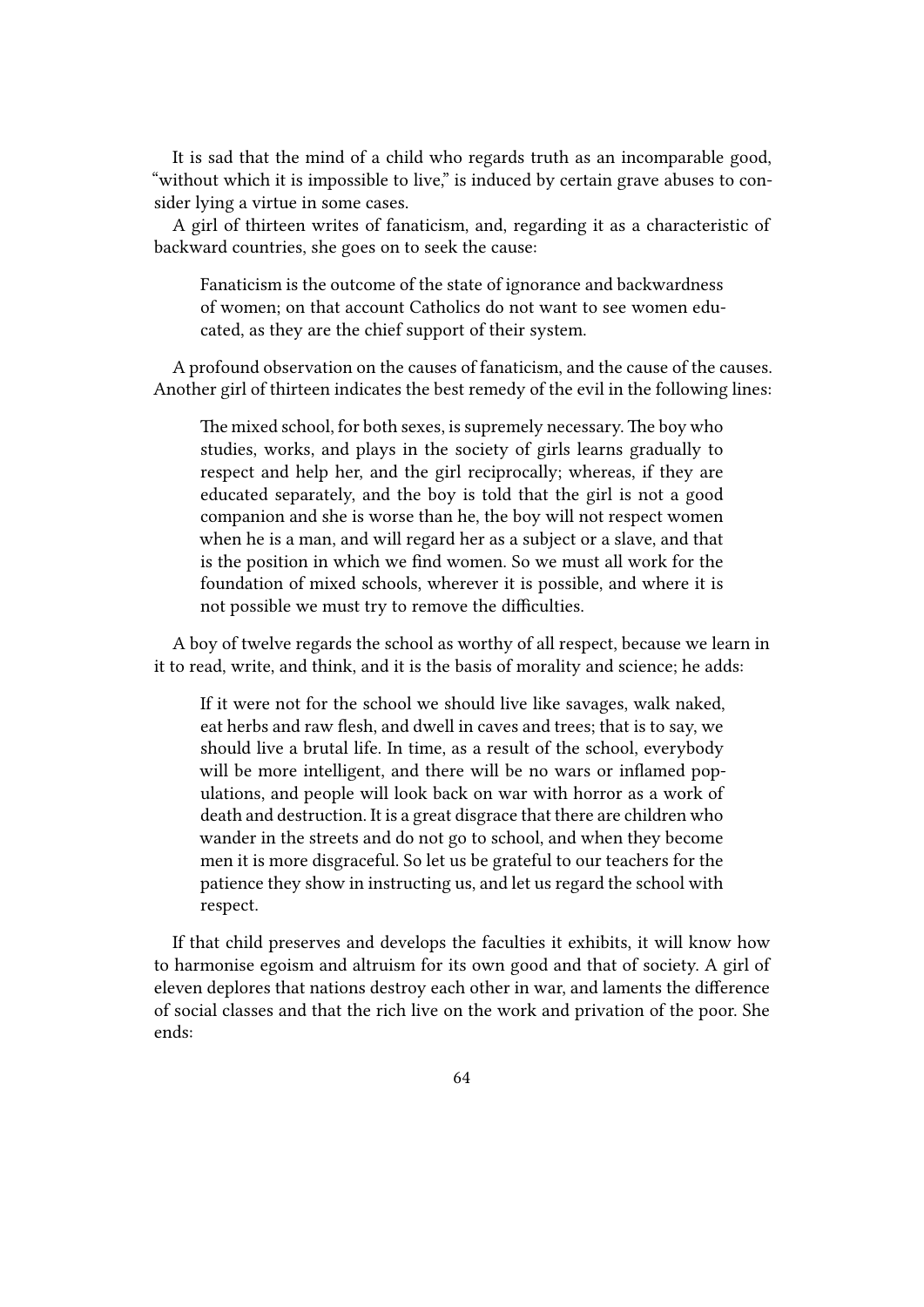Why do not men, instead of killing each other in wars and hitting each other for class -differences, devote themselves cheerfully to work and the discovery of things for the good of mankind? Men ought to unite to love each other and live fraternally.<sup>1</sup>

A child of ten, in an essay which is so good that I would insert it whole if space permitted, and if it were not for the identity in sentiment with the previous passages, says of the school and the pupil:

Reunited under one roof, eager to learn what we do not know, without distinction of classes [there were children of university professors among them, it will be remembered], we are children of one family guided to the same end…. The ignorant man is a nullity; little or nothing can be expected of him. He is a warning to us not to waste time; on the contrary, let us profit by it, and in due course we will be rewarded. Let us not miss the fruits of a good school, and, honouring our teachers, our family, and society, we shall live happily.

A child of ten philosophises on the faults of mankind, which, in her opinion, can be avoided by instruction and goodwill:

Among the faults of mankind are lying, hypocrisy, and egoism. If men, and especially women, were better instructed, and women were entirely equal to men, these faults would disappear. Parents would not send their children to religious schools, which inculcate false ideas, but to rational schools, where there is no teaching of the supernatural, which does not exist; nor to make war; but to live in solidarity and work in common.

We will close with the following essay, written by young lady of sixteen, which is correct enough in form substance to quote in entirety:

What inequality there is in the present social order! Some working from morning to night without more profit than enough to buy their insufficient food; others receiving the products of the workers in order to enjoy themselves with the superfluous. Why is this so? Are we not

 $<sup>1</sup>$  I omit some of Ferrer's short comments on these specimens of reasoning and sentiment, as</sup> he regards them. One can recognise the lie echo of the teacher's words. The children were repeating their catechism. But (i) this is no catechism of violence and class-hatred, and (2) there is a distinct a appreciation of the ideas and sentiments on the part of the ch I children I translate the passages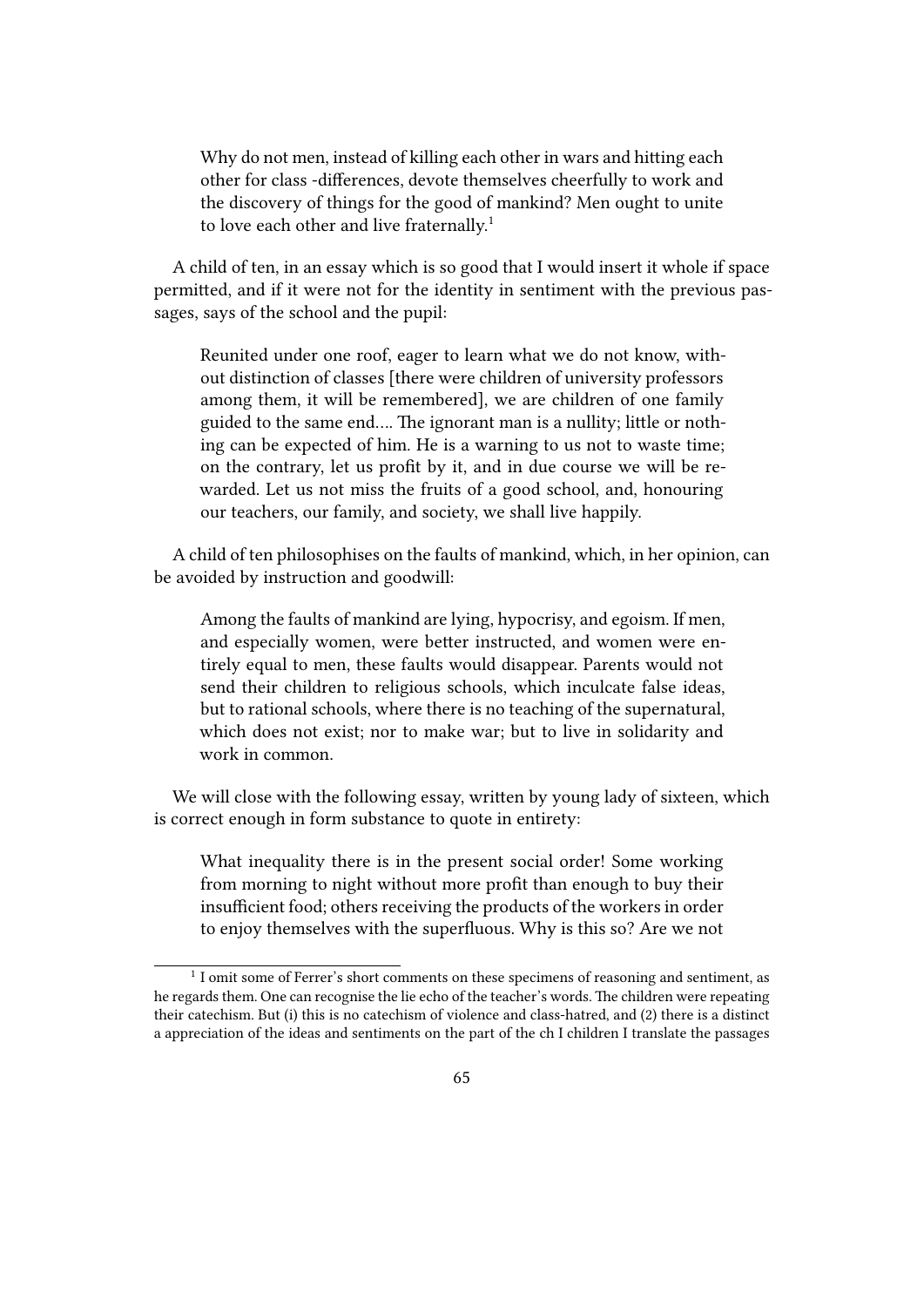all equal? Undoubtedly we are; but society does not recognise it while some are destined to work and suffering, and others to idleness and enjoyment. If a worker shows that he realises the exploitation to which he is subject, he is blamed and cruelly punished, while others suffer the inequality with patience. The worker must educate himself and in order to do this it is necessary to found free schools, maintained by the wages which the rich give. In this way the worker will advance more and more, until be is regarded as he deserves, since the most useful mission of society depends on him.

Whatever be the logical value of these ideas, this collection shows the chief aim of the Modern School — namely, that the mind of the child, influenced by what it sees and informed by the positive knowledge it acquires, shall work freely, without prejudice or submission to any kind of sect, with perfect autonomy and no other guide but reason, equal in all, and sanctioned by the cogency of evidence, before which the darkness of sophistry and dogmatic imposition is dispelled.

In December, 1903, the Congress of Railway Workers, which was then held at Barcelona, informed us that, as a part of its programme, the delegates would visit the Modern School. The pupils were delighted, and we invited them to write essays to be read on the occasion of the visit. The visit was prevented by unforeseen circumstances; but we published in the *Bulletin* the children's essays, which exhaled a delicate perfume of sincerity and unbiassed judgment, graced by the naive ingenuousness of the writers. No suggestion was made to them, and they did not compare notes, yet there was a remarkable agreement in their sentiments. At another time the pupils of the Workers' School at Badalona sent a greeting to our pupils, and they again wrote essays, from which we compiled a return letter of greeting.<sup>2</sup>

as literally as possible. — J. M.

 $2$  This letter and the preceding essays are given in the Spanish edition. As they are a repetition of the sentiments expressed in the extracts already given, it is unnecessary to reproduce them here. Except that I have omitted papers incorporated by Ferrer, but not written by him, this is the only modification I have allowed myself. — J. M.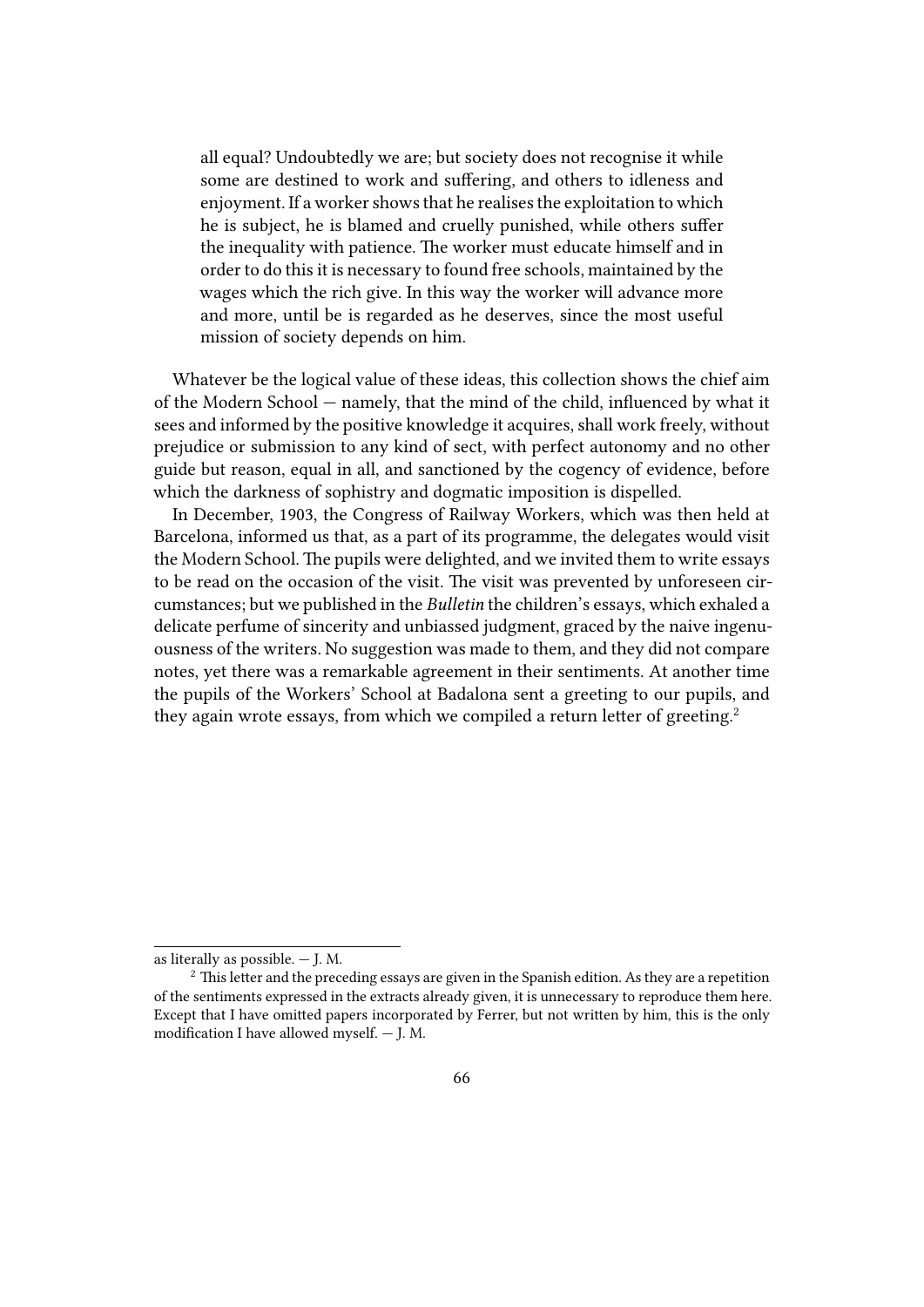### **Chapter XVI. The Bulletin**

The Modern School needed and found its organ in the Press. The political and ordinary press, which at one time favoured us and at another time denounced us as dangerous, cannot maintain an impartial attitude. It either gives exaggerated or unmerited praise, or calumnious censures. The only remedy for this was the sincerity and clearness of our own indications. To allow these libels to pass without correction would have done us considerable harm, and the *Bulletin* enabled us to meet them.

The directors published in it the programme of the school, interesting notes about it, statistical details, original pædagogical articles by the teachers, accounts of the progress of rational education in our own and other countries, translations of important articles from foreign reviews and periodicals which were in harmony with the main character of our work, reports of the Sunday lectures, and announcements of the public competitions for the engagement of teachers and of our library.

One of the most successful sections of the *Bulletin* was that devoted to the publication of the ideas of the pupils. Besides showing their individual ideas it revealed the spontaneous manifestation of common sense. Girls and boys, with no appreciable difference in intellect according to sex, in contact with the realities of life as indicated by the teachers, expressed themselves in simple essays which, though sometimes immature in judgment, more often showed the clear logic with which they conceived philosophical, political, or social questions of some importance. The journal was at first distributed without charge among the pupils, and was exchanged with other periodicals; but there was soon a demand for it, and a public subscription had to be opened. When this was done, the *Bulletin* became a philosophical review, as well as organ of the Modern School; and it retained this character until the persecution began and the school was closed. An instance of the important mission of the *Bulletin* will be found in the following article, which I wrote in No. 5 of the fourth year, in order to correct certain secular teachers who had gone astray:

A certain Workers' School has introduced the novelty of establishing a savings-bank, administered by the pupils. This piece of information, reproduced in terms of great praise by the press as a thing to be imitated, induces us to express our opinion on the subject. While others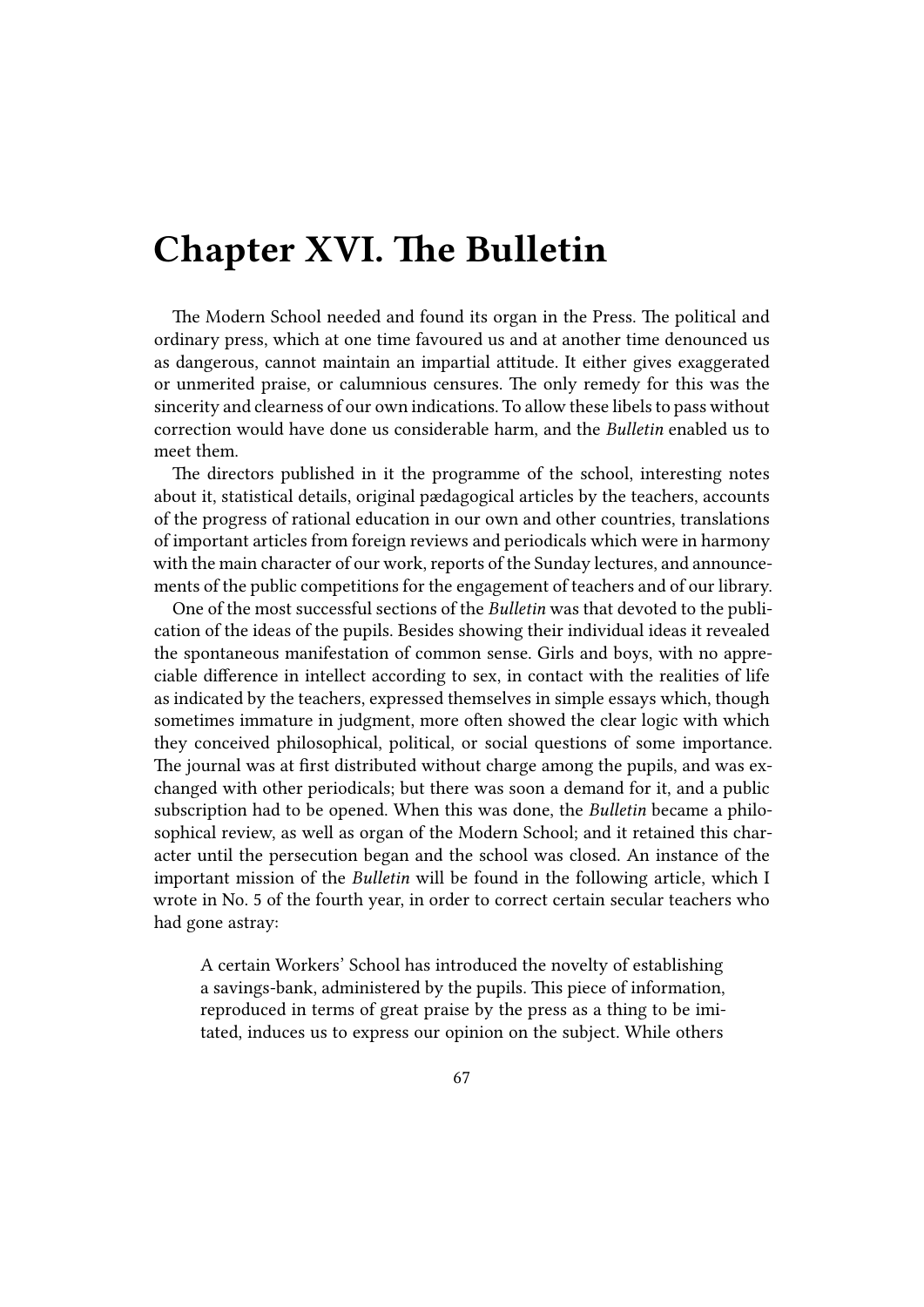have their own right to decide and act, we have the same right to criticise, and thus to create a rational public opinion.

In the first place we would observe that the word *economy* is very different from, if not the opposite of, the idea of *saving.* One may teach children the knowledge and practice of economy without necessarily teaching them to save. *Economy* means a prudent and methodical use of one's goods; *saving* means a restriction of one's use of one's goods. By economising we avoid waste; by saving, the man who has nothing superfluous deprives himself of what is necessary.

Have the children who are taught to save any superfluous property? The very name of the society in question assures us that they have not. The workers who send their children to this school live on their wages, the minimum sum, determined by the laws of supply and demand, which is paid for their work by the employers; and as this wage gives them nothing superfluous, and the social wealth is monopolised by the privileged classes, the workers are far from obtaining enough to live a life in harmony with the progress of civilisation Hence, when these children of workers, and future workers themselves, are taught to save  $-$  which is a voluntary privation under the appearance of interest  $$ they are taught to prepare themselves to submit to privilege. While the intention is to initiate them to the practice of economy, what is really done is to convert them into victims and accomplices of the present unjust order.

The working-class child is a human child, and, as such, it has a right to the development of all its faculties, the satisfaction of all its needs, moral and physical. For that purpose society was instituted. It is not its function to repress or subject the individual, as is selfishly pretended by the privileged and reactionary class, and all who enjoy what others produce; it has to hold the balance justly between the rights and duties of all members of the commonwealth.

As it is, the individual is asked to sacrifice his rights, needs, and pleasures to society; and, as this disorder demands patience, suffering, and sophistical reasoning, let us commend economy and blame saving. We do not think it right to teach children to look forward to being workers in a social order in which the average mortality of the poor, who live without freedom, instruction, or joy, reaches an appalling figure in comparison with that of the class which lives in triumph on their labour. Those who, from sociolatry, would derogate in the least from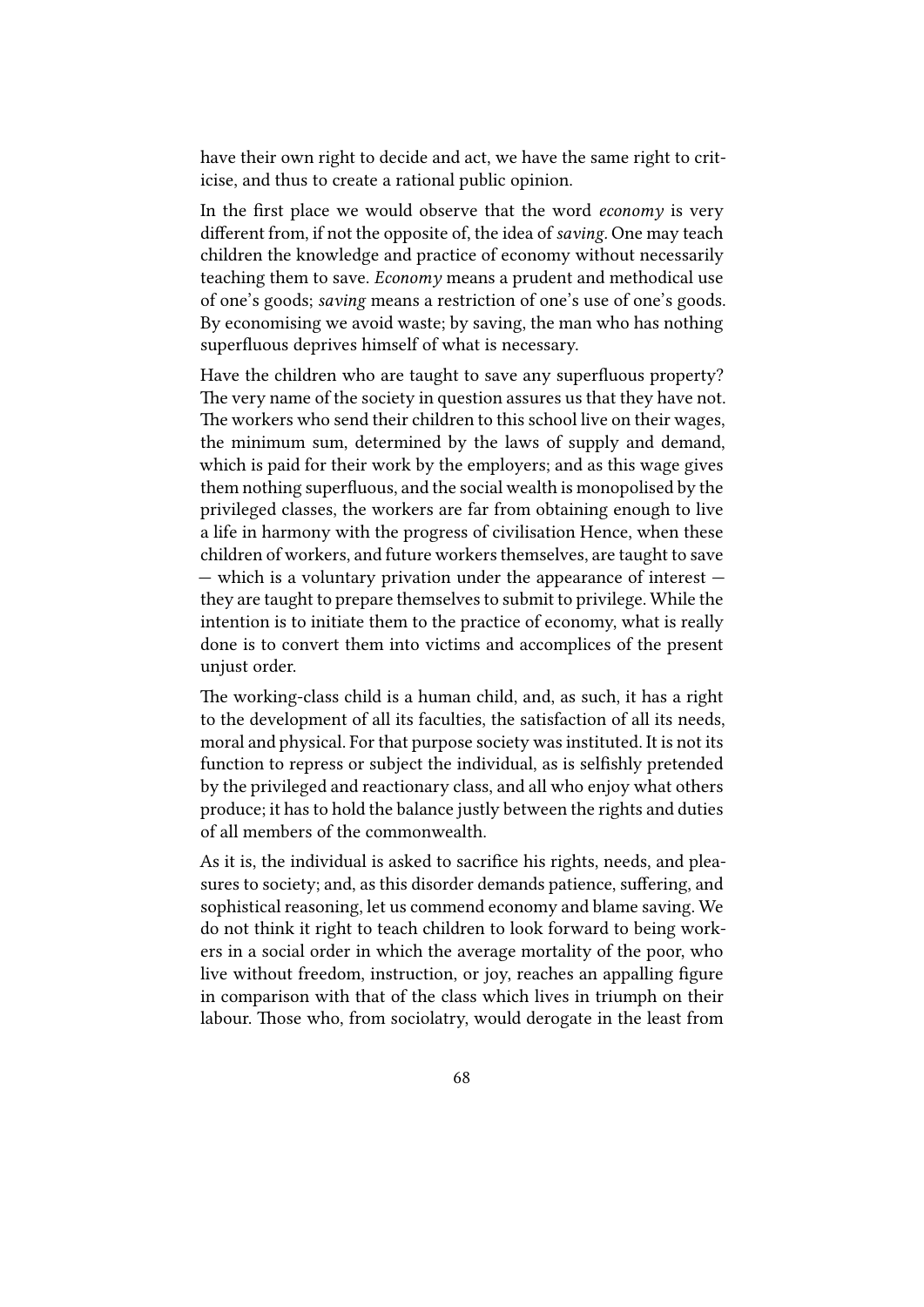the rights of man, should read the fine and vigorous words of Pi y Margall: "Who art thou to prevent my use of my human rights? Perfidious and tyrannical society, thou wert created to defend, not to coerce us. Go back to the abyss whence thou came."

Starting from these principles, and applying them to pædagogy we think it necessary to teach children that to waste any class of objects is contrary to the general welfare; that if a child spoils paper, loses pens, or destroys books, it does an injustice to its parents and the school. Assuredly one may impress on the child the need of prudence in order to avoid getting imperfect things, and remind it of lack of employment, illness, or age; but it is not right to insist that a provision be made out of a salary which does not suffice to meet the needs of life. That is bad arithmetic.

The workers have no university training; they do not go to the theatre or to concerts; they never go into ecstasies before the marvels of art, industry, or nature; they have no holiday in which to fill their lungs with life-giving oxygen; they are never uplifted by reading books or reviews. On the contrary, they suffer all kinds of privations, and may have to endure crises due to excessive production. It is not the place of teachers to hide these sad truths from the children, and to tell them that a smaller quantity is equal to, if not better than, a larger. In order that the power of science and industry be shared by all, and all be invited to partake of the banquet of life, we must not teach in the school, in the interest of privilege, that the poor should organise the advantages of crumbs and leavings. We must not prostitute education.

On another occasion I had to censure a different departure from our principles:

We were distressed and indignant on reading the list of contributions voted by the Council of BarceIona for certain popular societies which are interested in education. We read of sums offered to Republican Fraternities and similar societies; and we find that, instead of rejecting them, they forwarded votes of thanks to the Council.

The meaning of these things in a Catholic and ultra-conservative nation is clear. The Church and the capitalist system only maintain their ascendency by a judicious system of charity and protection. With this they gratify the disinherited class, and continue to enjoy its respect. But we cannot see republicans acting as if they were humble Christians without raising a cry of alarm.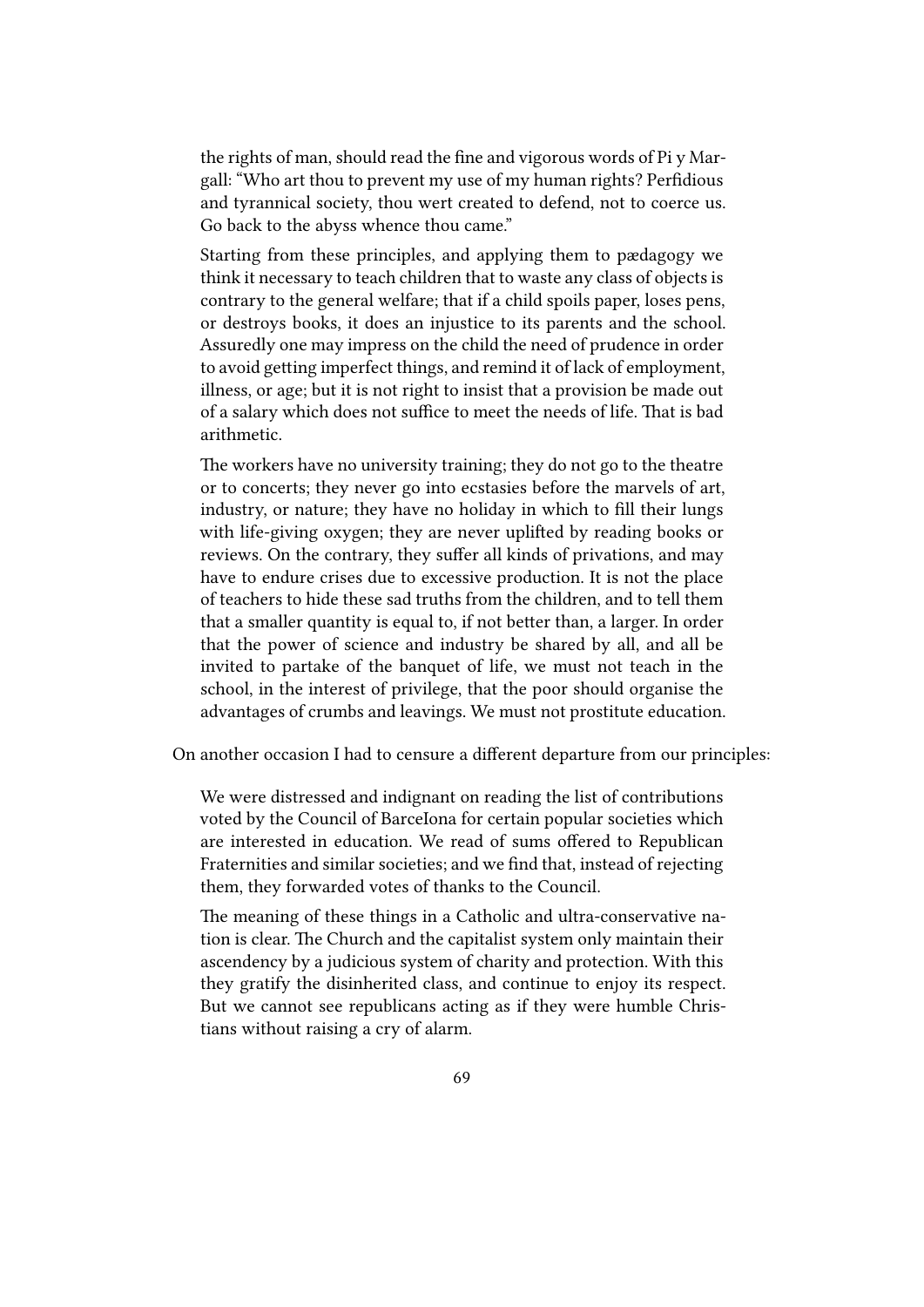Beware, we repeat, beware! You are educating your children badly, and taking the wrong path towards reform, in accepting alms. You will neither emancipate yourselves nor your children if you trust in the strength of others, and rely on official or private support. Let the Catholics, ignorant of the realities of life, expect everything of God, or St. Joseph, or some similar being, and, as they have no security that their prayers will be heard in this life, trust to receive a reward after death. Let gamblers in the lottery fail to see that they are morally and materially victimised by their rulers, and trust to receive by chance what they do not earn by energy. But it is sad to see men hold out the hand of a beggar who are united in a revolutionary protest against the present system; to see them admitting and giving thanks for humiliating gifts, instead of trusting their own energy, intellect, and ability.

Beware, then, all men of good faith! That is not the way to set up a true education of children, but the way to enslave them.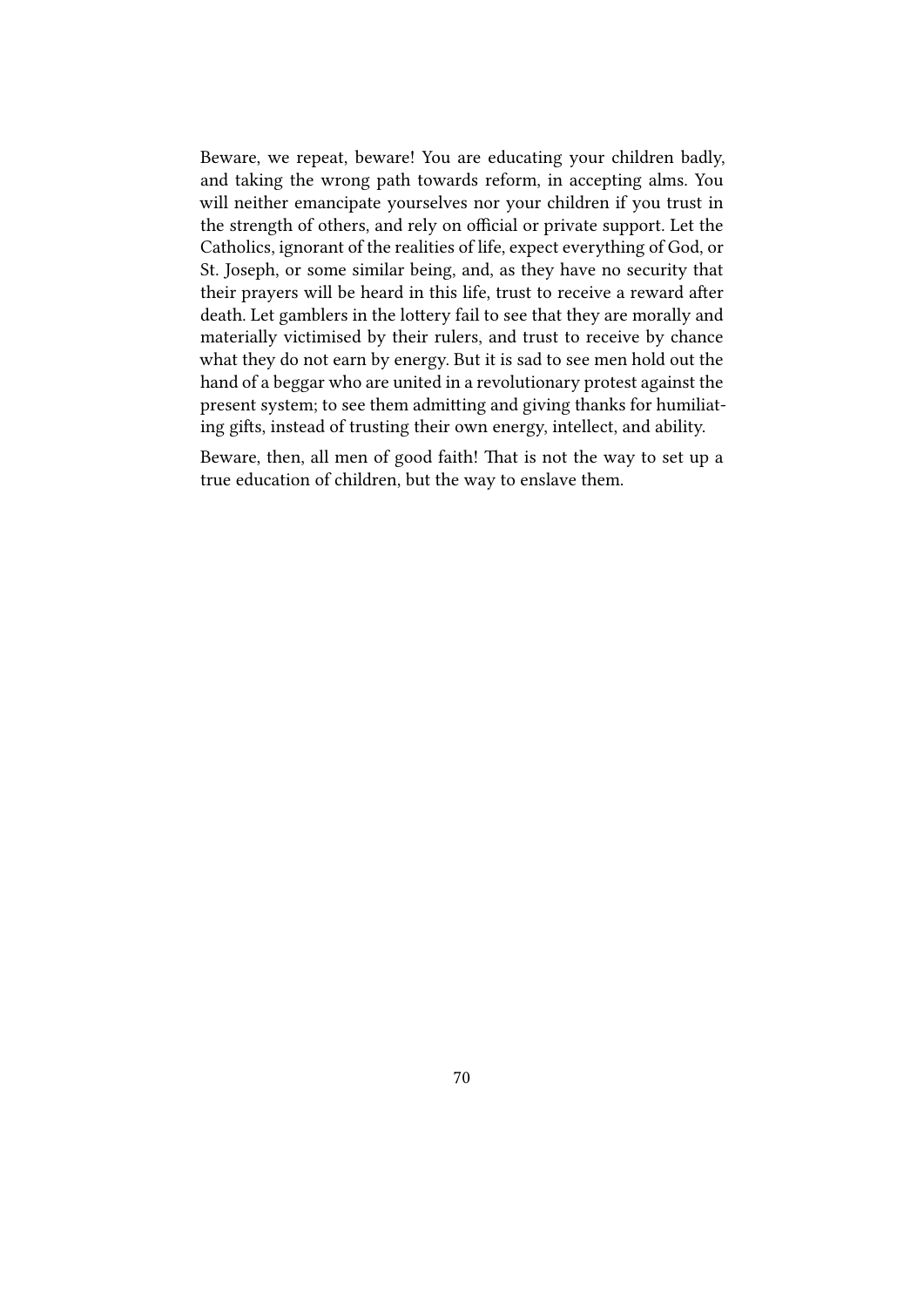# **Chapter XVII. The Closing of the Modern School**

I have reached the culmination of my life and my work. My enemies, who are all the reactionaries in the world, represented by the reactionaries of Barcelona and of Spain, believed that they had triumphed by involving me in a charge of attempted assassination. But their triumph proved to be only an episode in the struggle of practical Rationalism against reaction. The shameful audacity with which they claimed sentence of death against me (a claim that was refused on account of my transparent innocence rather than on account of the justice of the court) drew on me the sympathy of all liberal men  $-$  all true progressives  $-$  in all parts of the world, and fixed attention oil the meaning and ideal of the Rational School. There was a universal and uninterrupted movement of protest and admiration for a whole year -from May, 1906, to May and June, 1907 — echoed in the Press of every civilised country, and in meetings and other popular manifestations.

It proved in the end that the mortal enemies of our work were its most effective supporters, as they led to the establishment of international Rationalism.

I felt my own littleness in face of this mighty manifestation. Led always by the light of the ideal, I conceived and carried out the International League for the Rational Education of Children, in the various branches of which, scattered over the world, are found men in the front ranks of culture [Anatole France, Ernst Haeckel, etc.]. It has three organs, *L'Ecole Renovee* in France, the *Bulletin* in Barcelona, and *La Scuola Laica* at Rome, which expound, discuss, and spread all the latest efforts of paedagogy to purify science from all defilement of error, to dispel all credulity, to bring about a perfect harmony between belief and knowledge, and to destroy that privileged exoteric system which has always left an exoteric doctrine to the masses.

This great concentration of knowledge and research must lead to a vigorous action which will give to the future revolution the character of practical manifestation of applied sociology, without passion or demand of revenge, with no terrible tragedies or heroic sacrifices, no sterile movements, no disillusion of zealots, no treacherous returns to reaction. For scientific and rational education will have pervaded the masses, making each man and woman a self-conscious, active, and responsible being, guiding his will according to, his judgment, free for ever from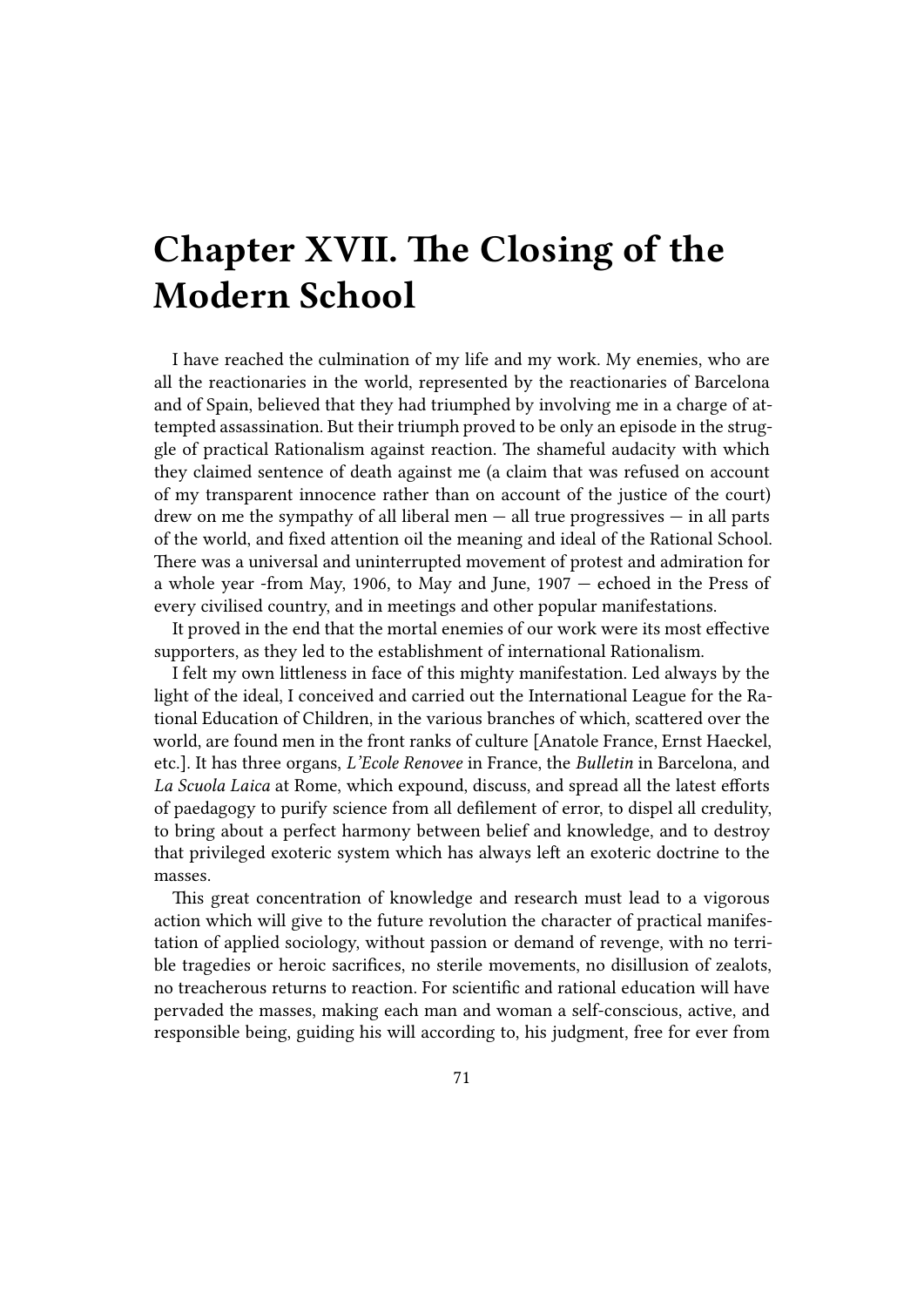the passions inspired by those who exploit respect for tradition and for the charlatanry of the modern framers of political programmes.

If progress thus loses this dramatic character of revolution, it will gain in firmness, stability, and continuity, as evolution. The vision of a rational society, which revolutionaries foresaw in all ages, and which sociologists confidently promise, will rise before the eyes of our successors, not as the mirage of dreamy utopians, but as the positive and merited triumph won by the revolutionary power of reason and science.

The new repute of the educational work of the Modern School attracted the attention of all who appreciated the value of sound instruction. There was a general demand for knowledge of the system. There were numbers of private secular schools, or similar institutions supported by societies, and their directors made inquiry concerning the difference of our methods from theirs. There were constant requests to visit the school and consult me. I gladly satisfied them, removed their doubts, and pressed them to enter on the new way; and at once efforts were made to reform the existing schools, and to create others on the model of the Modern School.

There was great enthusiasm and the promise of mighty things; but one serious difficulty stood in the way: we were short of teachers, and had no means of creating them. Professional teachers had two disadvantages — traditional habits and dread of the contingencies of the future. There were very few who, in an unselfish love of the ideal, would devote themselves to the progressive cause. Instructed young men and women might be found to fill the gap; but how were we to train them ? Where could they pass their apprenticeship ? Now and again I heard from workers' or political societies that they had decided, to open a school; they would find rooms and appliances, and we could count upon their using our school manuals. But whenever I asked if they had teachers, they replied in the negative, and thought it would be easy to supply the want. I had to give in.

Circumstances had made me the director of rationalist education, and I had constant consultations and demands on the part of aspirants for the position of teacher. This made me realise the defect, and I endeavoured to meet it by private advice and by admitting young assistants in the Modern School, The result was naturally mixed. There are now worthy teachers who will carry on the work of rational education elsewhere; others failed from moral or intellectual incapacity.

Not feeling that the pupils of the Modern School who devoted themselves to teaching would find time for their work, I established a Normal School, of which I have already spoken. I was convinced that, if the key of the social problem is in the scientific and rational school, it is essential, to make a proper, use of the key, that fitting teachers be trained for so great a destiny.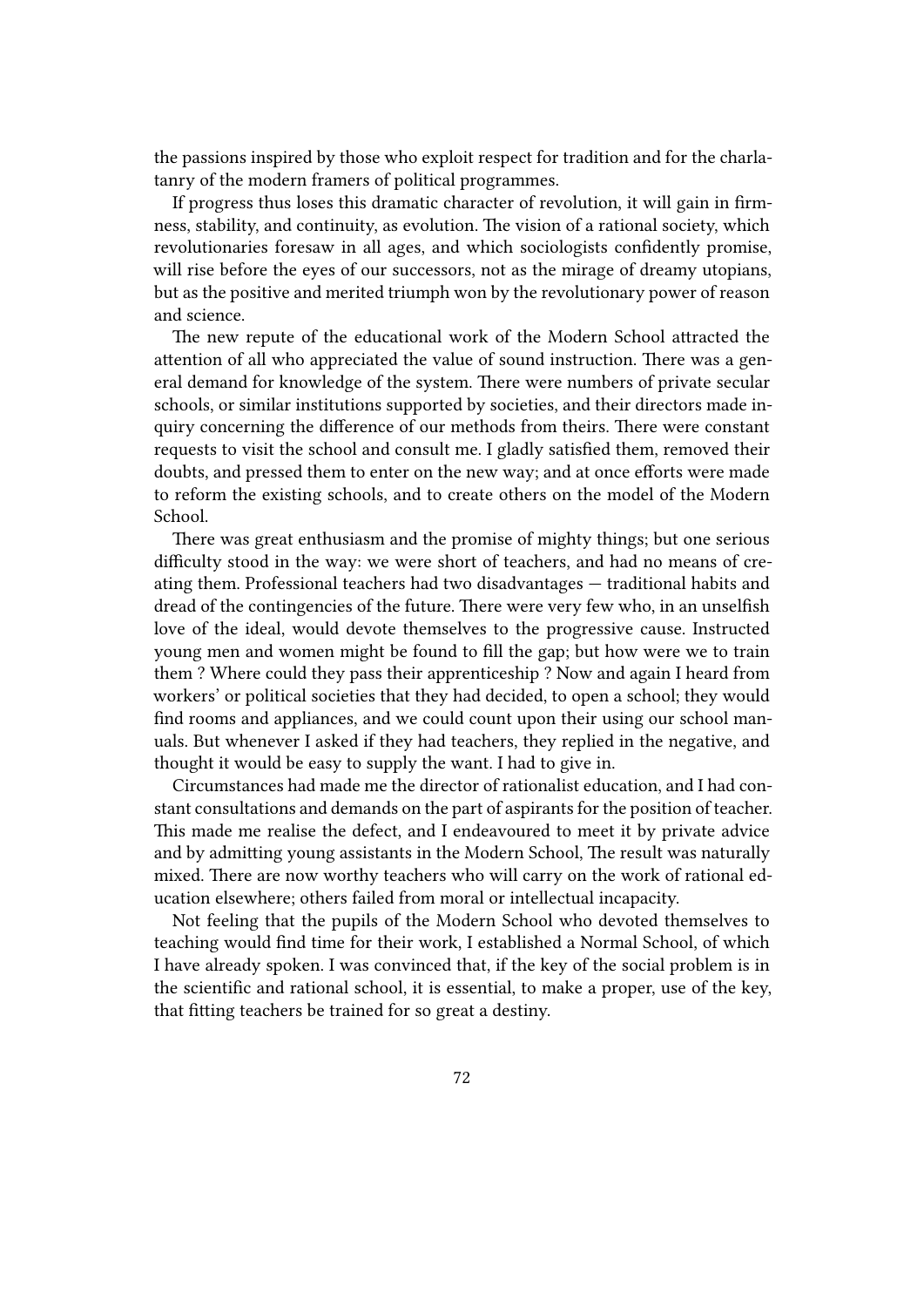As the practical and positive result of my work, I may say that the Modern School of Barcelona was a most successful experiment, and that it was distinguished for two characters:

- 1. While open to successive improvements, it set up a standard of what education should be in a reformed state of society.
- 2. It gave an impulse to the spread of this kind of education.

There was up to that time no education in the true sense of the word. There were, for the privileged few in the universities, traditional errors and prejudices, authoritarian dogmas, mixed up with the truths which modern research has brought to light. For the people there was primary instruction, which was, and is, a method of taming children. The school was a sort of riding-school, where natural energies were subdued in order that the poor might suffer their hard lot in silence. Real education, separated from faith — education that illumines the mind with the light of evidence — is the creation of the Modern School.

During its ephemeral existence, it did a marvelous amount of good. The child admitted to the school and kept in contact with its companions rapidly changed its habits, as I have observed. It cultivated cleanliness, avoided quarrels, ceased to be cruel to animals, took no notice in its games of the barbarous spectacle which we call the national entertainment [bull-fight], and, as its mind was uplifted and its sentiments purified, it deplored the social injustices which abound on the very face of life. It detested war, and would not admit that national glory, instead of consisting in the highest possible moral development and happiness of a people, should be placed in conquest and violence.

The influence of the Modern School, extended to other schools which had been founded on its model and were maintained by various working-men societies, penetrated the families by means of the children. Once they were touched by the influence of reason and science they were unconsciously converted into teachers of their own parents, and these in turn diffused the better standards among their friends and relatives.

This spread of our influence drew on us the hatred of Jesuitism of all kinds and in all places, and this hatred inspired the design which ended in the closing of the Modern School. It is closed; but in reality it is concentrating its forces, defining and improving its plan, and gathering the strength for a fresh attempt to promote the true cause of progress.

That is the story of what the Modern School was, is, and ought to be.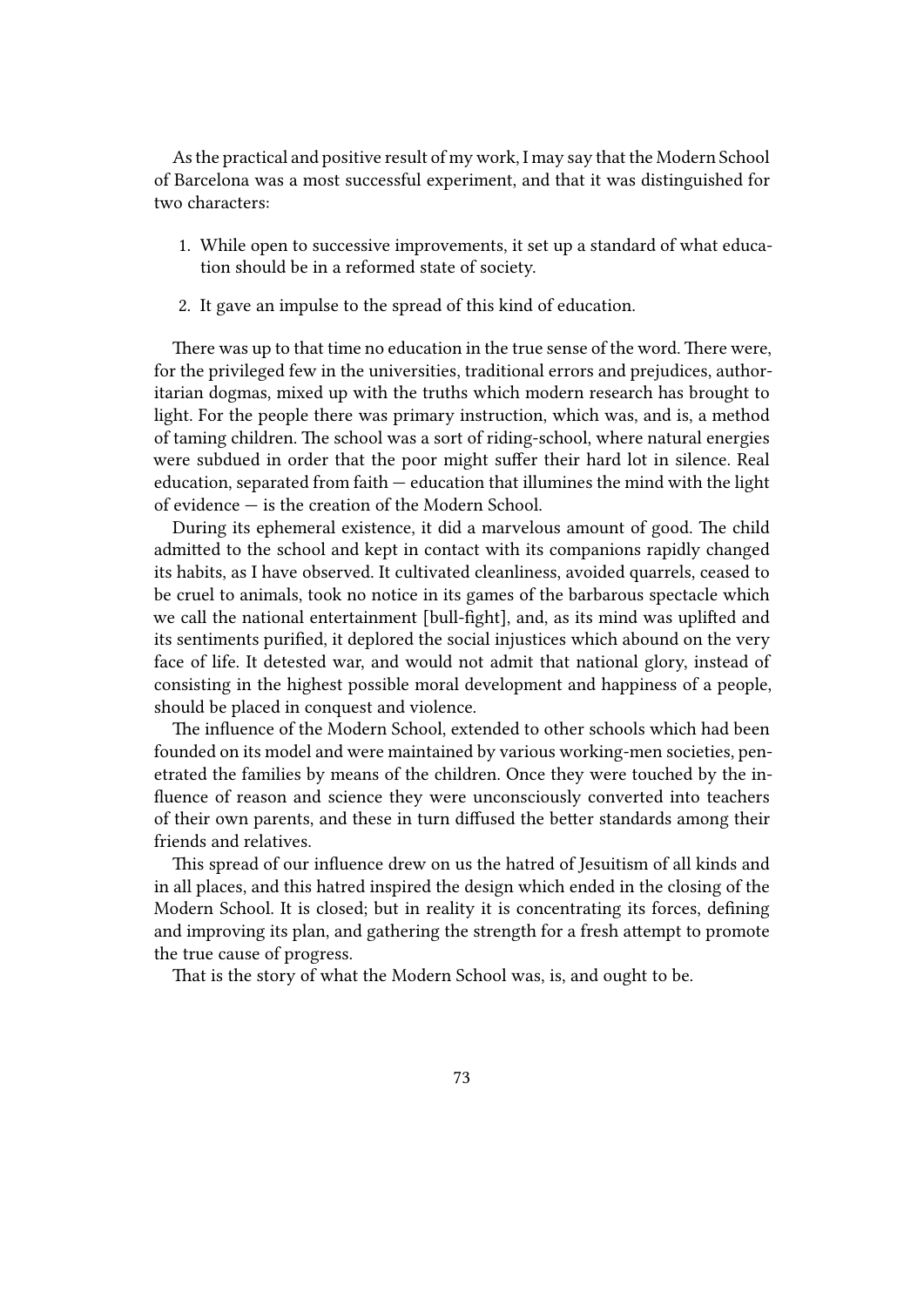## **Epilogue by J. M.**

"That is the story of what the Modern School was, is, and ought to be." When Ferrer wrote this, in the summer of 1908, he was full of plans for the continuation of his work in various ways. He was fostering such free schools as the Government still permitted. He was promoting his "popular university and multiplying works of science and sociology for the million. His influence was growing, and he saw with glad eyes the light breaking on the ignorant masses of his fellows. In the summer of 1909 he came to England to study the system of moral instruction which, under the inspiration of the Moral Instruction League, is used in thousands of English schools. A friend in London begged him never to return to Spain, as his life was sought. He, knew it, but nothing would divert him from his ideal. And three months later he was shot, among the graves of criminals, in the trenches of Montjuich.

Form your own opinion of him from his words. He conceals nothing. He was a rebel against religious traditions and social inequalities; he wished children to become as resentful of poverty and superstition as he. There is no law of Spain, or of any other country, that forbids such enterprise as his. He might be shot in Russia, of course; for the law has been suspended there for more than a decade. In Spain men had to lie in order to take his life.

With the particular value of his scheme of education I am not concerned. He was well acquainted with pædagogical literature, and there were few elementary schools in Spain to equal his. Writers who have spoken slightingly of his school, apart from its social dogmas, know little or nothing about it. Ferrer was in close and constant association with two of the ablest professors in the university of Barcelona, one of whom sent his children to the school, and with distinguished scholars in other lands. There was more stimulating work done in the Modern School than, probably, in any other elementary school in Spain, if not elsewhere. All that can be questioned is the teaching of an explicit social creed to the children, Ferrer would have rejoined that there was not a school in Europe that does not teach an explicit social creed. But, however we may differ from his creed, we cannot fail to recognise the elevated and unselfish idealism of the man, and deplore the brutality and illegality with which his genial life was prematurely brought to a close.